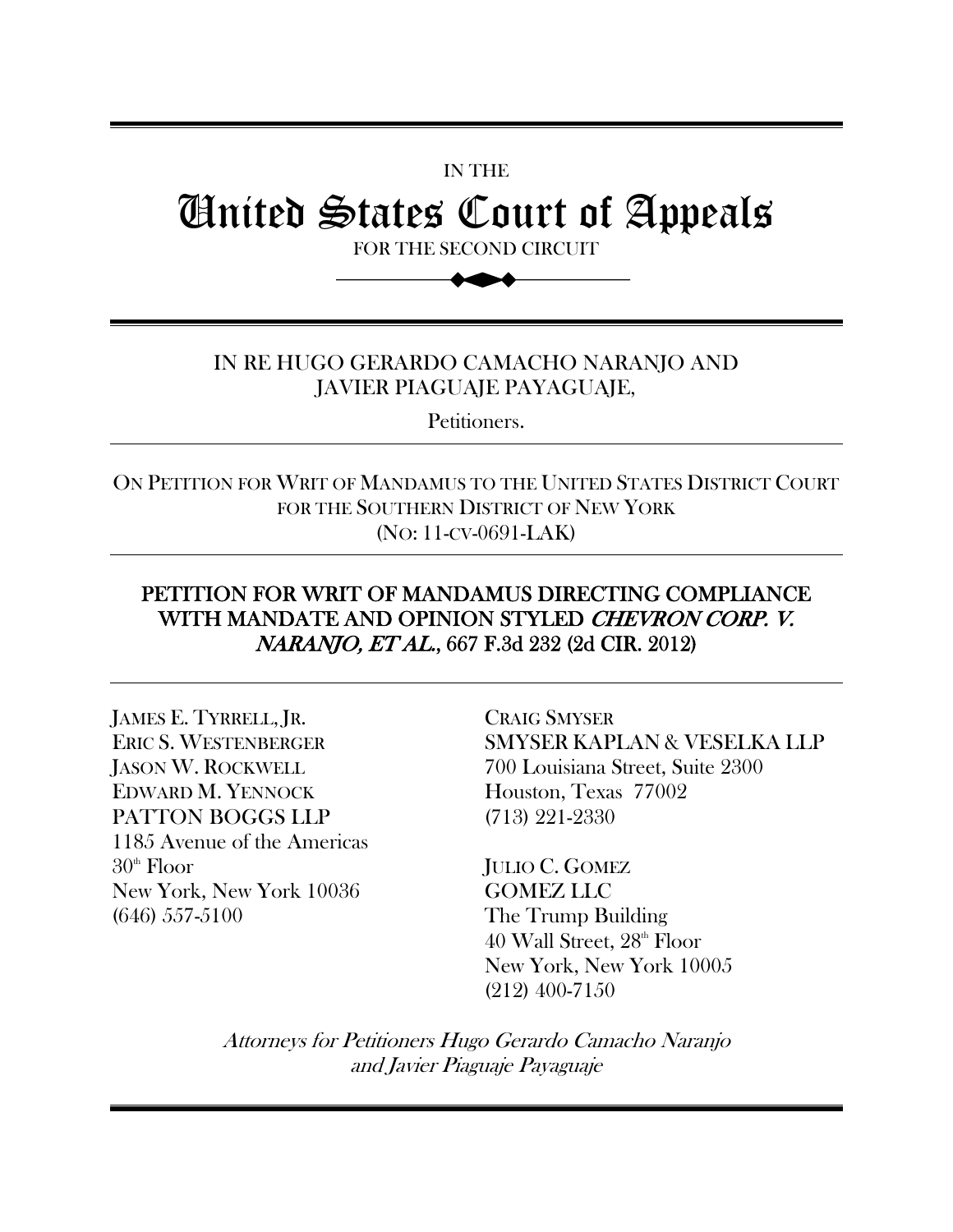## **TABLE OF CONTENTS**

| $\mathbf{I}$ . |                                                                                  |                                                          |     |                                                                                                               |  |  |  |
|----------------|----------------------------------------------------------------------------------|----------------------------------------------------------|-----|---------------------------------------------------------------------------------------------------------------|--|--|--|
| II.            |                                                                                  |                                                          |     |                                                                                                               |  |  |  |
| III.           |                                                                                  |                                                          |     |                                                                                                               |  |  |  |
| IV.            |                                                                                  |                                                          |     |                                                                                                               |  |  |  |
|                | A.                                                                               |                                                          |     |                                                                                                               |  |  |  |
|                | B.                                                                               |                                                          |     |                                                                                                               |  |  |  |
|                | This Court Orders Dismissal of the "Non-Recognition" Claim 12<br>$\mathcal{C}$ . |                                                          |     |                                                                                                               |  |  |  |
|                | D.                                                                               | The District Court Forces the LAPs to Litigate a Foreign |     |                                                                                                               |  |  |  |
|                |                                                                                  | $\mathbf{1}$ .                                           |     | The District Court Uses the LAPs' Affirmative Defenses<br>to Once Again Seize For Itself the Power to Declare |  |  |  |
|                |                                                                                  |                                                          | a.  | The District Court Denies the LAPs an<br>Opportunity to Define Their Own Defense 15                           |  |  |  |
|                |                                                                                  |                                                          | $b$ | The District Court Denies the LAPs an<br>Opportunity to Withdraw Their Defense19                              |  |  |  |
|                |                                                                                  | 2.                                                       |     | The District Court Confers Upon Chevron a Cause of<br>Action Nowhere to be Found in Its Complaint—a Claim     |  |  |  |
| V.             |                                                                                  |                                                          |     |                                                                                                               |  |  |  |
| VI.            |                                                                                  |                                                          |     |                                                                                                               |  |  |  |
| VII.           |                                                                                  |                                                          |     |                                                                                                               |  |  |  |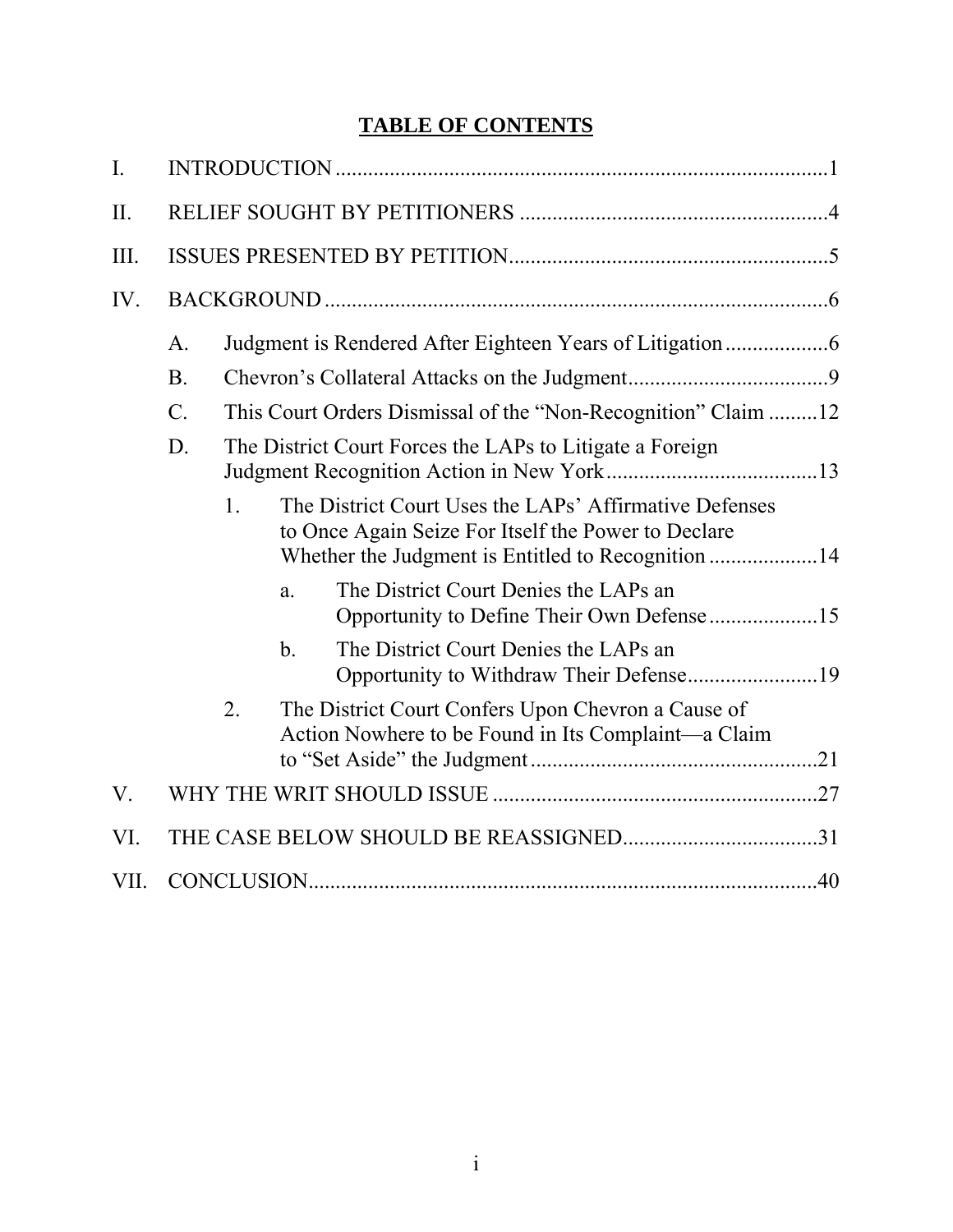# **TABLE OF AUTHORITIES**

**CASES**

| Adelphia Recovery Trust v. Bank of America, N.A.,                                                   |
|-----------------------------------------------------------------------------------------------------|
| Aguinda v. Texaco, Inc.,                                                                            |
| Aguinda v. Texaco, Inc.,                                                                            |
| Armstrong v. Guccione,                                                                              |
| Cement & Concrete Workers Dist. Council Welfare Fund v. Lollo,                                      |
| Chevron Corp. v. Donziger, et al.,                                                                  |
| Chevron Corp. v. Naranjo, et al.,                                                                   |
| City of New York v. Smokes-Spirits.Com, Inc.,                                                       |
| Davis v. City of Chicago,<br>No. 06 C 4125, 2006 U.S. Dist. LEXIS 79364 (N.D. Ill. Oct. 18, 2006)16 |
| Delgrosso v. Spang & Co.,                                                                           |
| Fed. Treasury Enter. Sojuzplodoimport v. Spirits Intern. N.V.,                                      |
| Hemi Group, LLC v. City of New York,                                                                |
| In re Application of Chevron Corp.,                                                                 |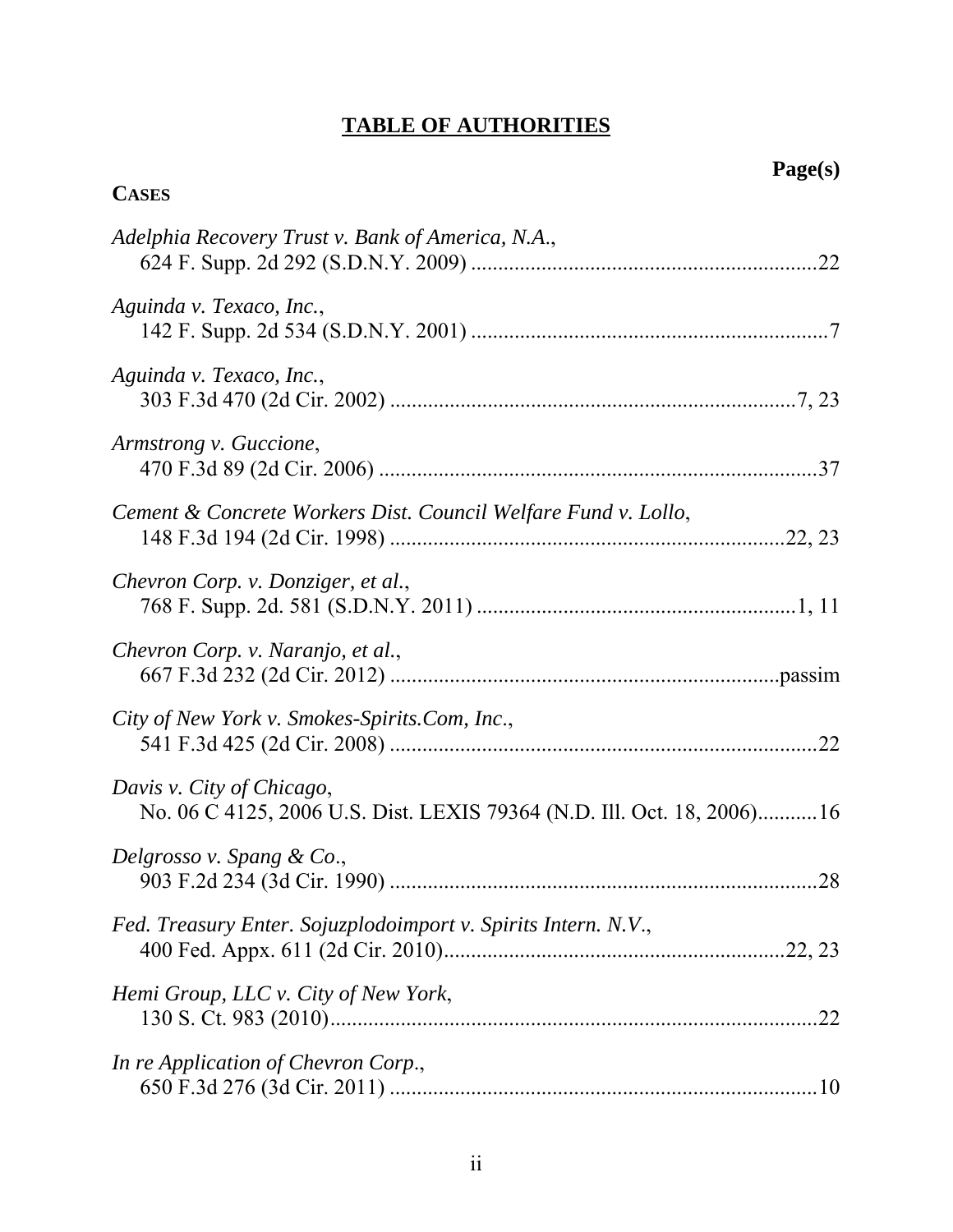| In re Chambers Dev. Co.,                                                                                                                      |     |
|-----------------------------------------------------------------------------------------------------------------------------------------------|-----|
| In re Cont'l Ill. Sec. Litig.,                                                                                                                |     |
| In re $FCC$ ,                                                                                                                                 |     |
| In re MidAmerican Energy Co.,                                                                                                                 |     |
| Litvinov v. Hodson,                                                                                                                           |     |
| Luna v. $U.S.,$                                                                                                                               | .22 |
| Official Comm. of Unsecured Creditors v. SmarTalk Teleservices, Inc.,<br>No. 00 Civ. 8688 (WHP), 2002 U.S. Dist. LEXIS 3747 (S.D.N.Y. Mar. 6, |     |
| Osorio v. Dole Food Co.,<br>NO.: 07-22693-CIV, 2010 U.S. Dist. LEXIS 12576 (S.D. Fla. Feb. 12,                                                | .27 |
| Republic of Ecuador v. Chevron Corp.,                                                                                                         | 23  |
| Rosen v. Sugarman,                                                                                                                            |     |
| Shcherbakovskiy v. Da Capo Al Fine, Ltd.,                                                                                                     |     |
| Telectronics Proprietary, Ltd. v. Medtronic, Inc.,                                                                                            |     |
| Thomas & Agnes Carvel Found. v. Carvel,                                                                                                       |     |
| United States v. Antar,                                                                                                                       |     |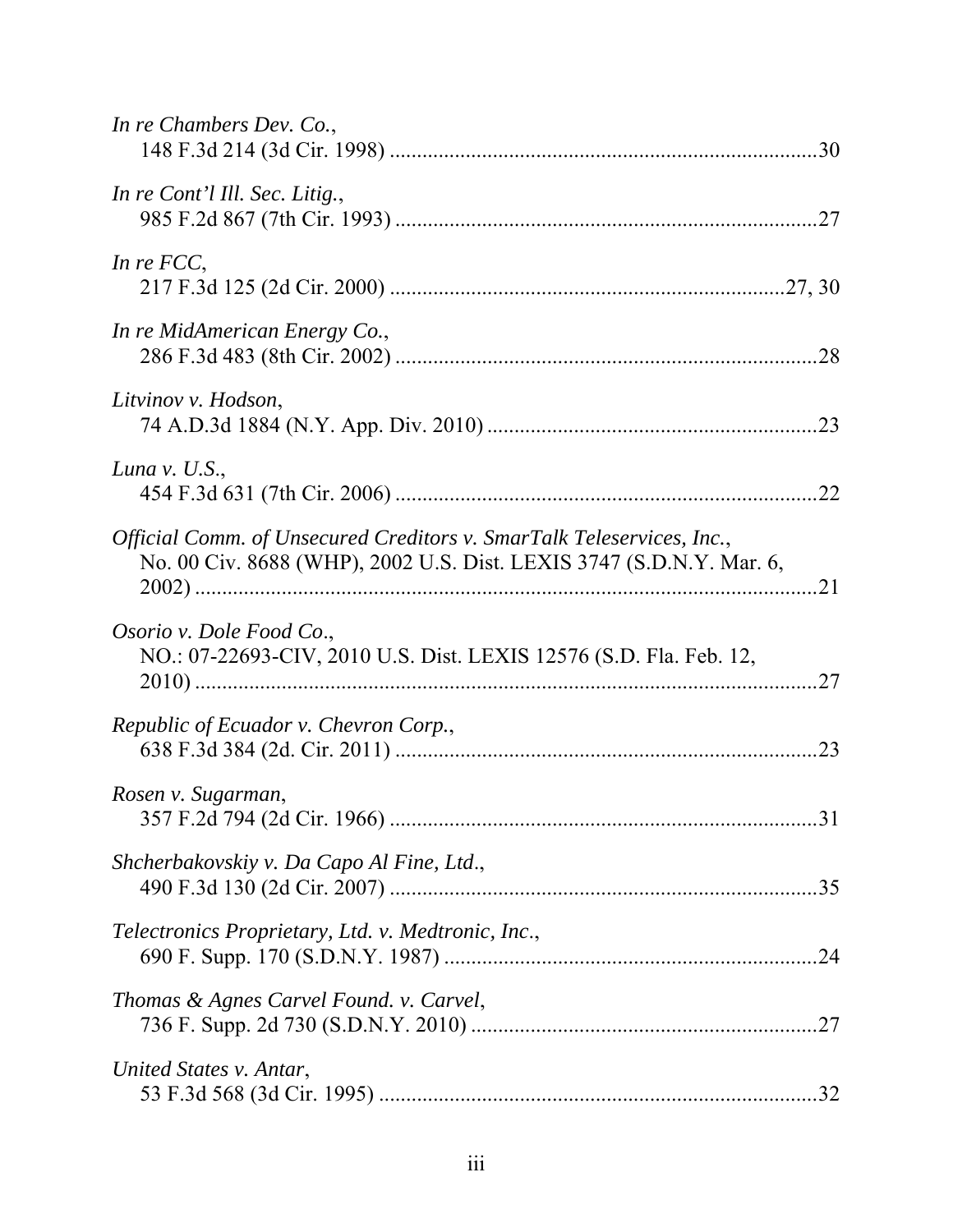| United States v. Campo,                                                                                                         |  |
|---------------------------------------------------------------------------------------------------------------------------------|--|
| United States v. Robin,                                                                                                         |  |
| United States v. Tucker,                                                                                                        |  |
| Veltze v. Bucyrus-Erie Co.,                                                                                                     |  |
| WestRM-West Risk Mkts., Ltd. v. XL Reinsurance Am., Inc.,<br>No. 02 Civ. 7344 (MGC), 2006 U.S. Dist. LEXIS 48769 (S.D.N.Y. Jul. |  |
| Yablonski v. United Mine Workers of Am.,                                                                                        |  |
| Yalkowsky v. Century Apartments Assoc.,                                                                                         |  |
| <b>RULES</b>                                                                                                                    |  |
|                                                                                                                                 |  |
| <b>STATUTES</b>                                                                                                                 |  |
|                                                                                                                                 |  |
|                                                                                                                                 |  |
|                                                                                                                                 |  |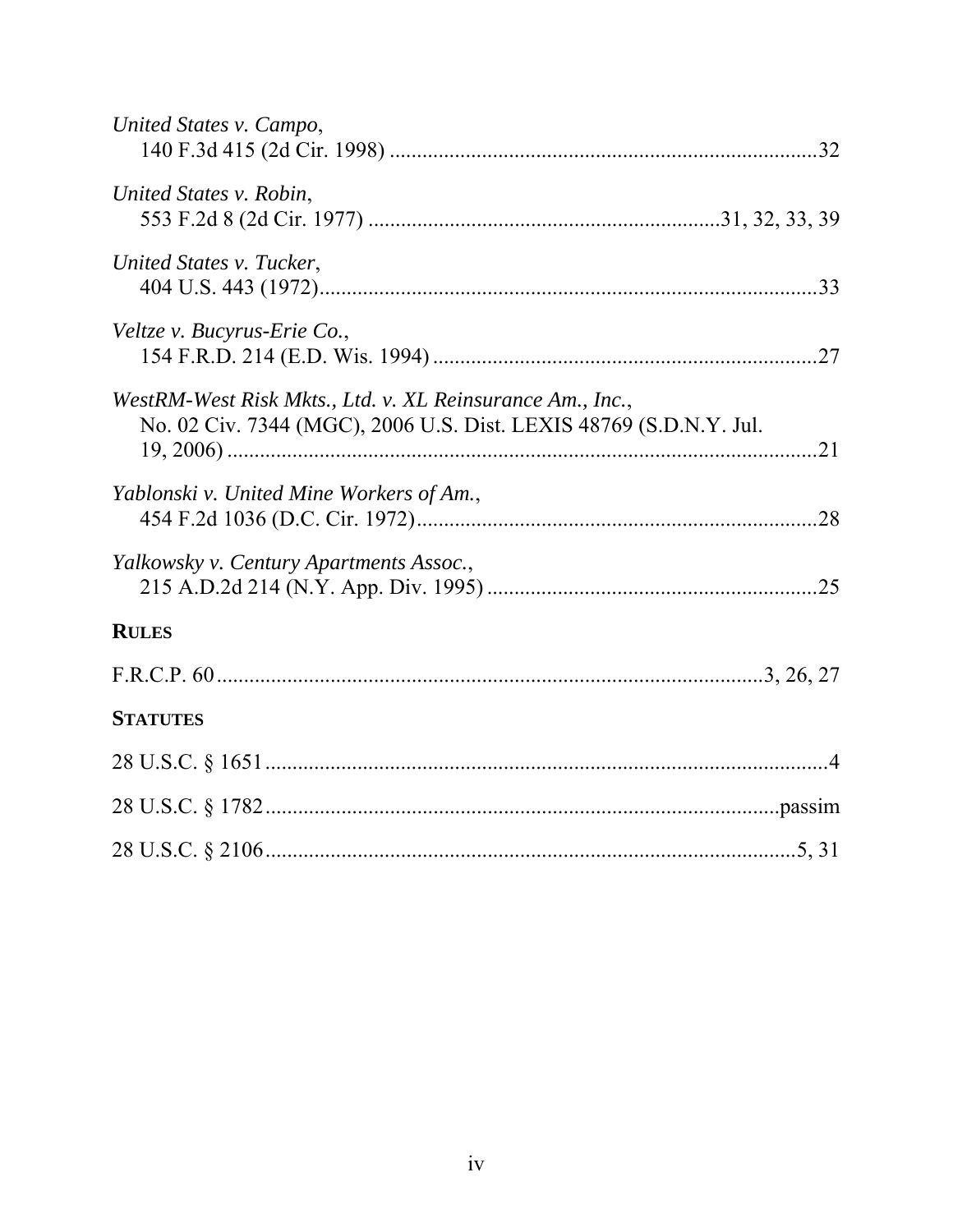# **TABLE OF ABBREVIATIONS**

This Petition uses the following abbreviations:

| <b>Abbreviation</b> | <b>Reference</b>                                                                                                                                                                                                                                                                                                            |
|---------------------|-----------------------------------------------------------------------------------------------------------------------------------------------------------------------------------------------------------------------------------------------------------------------------------------------------------------------------|
| $A[\ddagger]$       | Citation to Appendix submitted in conjunction with the<br>Petition                                                                                                                                                                                                                                                          |
| Chevron             | <b>Chevron Corporation</b>                                                                                                                                                                                                                                                                                                  |
| <b>Count Nine</b>   | Chevron's now-dismissed Ninth Claim for Relief in the<br>proceedings below whereby it sought, <i>inter alia</i> , a<br>declaration that the Judgment is not entitled to<br>international recognition                                                                                                                        |
| Judgment            | Opinion entered by the Sucumbios Trial Court on<br>February 14, 2011 in the matter <i>Maria Aguinda et al. v.</i><br>Chevron Corporation, No. 02-2003, as affirmed by the<br>Sucumbios Appellate Panel on January 3, 2012                                                                                                   |
| LAPs                | The "Lago Agrio Plaintiffs," members of indigenous and<br>farming communities in Ecuador who have won a<br>judgment against Chevron in Ecuador, two of whom-<br>Hugo Gerardo Camacho Naranjo and Javier Piaguaje<br>appeared as defendants<br>Payaguaje—have<br>in<br>the<br>proceedings below under jurisdictional protest |
| Mandate             | Mandate issued by the U.S. Court of Appeals for the<br>Second Circuit to the U.S. District Court for the Southern<br>District of New York on February 16, 2012, in connection<br>with Nos. 11-1150-cv (L), 11-1264-cv (Con), docketed in<br>the proceedings below on the same date                                          |
| Opinion             | Opinion issued by the U.S. Court of Appeals for the<br>Second Circuit in <i>Chevron Corp. v. Naranjo, et al.</i> , No.<br>11-1150, on January 26, 2012, published as <i>Chevron</i><br>Corp. v. Naranjo, et al., 667 F.3d 232 (2d Cir. 2012)                                                                                |
| Recognition Act     | New York's Recognition of Foreign Country Money<br>Judgments Act (N.Y. C.P.L.R. 5301, et seq.)                                                                                                                                                                                                                              |
| <b>ROE</b>          | Republic of Ecuador                                                                                                                                                                                                                                                                                                         |
| <b>RICO</b>         | Racketeer Influenced and Corrupt Organizations Act (18)<br>U.S.C. § 1961, et seq.)                                                                                                                                                                                                                                          |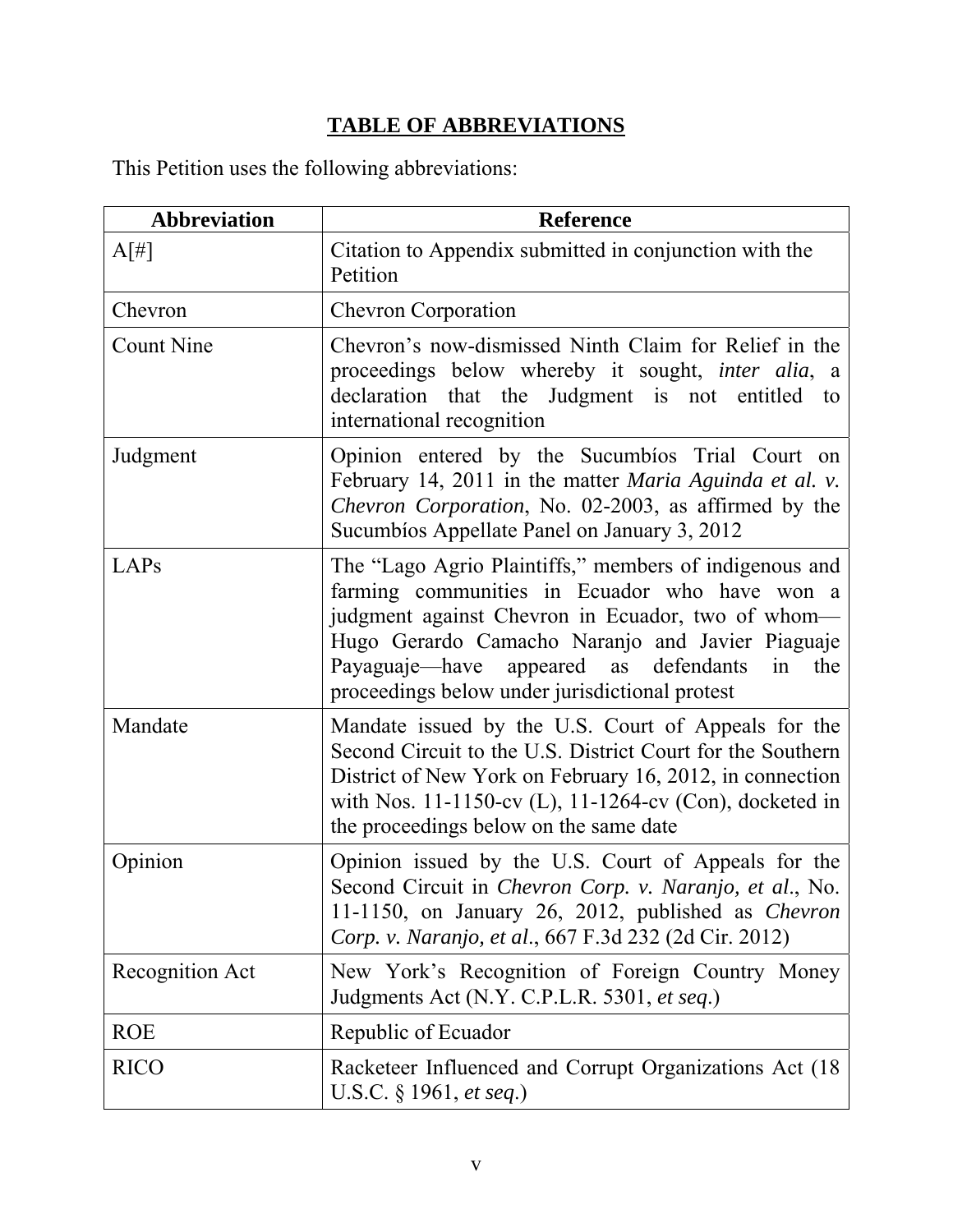| S.D.N.Y.                     | United States District Court for the Southern District of<br>New York                                                                                                            |
|------------------------------|----------------------------------------------------------------------------------------------------------------------------------------------------------------------------------|
| Sucumbios Appellate<br>Panel | Three-judge intermediate appellate panel that affirmed in<br>all respects the Sucumbios Trial Court's judgment in the<br>first instance against Chevron and in favor of the LAPs |
| Sucumbios Trial Court        | Provincial Court of Sucumbios located in Lago Agrio,<br>Ecuador, which entered judgment in the first instance<br>against Chevron in favor of the LAPs                            |
| Texaco                       | Texaco, Inc.                                                                                                                                                                     |
| Tyrrell Decl.                | Declaration of James E. Tyrrell, Jr., dated March 5, 2013                                                                                                                        |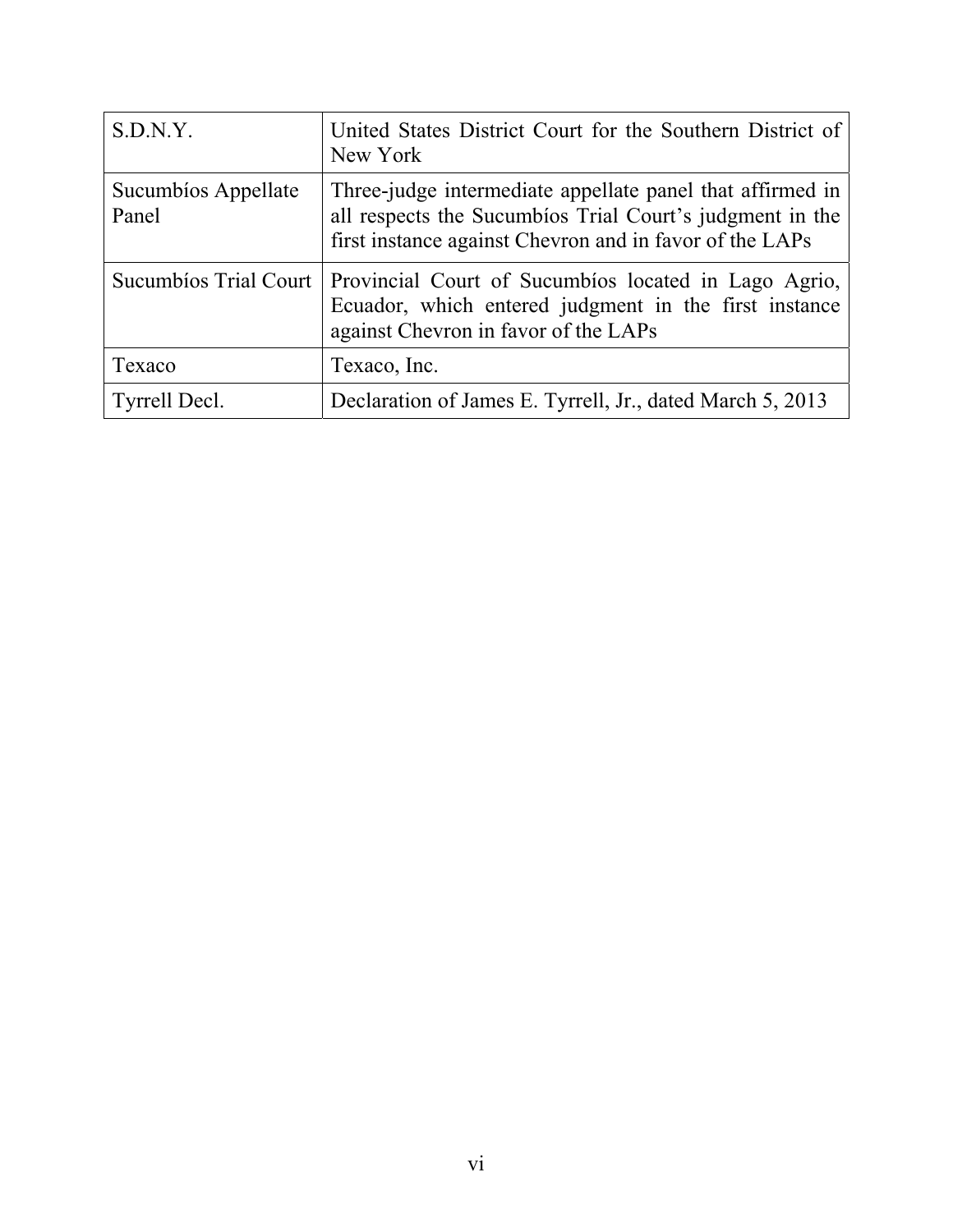#### **I. INTRODUCTION**

"To be sure, Ecuador doubtless would rather not have the judgment or its legal system called into question. . . . But this unavoidable. . . . The only question here is whether that analysis will occur in one forum or in dozens or scores of *fora*, as the LAPs would have it. . . . The advantage Chevron seeks by filing in this Court is to have enforceability adjudicated in a single forum at one time, rather than in a multiplicity of jurisdictions all over the world, and it quite obviously sued in its preferred forum. But, as is clear from the Invictus Memo, the LAPs . . . . intend to seek enforcement in their preferred *fora*. The question to be determined here is whether it is better . . . to have one proceeding or many. In all the circumstances, the Court finds that the factors favor exercise of jurisdiction."

> – *Hon. Lewis A. Kaplan, U.S.D.J., S.D.N.Y.* March 7, 2011 (768 F. Supp. 2d. 581, 638)

"The LAPs hold a judgment from an Ecuadorian court. They may seek to enforce that judgment in any country in the world where Chevron has assets. There is no indication that they will select New York as one of the jurisdictions in which they will undertake enforcement efforts . . . . It is unclear what is to be gained by provoking a decision about the effect in New York of a foreign judgment that may never be presented in New York. If such an advisory opinion were available, any losing party in litigation anywhere in the world with assets in New York could seek to litigate the validity of the foreign judgment in this jurisdiction. . . . Chevron can present its defense to the recognition and enforcement of the Ecuadorian judgment in New York if, as and when the LAPs seek to enforce their judgment in New York."

> – *United States Court of Appeals for the Second Circuit*  January 26, 2012 (667 F.3d 232, 246)

"[A]llowing the [LAPs] to take the issue of recognizability and enforceability [of the Ecuadorian judgment] off the table in this case while preserving it in every other court in this and other nations would be to acquiesce in a blatant exercise in forum shopping. This is particularly so because it is abundantly obvious that the effort has been made for the sole purposes of . . . shifting the issue to other *fora* more to their liking."

> – *Hon. Lewis A. Kaplan, U.S.D.J., S.D.N.Y* July 31, 2012 (A1457)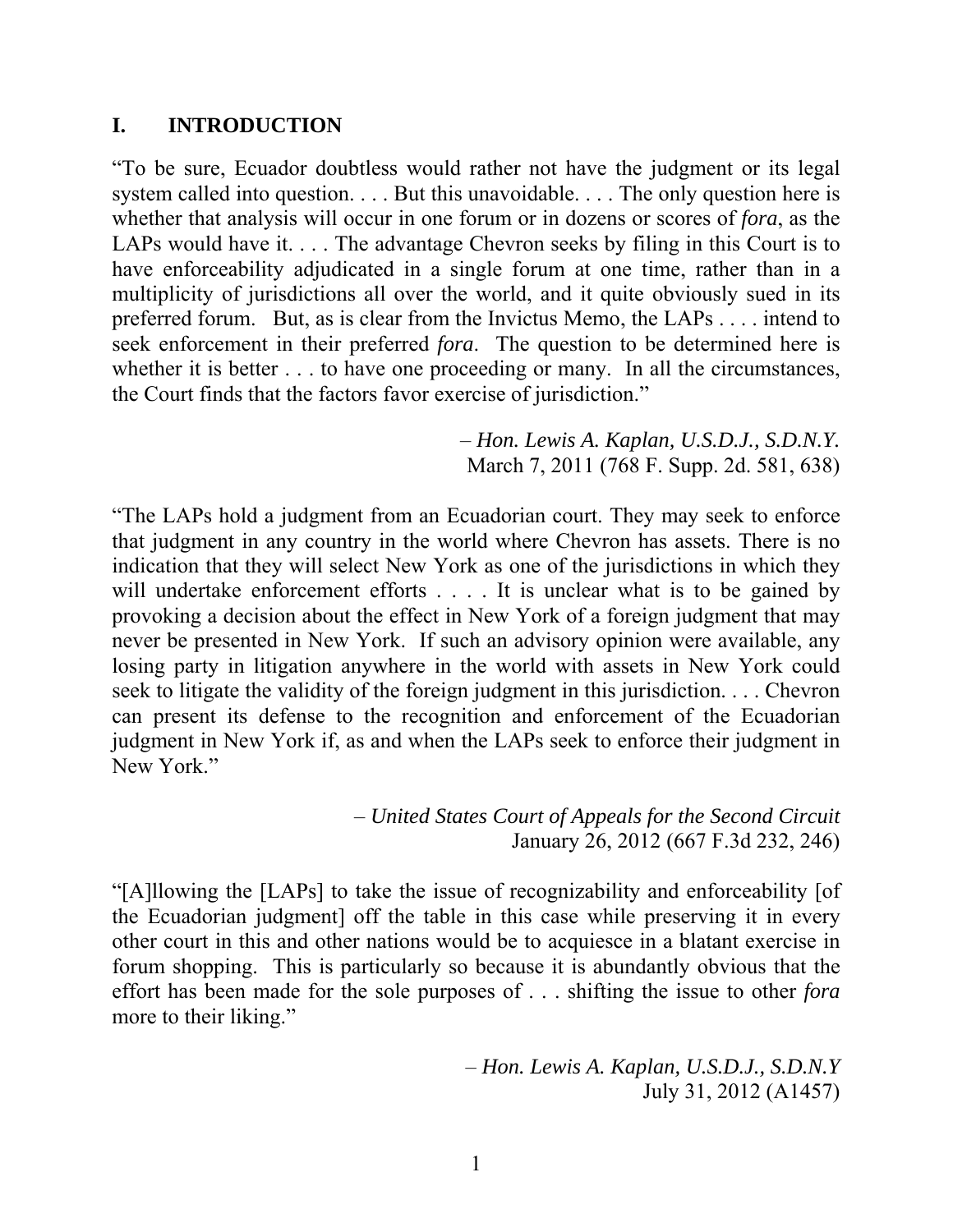In a published decision rendered January 26, 2012, this Court prohibited the district court from undertaking to declare, at judgment debtor Chevron's urging, whether the Judgment handed down by a court in Ecuador in favor of the LAPs members of farming and indigenous communities in Ecuador—is entitled to recognition in New York or any other jurisdiction.<sup>1</sup> This Court directed the lower court to dismiss Chevron's "non-recognition" claim because the LAPs had not sought to enforce the Judgment in New York. New York courts, this Court found, should not be in the business of declaring valid or invalid foreign judgments "that may never be presented [by a judgment creditor for recognition] in New York" because this would "provoke extensive friction between legal systems" and incentivize judgment debtors to run to New York "to seek a res judicata advantage" to frustrate "potential enforcement efforts in other countries."<sup>2</sup>

The LAPs have still not sought recognition in New York, but, beginning less than one month after issuance of this Court's Mandate, Chevron and the district court have engaged in a concerted effort to frustrate it. Despite this Court's unambiguous ruling, the district court has created for itself at least two separate paths to re-animate Chevron's dismissed claim and render the very declaration of "non-recognition" that this Court forbade. First, the district court seized upon the

<sup>1</sup> *Chevron Corp. v. Naranjo, et al.*, 667 F.3d 232 (2d Cir. 2012) ("*Naranjo*").  $^{2}$  *Id.* at 246.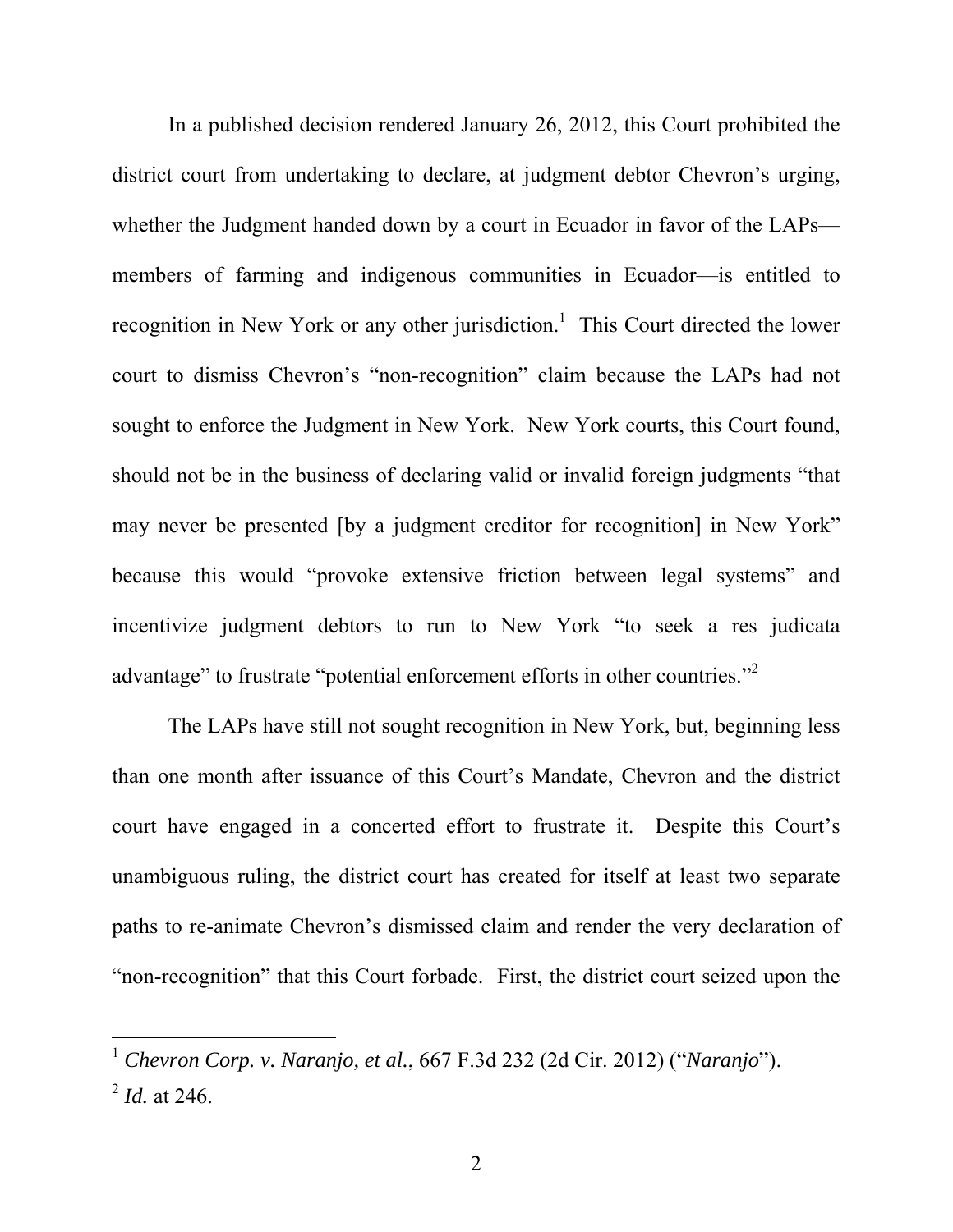LAPs' boilerplate "collateral estoppel" defense (asserted long before this Court's decision), and, over their repeated protestations, construed that defense as seeking recognition of the Judgment under New York law. And notwithstanding the timeliness of their application and the liberal standard for amendment of pleadings, the district court then refused to permit the LAPs to withdraw this defense. Second, the district court manufactured a claim—one that is nowhere to be found in Chevron's Complaint—to "set aside" the Judgment pursuant to its equitable powers and F.R.C.P. 60(d). Not only does no such remedy exist with respect to *foreign country* judgments, but to declare upon the judgment debtor's application that the Judgment is "set aside" would be the equivalent of a declaration that the Judgment is "unrecognizable," which this Court already found to be improper.

The district court continues to insist that for the LAPs "to avoid litigating the recognizability of the Judgment in this action while saving that issue for use in other *fora* amounts to bad faith forum shopping," despite this Court's clear instruction that the LAPs, as judgment creditors, have complete discretion as to when and where to seek recognition. The district court has left no doubt that its aim is to provide Chevron with ammunition to improperly attempt to resist enforcement in other countries. Indeed, to maximize the impact of its improper declaration on those with an interest in the Judgment—peasants and indigenous groups in Ecuador—the lower court has jumped through hoops to keep the LAPs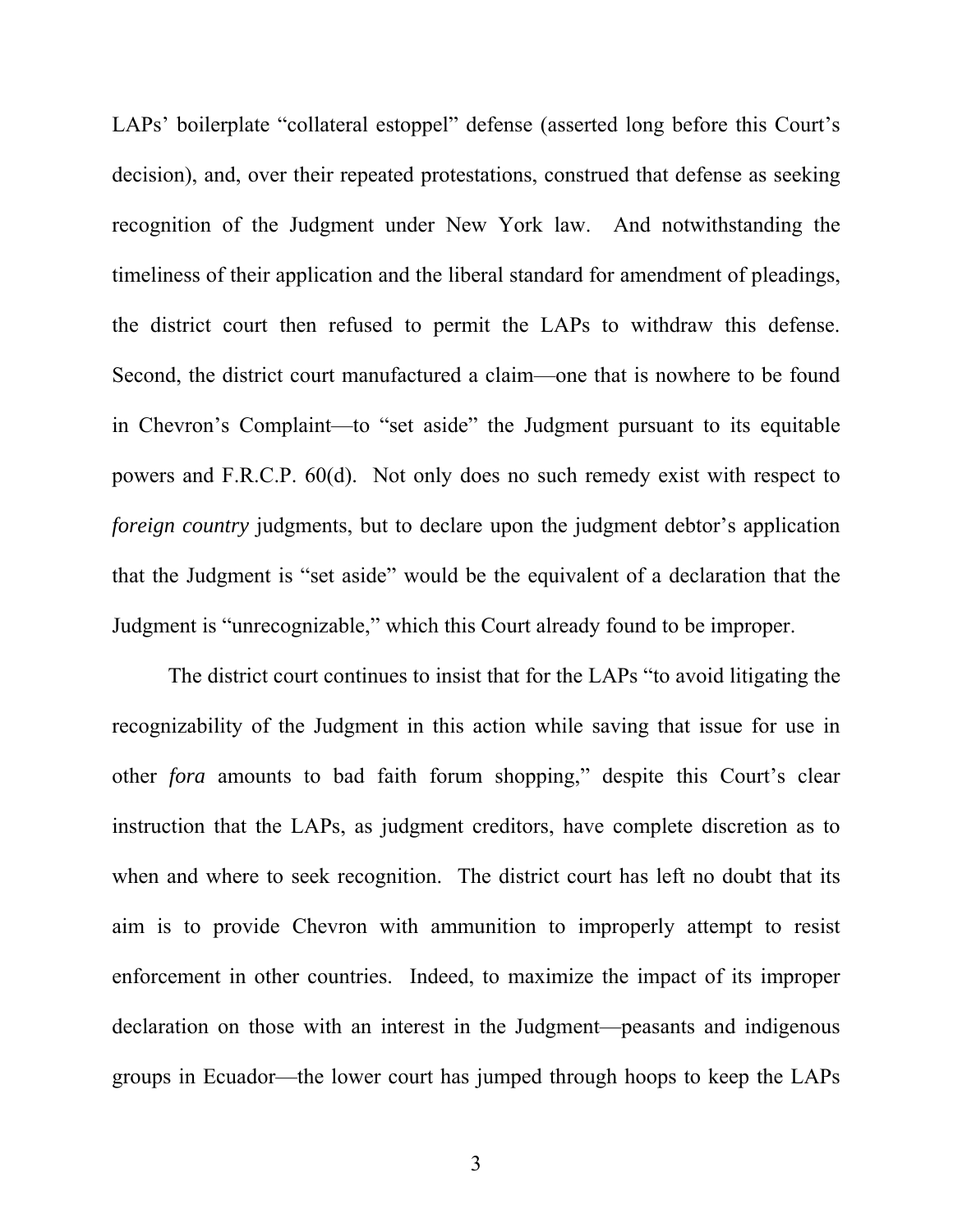themselves in this action.<sup>3</sup> The district court is again attempting to engage in an unlawful race to *res judicata* with courts presiding over the LAPs' judgment recognition actions in Canada, Argentina, and Brazil, thereby attempting to deprive them of, or at least interfere with, their consideration of enforcement based on their own laws. Along the way, the district court has entered a series of orders reflecting contempt for the ROE's judiciary and its government. In short, it has taken just one year for the district court to again anoint itself as a "transnational arbiter . . . dictat[ing] to the entire world which judgments are entitled to respect and which countries' courts are to be treated as international pariahs."<sup>4</sup>

Because the district court continues to relentlessly pursue a declaration that this Court already has determined to be improper and an affront to international comity, issuance of the Writ is necessary to compel compliance with both the letter and spirit of this Court's Mandate and Opinion. For these same reasons, this matter should also be reassigned to a different district judge.

#### **II. RELIEF SOUGHT BY PETITIONERS**

Petitioners respectfully request the issuance of a writ of mandamus under 28 U.S.C. § 1651, ordering the district court to: (1) vacate its July 31, 2012,

<sup>&</sup>lt;sup>3</sup> For example, the sole remaining claim (aside from a derivative "conspiracy" claim) asserted against the LAPs—a "third-party" common-law fraud claim—is contrary to binding Second Circuit precedent and, yet, the lower court has refused to dismiss the claim or certify the controlling legal question for appeal.

<sup>4</sup> *Naranjo*, 667 F.3d at 243.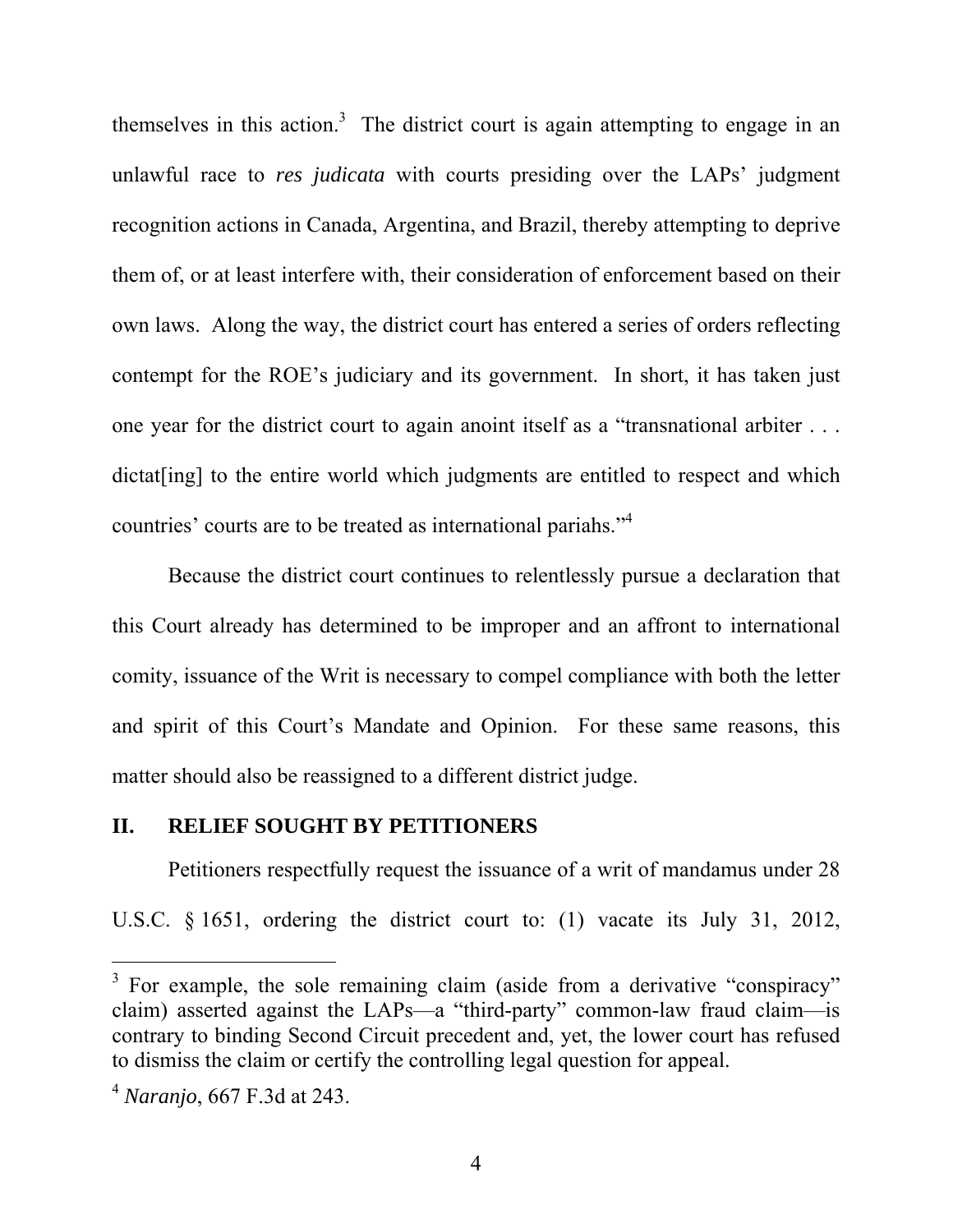November 27, 2012, and February 20, 2013 Orders, which allow Chevron to seek the same declaration of non-recognition of the Judgment that this Court already directed to be dismissed; (2) vacate its January 7, 2013 Order, which read an unpled—and improper—cause of action to "set aside" the Judgment into Chevron's Complaint; and (3) refrain, *in any context*, from considering whether the Judgment is entitled to recognition, unless Petitioners affirmatively seek relief under the Recognition Act. This Court should also order that this case be reassigned to a different district judge under 28 U.S.C. § 2106.

#### **III. ISSUES PRESENTED BY PETITION**

Mandamus should issue where a lower court fails upon remand to obey the letter or spirit of an appellate court's mandate and the opinion animating it. In this case, the district court has seized upon every procedural opportunity to do exactly what this Court's Mandate forbade—force the LAPs to litigate the enforceability of the Judgment in the S.D.N.Y., even though the LAPs have still not sought recognition of the Judgment in New York (or anywhere in the United States). The district court's systematic effort to evade this Court's Mandate includes, *inter alia*, (a) an order adopting Chevron's self-serving interpretation of the LAPs' boilerplate estoppel defense to make it appear as though the LAPs demanded a declaration that the Judgment is enforceable; (b) an order denying the LAPs' timely request to withdraw its misconstrued collateral estoppel defense; and (c) an order rewriting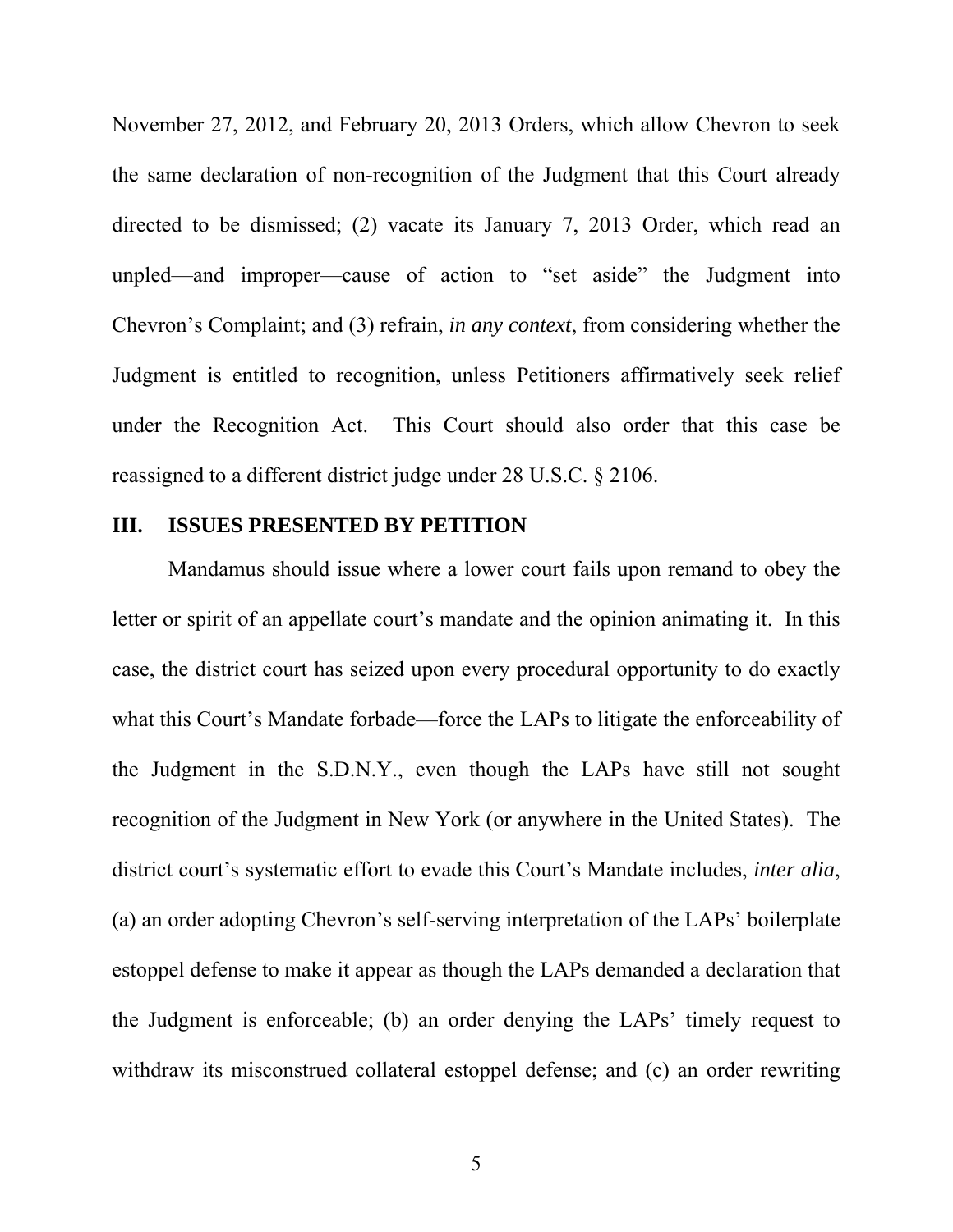Chevron's pleadings so as to include a request to "set aside the [J]udgment"—the functional equivalent of the dismissed "non-recognition" action.

The first question presented, therefore, is whether the district court's resurrection of Chevron's claim for a declaration of "non-recognition" violated the "spirit or letter" of this Court's Mandate and Opinion, or otherwise amounted to a clear abuse of discretion warranting mandamus relief.

The second question presented is whether this Court should reassign the matter to a new district judge, due to, *inter alia*, the district court's calculated effort to evade this Court's Mandate and Opinion, inability to remain impartial, and hostility toward the ROE's judiciary and government.

#### **IV. BACKGROUND**<sup>5</sup>

 $\overline{a}$ 

#### **A. Judgment is Rendered After Eighteen Years of Litigation**

From 1964 until 1990, Chevron's predecessor-in-interest, Texaco, operated a 1,500 square-mile concession in Ecuador with roughly 350 oil well sites (the "Concession"). Texaco knowingly polluted a wide swath of the Amazon rainforest in Ecuador—it is undisputed that the company discharged roughly 16 billion gallons of toxic wastewater directly into the surface waters of the Amazon basin.

 $<sup>5</sup>$  The LAPs respectfully refer the Court to their prior merits briefing, as well as a</sup> prior Petition for a Writ of Mandamus, for a more detailed recitation of facts regarding Chevron's pollution of the Ecuadorian Amazon rainforest, the legal conflict between Chevron and the communities of that region of Ecuador, and the district court's handling of this matter. (*See* A793, A905, A954.)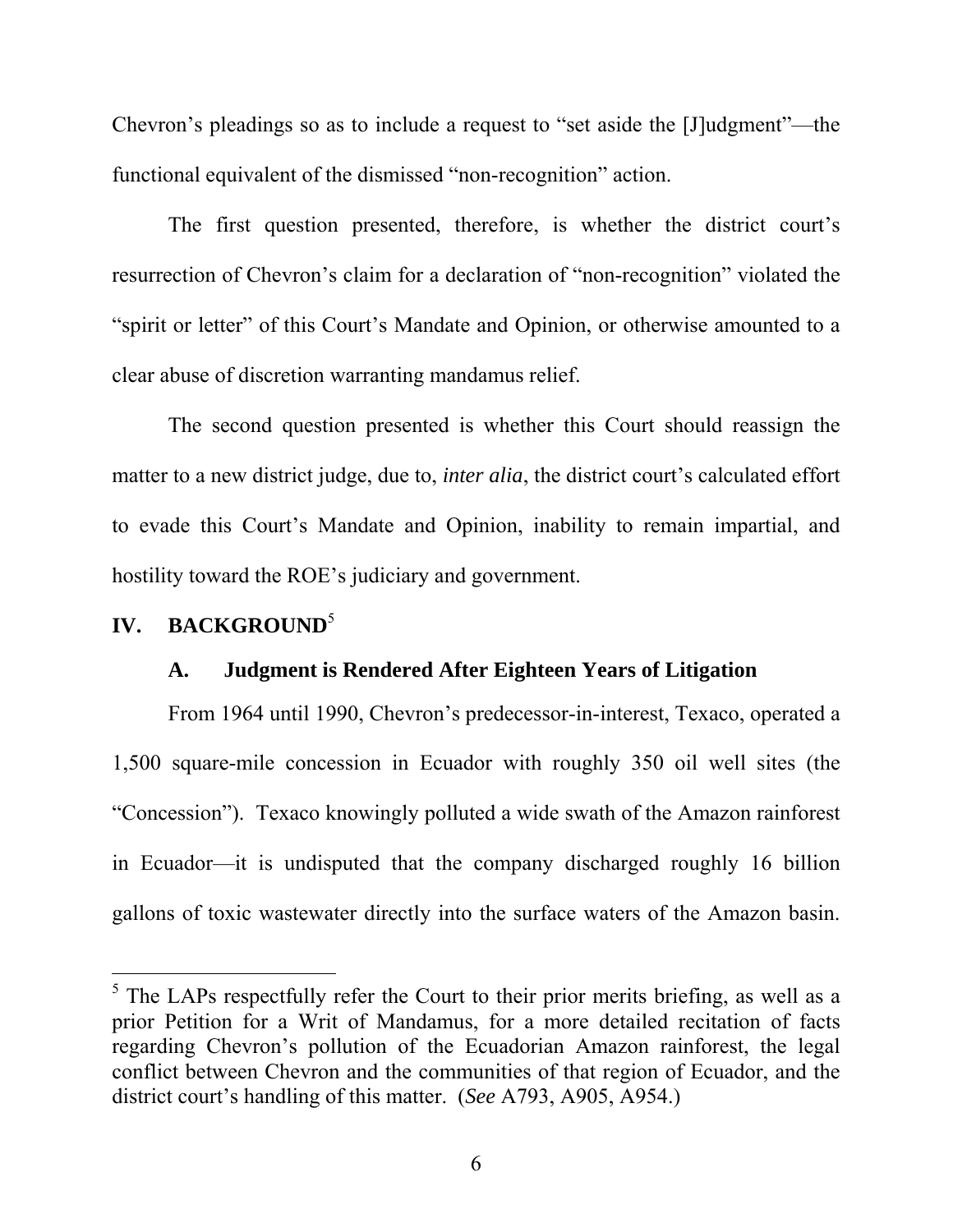(A1363.) In 1993, members of indigenous groups and farming communities within the Concession filed suit against Texaco in the S.D.N.Y. ("*Aguinda*").<sup>6</sup> For roughly nine years, Texaco fought to dismiss *Aguinda* on *forum non conveniens* grounds, arguing that Ecuador was the appropriate forum and praising Ecuador's courts. Texaco's "experts" touted Ecuador's "corruption-free history of litigation against multi-nationals and other oil companies," and downplayed concerns identified in U.S. Department of State reports as "isolated problems [that] are not characteristic of Ecuador's judicial system, as a whole."<sup>7</sup> (A309; Tyrrell Decl., Ex. A.) The S.D.N.Y. granted Texaco's motion in 2001, concluding that the litigation had "everything to do with Ecuador and nothing to do with the United States."<sup>8</sup> This Court affirmed on the condition that the company—then "ChevronTexaco" after a 2001 merger—would adhere to promises it made to secure the dismissal.<sup>9</sup>

<sup>6</sup> *See Aguinda v. Texaco, Inc.*, 303 F.3d 470, 473 (2d Cir. 2002).

<sup>&</sup>lt;sup>7</sup> Texaco also enlisted its Ecuadorian political contacts to help its cause. Its executives ghostwrote a letter to the U.S. Department of State signed by Ecuador's Ambassador to the U.S., decrying—ironically, in light of Chevron's present litigation strategy—that it would be "highly offensive" for U.S. courts to declare Ecuador's courts unfit. (A310.) At the same time, Texaco was using its influence in Ecuador to obtain a politically-motivated dismissal if the case were re-filed there. Texaco warned Ecuadorian politicians that holding Texaco accountable would discourage American investment in Ecuador. (*See* A314, A315, A317.)

<sup>8</sup> *Aguinda v. Texaco, Inc.*, 142 F. Supp. 2d 534, 538–39 (S.D.N.Y. 2001).

<sup>&</sup>lt;sup>9</sup> The company promised, *inter alia*, to submit to the jurisdiction of Ecuador's courts and respect any judgment rendered against it, subject only to the limited defenses enumerated in the Recognition Act. (A135-36; Tyrrell Decl., Exs. B, C.)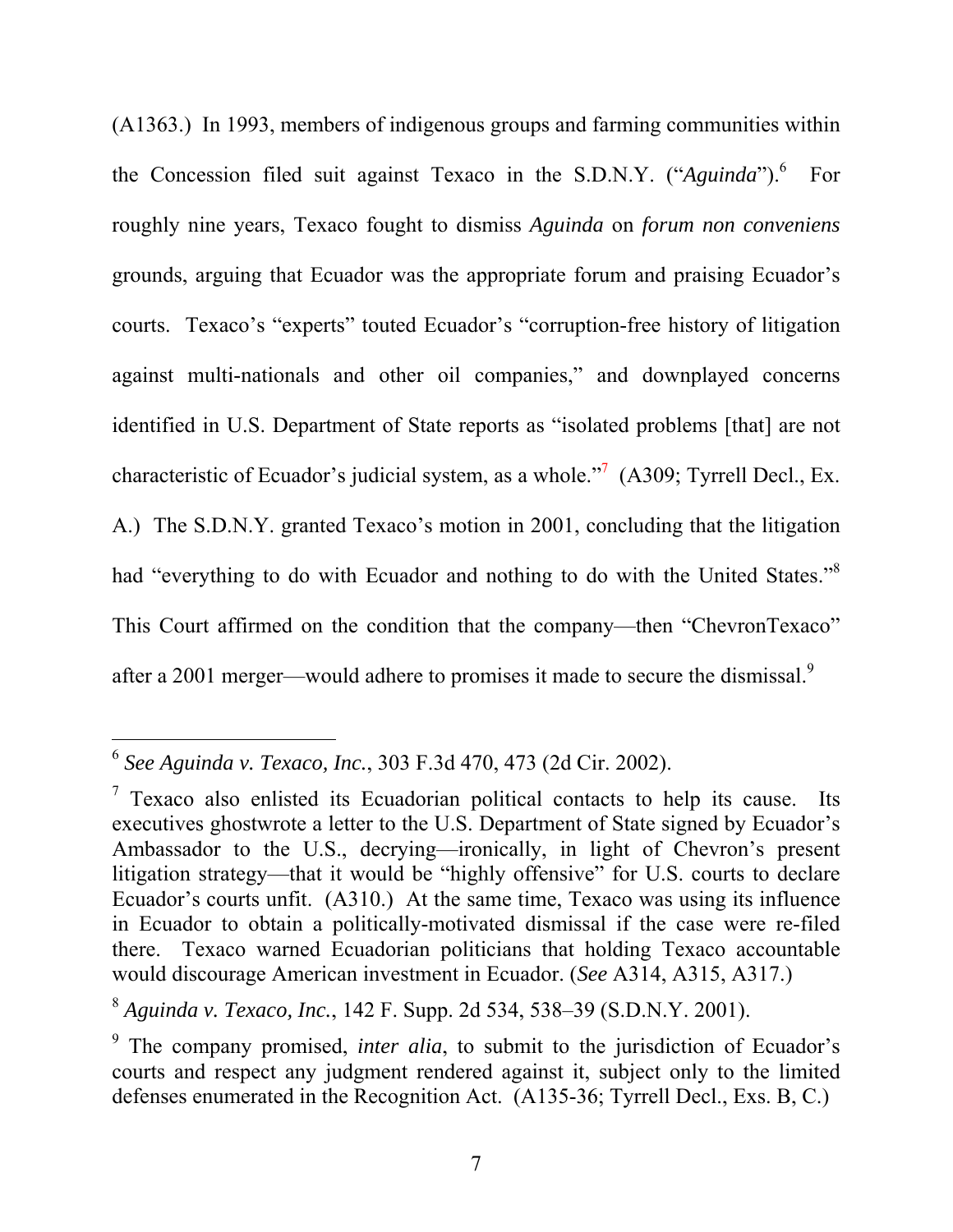In 2003, the Amazon communities re-filed their claims in the Sucumbíos Trial Court in Lago Agrio, Ecuador, once the hub of Texaco's Ecuadorian operations. Notwithstanding the assurances it gave this Court, Chevron asserted that the Ecuadorian courts have no jurisdiction over it. (Tyrrell Decl., Ex. D at 1.) Years before any judgment issued, Chevron staked out its intended defiance: "[w]e're not paying and we're going to fight this for years if not decades into the future." (A321.) Chevron also continued its political back-channeling. Chevron sought assurances regarding the litigation from the ROE's Attorney General in a series of private meetings (A311), and also "quietly explore[d] with senior [ROE] officials" ways in which the company might "make the case disappear." (Tyrrell Decl., Ex. E.) The trial proceeded despite Chevron's machinations.

On February 14, 2011, after eight years litigating in Ecuador, the Sucumbíos Trial Court concluded "in a 188-page opinion containing extensive findings of fact and detailed conclusions of law, that Chevron was liable for widespread environmental degradation" in the LAPs' native rainforest region.<sup>10</sup> The Sucumbíos Trial Court examined and rejected Chevron's allegations of fraud and attorney misconduct, but still granted Chevron's request to set aside the opinions and conclusions of expert reports that Chevron claimed were tainted with fraud. (A407-11.) Both parties appealed and submitted several hundred pages of briefing

<sup>10</sup> *Naranjo*, 667 F.3d at 237.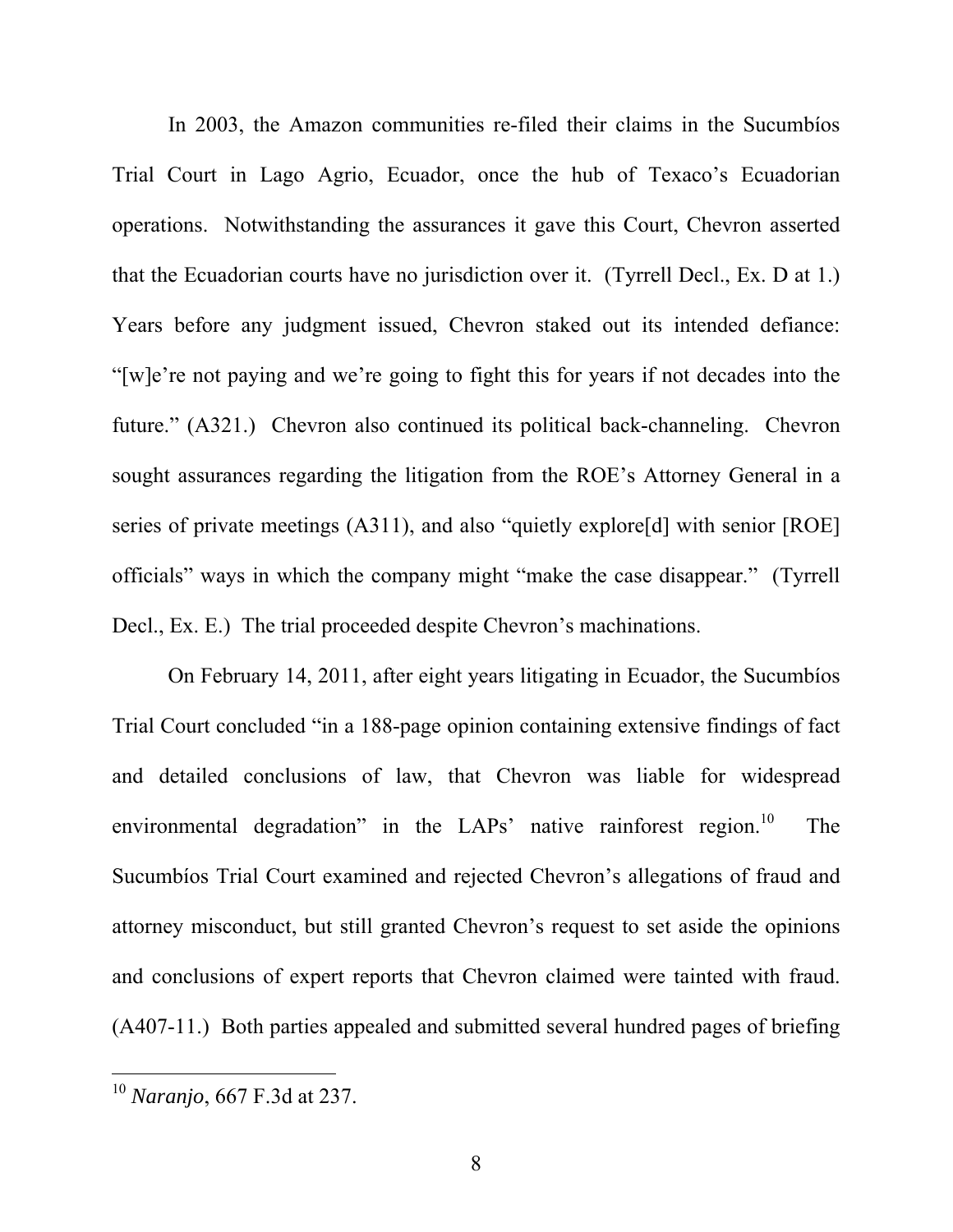and additional evidence for *de novo* review. The three-judge Sucumbíos Appellate Panel affirmed. The panel rejected Chevron's claims of fraud and also described the company's tactics throughout the litigation as "abusive" and "rarely seen in the annals of administration of justice in Ecuador." (*See* A1334-35; *see also* A1353.)

#### **B. Chevron's Collateral Attacks on the Judgment**

Roughly a year before the Sucumbíos Trial Court issued the Judgment, Chevron commenced a cavalcade of 28 U.S.C. § 1782 discovery actions throughout the United States. The district judge in the action below—District Judge Lewis A. Kaplan—presided over two of those § 1782 actions. While many of the courts to consider Chevron's § 1782 petitions granted Chevron discovery while maintaining a sense of comity vis à vis the Ecuadorian courts, $11$  Judge Kaplan swiped at both the merits of the Lago Agrio Litigation and the quality of the Ecuadorian judiciary: $12$ 

<sup>&</sup>lt;sup>11</sup> *See*, *e.g.*, Tyrrell Decl., Ex. F at 9 (Colorado court granting Chevron discovery "without intruding into the merits that are committed to the jurisdiction of the Ecuadorian trial court"); Ex. G at 2-3 (Tennessee court observing that "Chevron had an opportunity to litigate this matter in the United States and strongly opposed jurisdiction in favor of litigating in the Ecuadorian courts. While fraud on any court is a serious accusation that must be investigated, it is not within the power of this court to do so, any more than a court in Ecuador should be used to investigate fraud on this court. . . .").

<sup>&</sup>lt;sup>12</sup> Judge Kaplan has been so scornful toward Ecuador's courts that the Third Circuit, in a parallel § 1782 proceeding, issued what the American Lawyer magazine dubbed a "Not-So-Veiled Rebuke to Judge Kaplan": "Though it is obvious that the Ecuadorian judicial system is different from that in the United States, those differences provide no basis for disregarding or disparaging that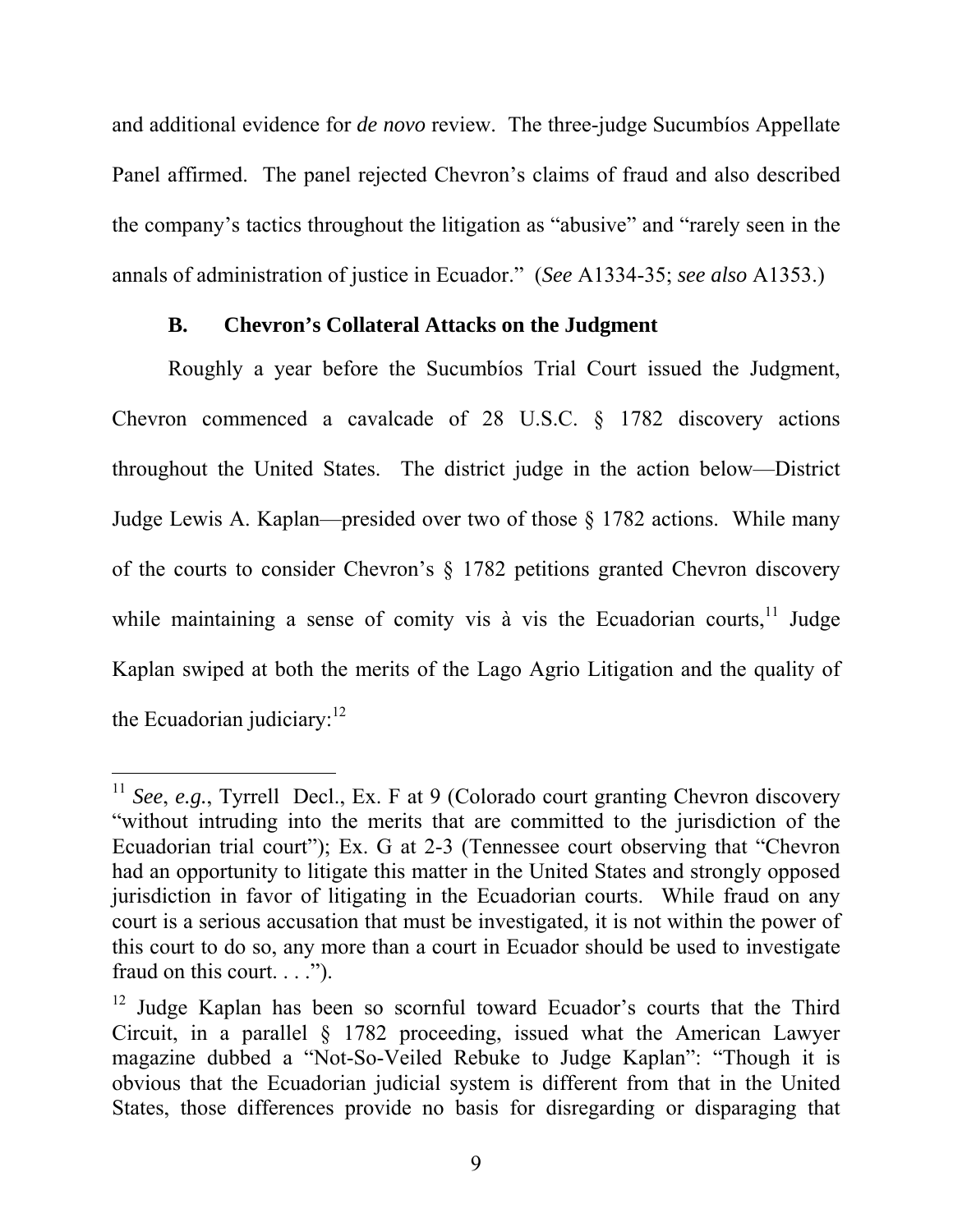- Opining that the Lago Agrio Litigation was "not bona fide litigation." (A200.)
- Concluding that the Amazon communities' battle with Chevron is a "game," and the "the name of the game is . . . to persuade Chevron to come up with some money." (A210.)
- Declaring that he "got it from the beginning"—the LAPs' lawyers are "trying to become the next big thing in fixing the balance of payments deficit." (A264.)
- Refusing to wait for an Ecuadorian court to indicate its desire, or lack thereof, for § 1782 discovery, stating "[b]elieve me, if this were the High Court in London, you can be sure I'd wait." (A584.)

Naturally, then, Chevron elected to file its 149-page Complaint against the

LAPs, their environmental consultants, and their lawyers before the lower court. That Complaint avers that those who aided the LAPs in prosecuting the Lago Agrio Litigation are liable under RICO, New York's Judiciary Law, and commonlaw fraud and conspiracy, for trying to "extort" money from Chevron through "sham litigation," lobbying, and a public relations strategy designed to "pressure" the company to settle.<sup>13</sup> (*See, e.g.,* A627  $\P\P$  2-4.) But the centerpiece of Chevron's

system." *In re Application of Chevron Corp*., 650 F.3d 276, 294 (3d Cir. 2011); (*see also* Tyrrell Decl., Ex. H).

<sup>&</sup>lt;sup>13</sup> Chevron's systematic attacks against virtually every person who dares speak out in favor of the LAPs suggest that it is executing the "retaliation" plan warned of by one of Chevron's Ecuadorian contractors, who was recorded making various admissions regarding Chevron's "corruption" and litigation misconduct: "[T]hese guys, once the trial is over, they'll go after everyone who was saying things about it. . . . [T]he lawsuits will start against everyone who said things, you get it? . . . They have all the tools in the world to go after everyone, you get it? . . . These guys, sometimes it's surprising how far-reaching they are . . . ." (Tyrrell Decl., Ex. I at 4-5.) In recent months, Chevron has sent at least four letters to the Portland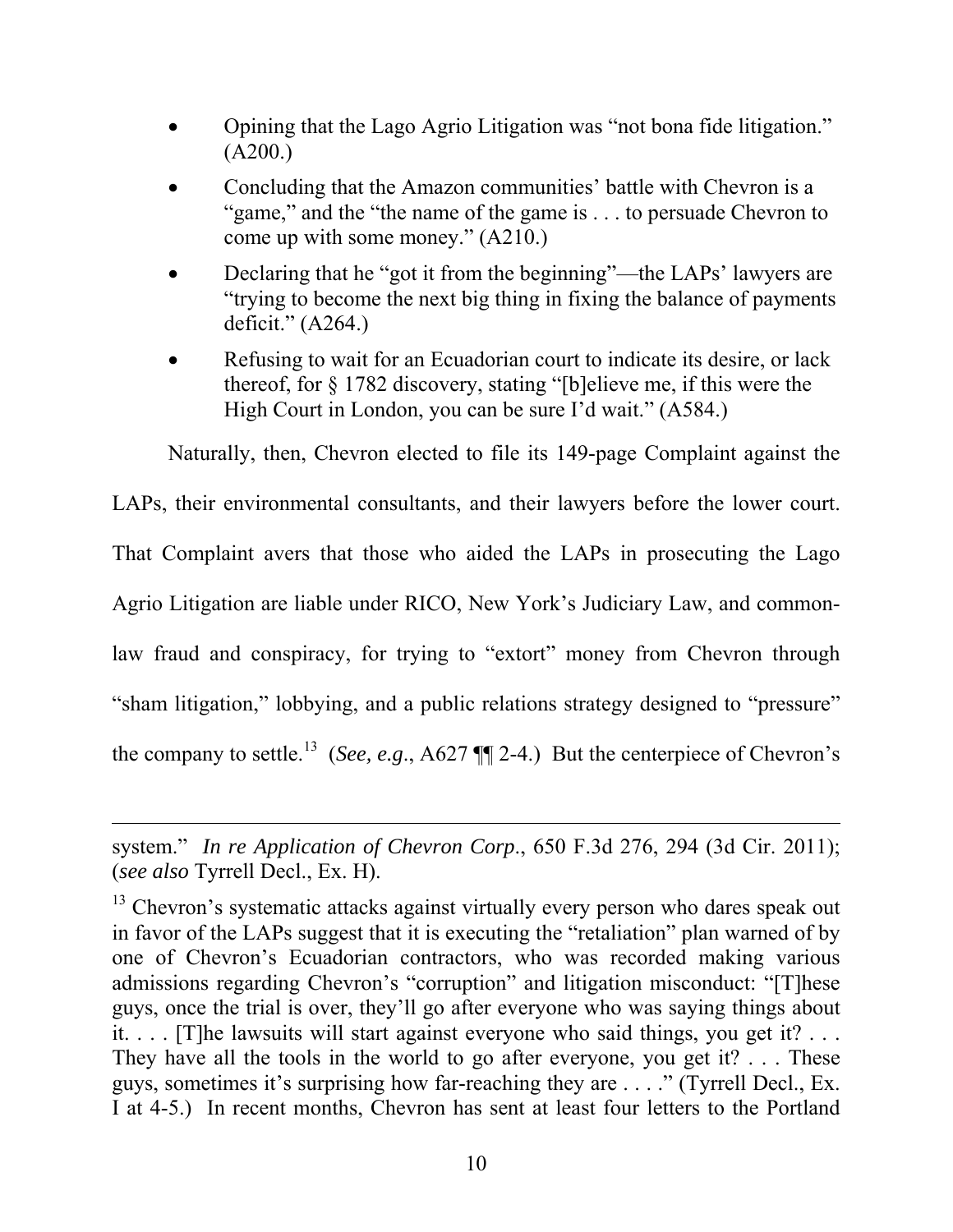Complaint was its "non-recognition" claim, Count Nine, in which it sought a declaration that the Judgment is unenforceable in New York or any other jurisdiction. (A790-91 ¶¶ 9-10.) Chevron also requested injunctive relief barring the LAPs from taking any steps toward recognition of the Judgment anywhere in the world. (*Id.*)

After allowing the LAPs only a few business days to respond to Chevron's 70-page brief and nearly 7,000 pages of affidavits and exhibits, the district court granted Chevron its preliminary injunction.<sup>14</sup> The district court opined that Chevron would likely prevail on its "non-recognition" claim and establish *exceptions* to foreign judgment recognition under the Recognition Act—despite no evidence that the LAPs intended to enforce the Judgment in New York.<sup>15</sup>

Harbor Trustee Council, which oversees remediation of an EPA Superfund site, imploring the council to terminate an environmental consulting company from the project because that company has done work for the LAPs. (A1661-76.) Chevron also has used its RICO lawsuit as a platform from which to intimidate academics who occasionally "blog" about the case in a manner critical of Chevron (Tyrrell) Decl., Ex. J), and even its own institutional shareholders who disagree with the company's scorched-earth approach to the Ecuador matter (*id*. at Ex. K).

<sup>14</sup> *See generally Chevron Corp. v. Donziger, et al.*, 768 F. Supp. 2d. 581 (S.D.N.Y. 2011) ("*Donziger*"), *vacated sub nom*, *Naranjo,* 667 F.3d 232. Until this Court modified the injunction pending its decision on the merits, the injunction barred the LAPs not just from commencing enforcement actions, but even prohibited their lawyers' from conducting preparatory work of any kind and from discussing enforcement with their clients. (*See* Tyrrell Decl., Ex. Q.)

<sup>&</sup>lt;sup>15</sup> See Donziger, 768 F. Supp. 2d at 632-39. The district court itself acknowledged that New York was not the LAPs' preferred forum, but Chevron's. *Id.* at 638.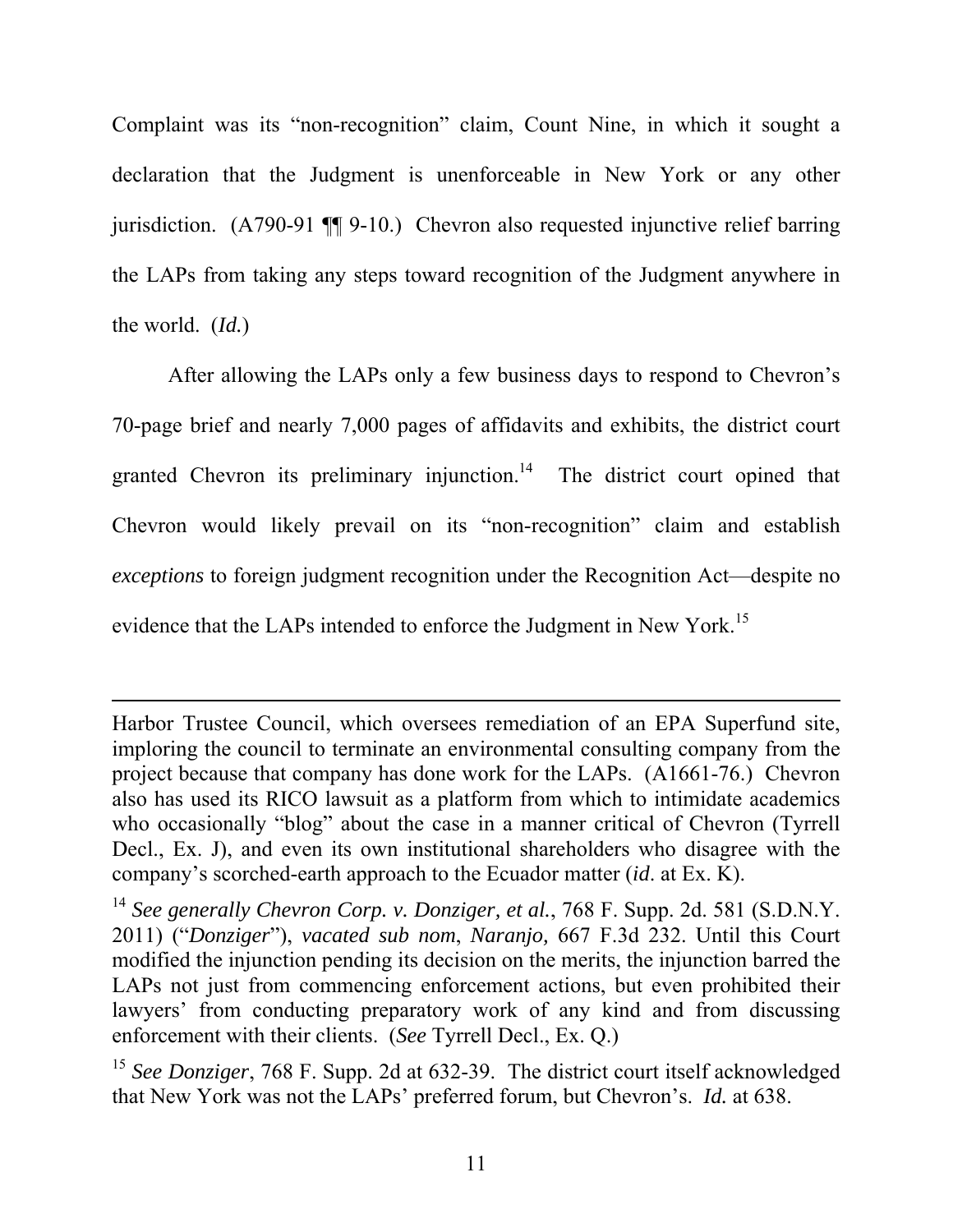#### **C. This Court Orders Dismissal of the "Non-Recognition" Claim**

On September 19, 2011, this Court vacated the injunction (A1062), and in its January 26, 2012 Opinion, remanded to the district court "with the instruction to DISMISS Chevron's claim for injunctive and declaratory relief under the Recognition Act in its entirety."16 The Court observed that the "Recognition Act and the common-law principles it encapsulates are motivated by an interest to *provide for* the enforcement of foreign judgments, not to prevent them."<sup>17</sup> "New York undertook to act as a responsible participant in an international system of justice—not to set up its courts as a transnational arbiter to dictate to the entire world which judgments are entitled to respect and which countries' courts are to be treated as international pariahs."<sup>18</sup>

This Court further held that even the "limited . . . claim that Chevron can petition a New York court to declare in advance" the non-enforceability of "the Ecuadorian judgment *in New York*, must fail."<sup>19</sup> The Court opined that "an advisory opinion" as to "the effect in New York of a foreign judgment that may never be presented in New York . . . . would unquestionably provoke extensive friction between legal systems" and encourage parties to use New York "to seek a

<sup>16</sup> *Naranjo*, 667 F.3d at 247.

<sup>&</sup>lt;sup>17</sup> *Id.* at 241 (emphasis in original).

<sup>18</sup> *Id*. at 242.

<sup>&</sup>lt;sup>19</sup> *Id.* at 245 (emphasis in original).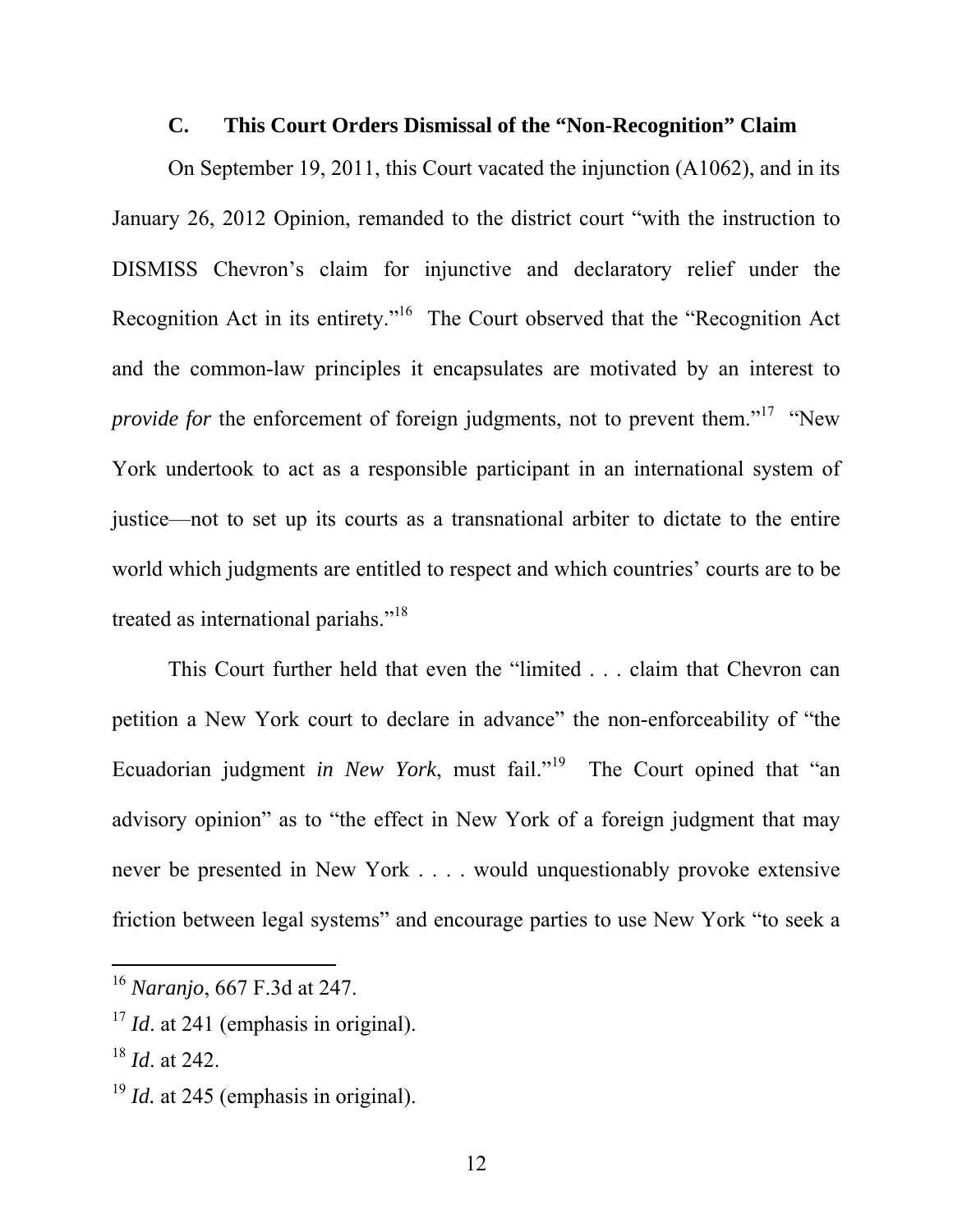res judicata advantage . . . in connection with potential enforcement efforts in other countries."<sup>20</sup> Thus, this Court concluded that the district court "abused its discretion in undertaking to issue a declaratory judgment" and that "Chevron can present its defense to the recognition and enforcement of the Ecuadorian judgment in New York if, as and when the LAPs seek to enforce their judgment in New York."<sup>21</sup> The Mandate issued on February 16, 2012.<sup>22</sup> (A1244.)

#### **D. The District Court Forces the LAPs to Litigate a Foreign Judgment Recognition Action in New York**

Notwithstanding this Court's unambiguous conclusion that the district court has no authority to issue a declaration regarding the Judgment's enforceability, the district court is once again locked in a race with courts in Canada, Argentina, and Brazil—the nations where the LAPs have filed judgment recognition proceedings. As the district court recently declared: "[t]he LAPs are proceeding abroad with efforts to enforce the Ecuadorian judgment in at least three other countries and threaten to commence proceedings in still more. Although the Count 9 action has

<sup>20</sup> *Id*. at 246.

<sup>21</sup> *Id*.

 $22$  Chevron filed a petition for a writ of certiorari to the Supreme Court of the United States, charging that this Court "ignored the well-settled understanding of [the Supreme Court] and every other court of appeals" in dismissing Chevron's judgment "non-recognition" claim, and seeking summary reversal "because of the egregiousness of the Second Circuit's legal error." (Tyrrell Decl., Ex. R at 13-15.) The Supreme Court denied Chevron's petition on October 9, 2012.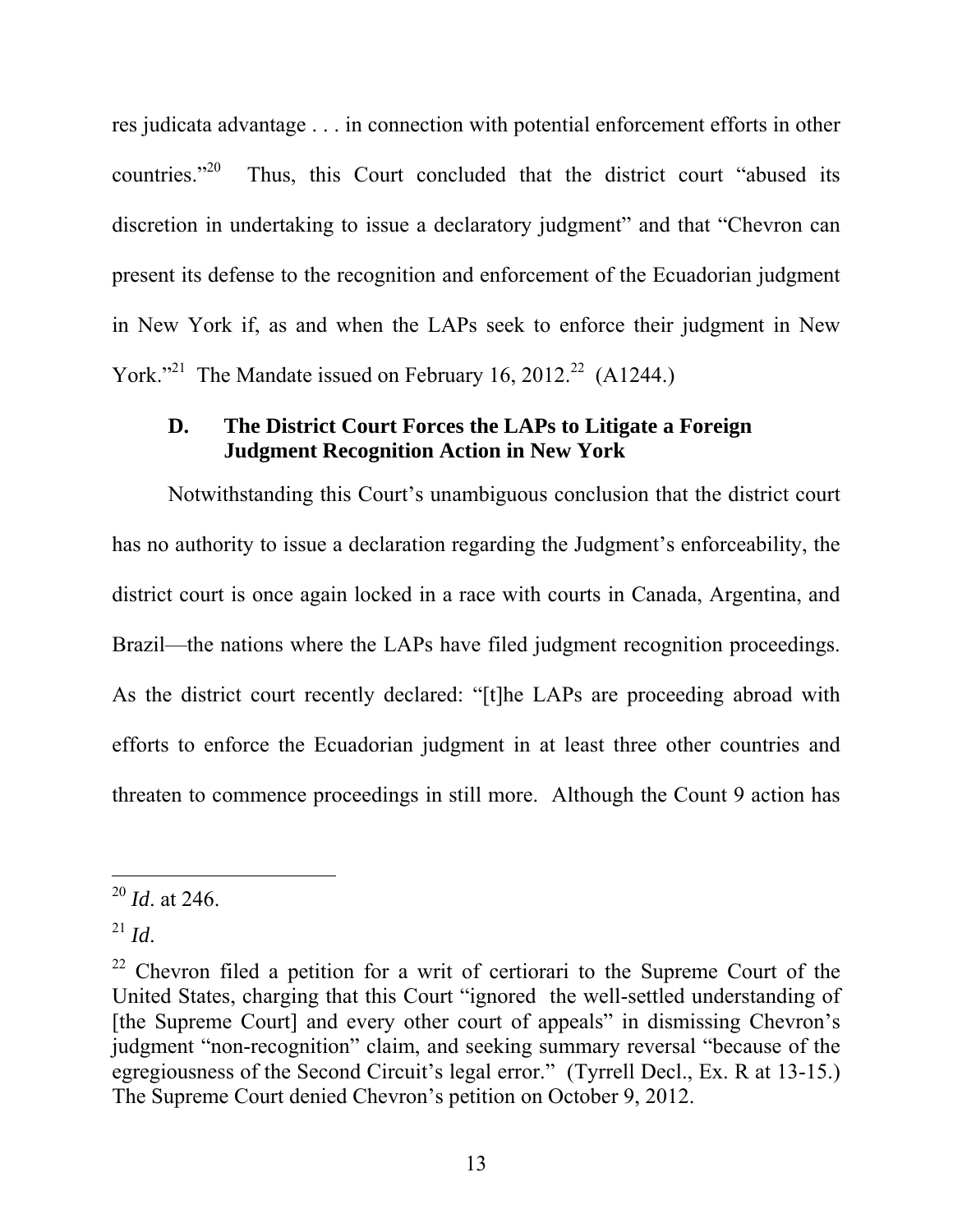been dismissed, this action holds the potential for findings and determinations that, if adverse to them, could be prejudicial to those efforts."<sup>23</sup>  $(A1585-86.)$ 

The district court has created for itself *two* avenues to end-run this Court's Mandate and declare whether the Judgment merits recognition, in an effort to "prejudice" the LAPs' recognition actions.

## *1. The District Court Uses the LAPs' Affirmative Defenses to Once Again Seize For Itself the Power to Declare Whether the Judgment is Entitled to Recognition*

The LAPs' Answer includes this affirmative defense: "The claims asserted in the Complaint and any relief sought thereunder are barred, in whole or in part, under the doctrines of res judicata and/or collateral estoppel." (A1169.) The LAPs asserted this defense at a nascent stage of this litigation (well before this Court's prior decision, when Count Nine was still pending) and do not indicate which judicial opinion—there have been innumerable opinions rendered by dozens of courts in this global litigation—should be accorded preclusive effect.

<sup>&</sup>lt;sup>23</sup> The district court made this declaration when it blocked the LAPs from enforcing twenty timely-served subpoenas *duces tecum* in part because of the perceived delay those subpoenas could cause. The district court's "protective order"—which is really an anti-suit injunction prohibiting litigation in other districts—is the subject of a separate pending appeal. (*Chevron Corp. v. Naranjo, et al*., No. 13-332-cv (2d Cir.).) Chevron, like the LAPs, issued many of its subpoenas at or near the deadline for document discovery—12 of them only three days before the deadline. But the district court did not fault Chevron for that, concluding that while Chevron "also obtained some non-party subpoenas at the last moment," "there is an undeniable difference between the situations. Chevron, at least as much as any other plaintiff, appears to have every interest in moving this case expeditiously to final judgment." (A1629.)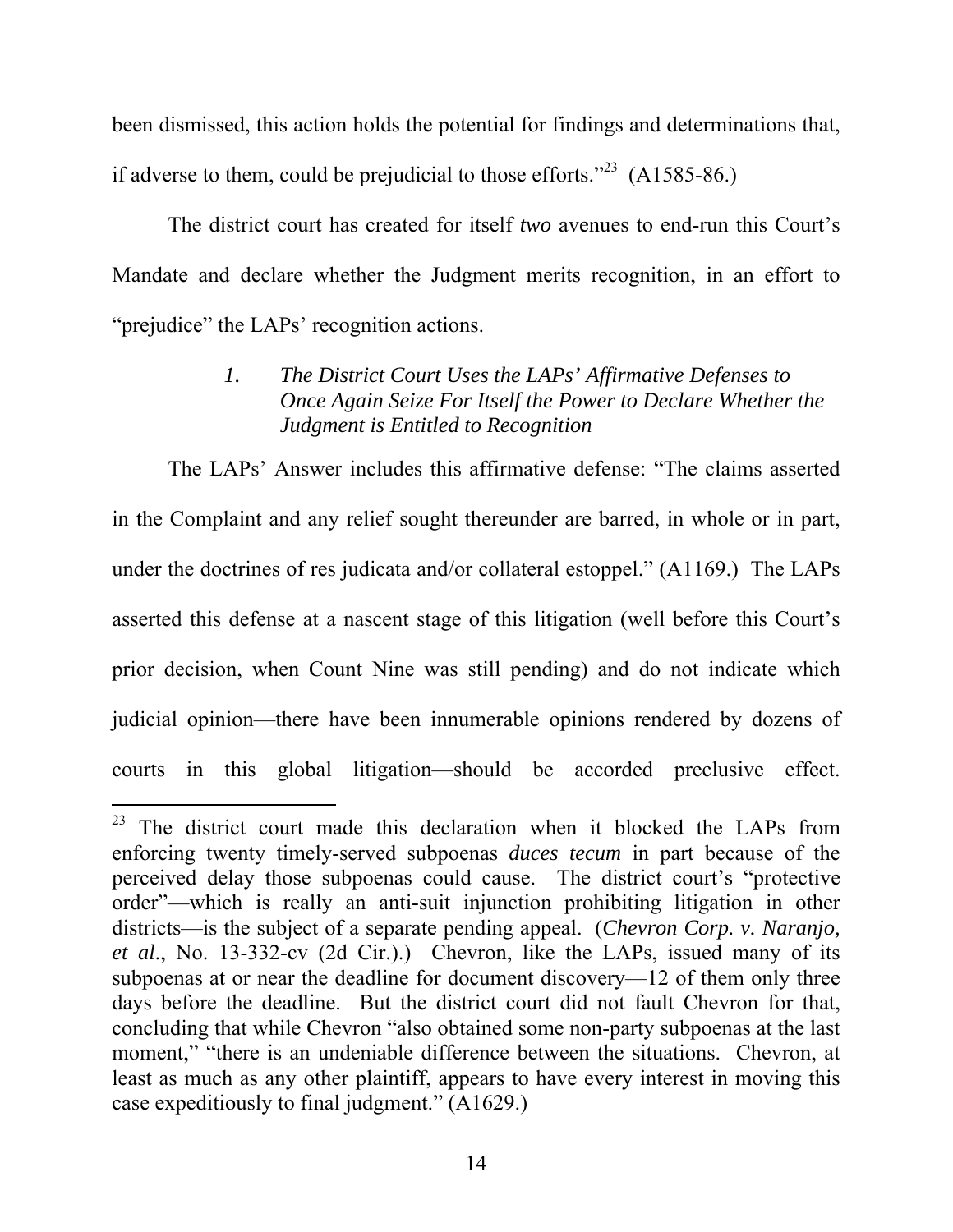Nevertheless, the district court seized upon this affirmative defense as an excuse to issue the declaration of "non-recognition" that eluded it when this Court dismissed Count Nine.

### a. The District Court Denies the LAPs an Opportunity to Define Their Own Defense

On March 1, 2012—just *two weeks* after this Court's issuance of the Mandate lifting the stay of Chevron's remaining claims—Chevron ambushed the LAPs by moving for summary judgment on their estoppel defense, *presuming* it to reference the Judgment and arguing that a foreign judgment must be declared enforceable before it is given preclusive effect.<sup>24</sup> (A1306-07.) That Chevron wasted no time in seeking to elicit the precise declaration that this Court had *just* deemed so troubling speaks to the extent of Chevron's gamesmanship.<sup>25</sup> The LAPs replied that they were not asserting "estoppel with respect to the Ecuadorian Judgment. . . . We all know what Chevron was up to here: seeking a preemptive ruling that the Ecuadorian Judgment is not entitled to recognition, even though Defendants have not sought here to have that Judgment recognized. The Second

 $24$  When Chevron filed its summary judgment motion, the district court had not even held its "status conference to address scheduling, discovery and other issues relating to the case going forward" after lifting the stay of the remaining claims it entered previously when it severed and expedited Count Nine. (*See* A1242.)

 $25$  The LAPs' estoppel defense existed through the prior appeal, yet Chevron failed to mention this supposed alternative grounds for a non-recognition declaration to this Court. Instead, Chevron withheld this argument to give itself and the district court another bite at the apple when the LAPs may not appeal as of right.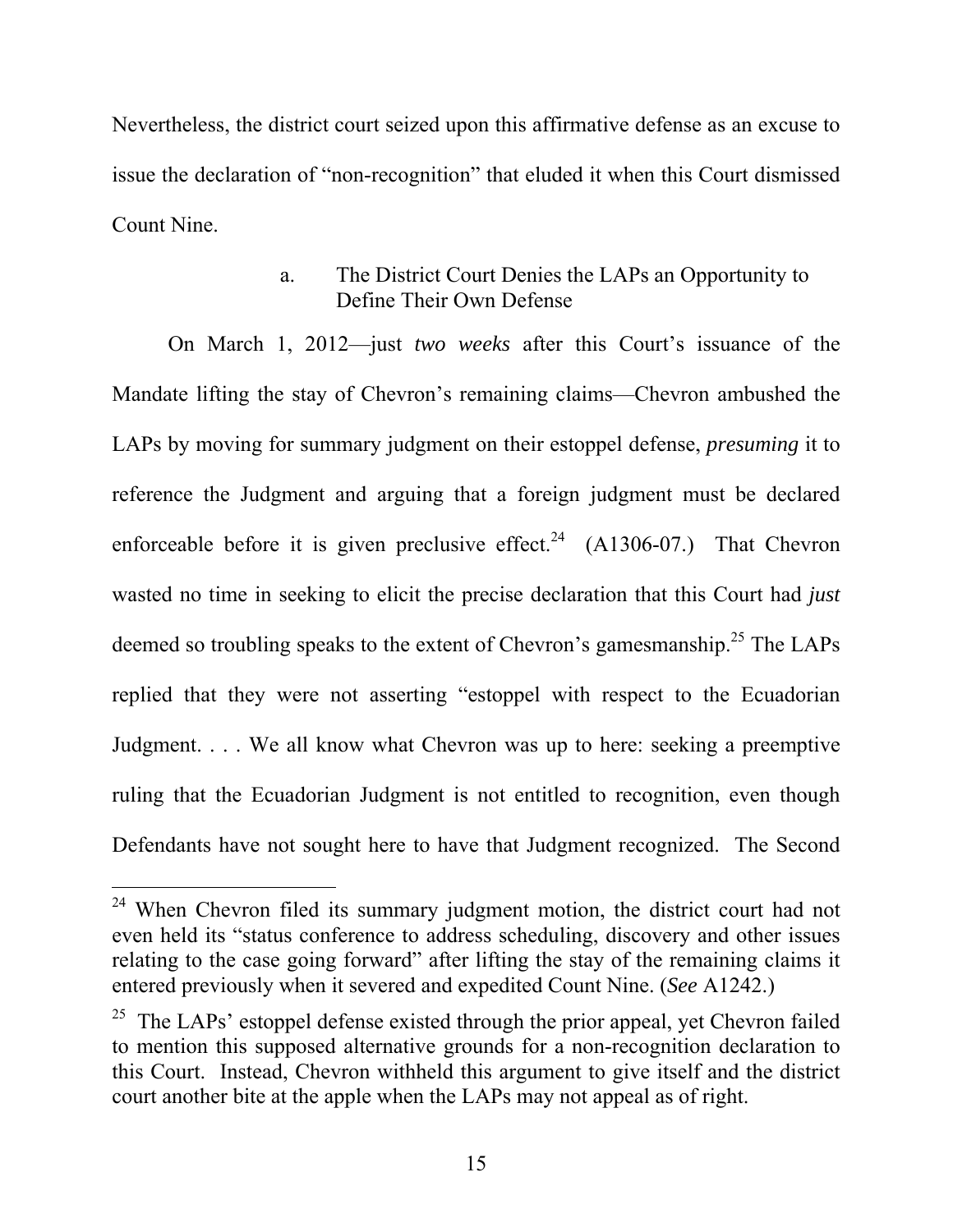Circuit rejected that remedy." (A1367.) Indeed, to make clear they did not intend to seek recognition of the Judgment in New York, the LAPs previously "agree[d] and stipulate[d] never to seek recognition of the Lago Agrio Judgment in the State of New York *by any means or under any law*." (A1379-80 (emphasis added).)

Even though the LAPs had done nothing since this Court's decision to seek recognition in New York, the district court rewarded Chevron's sharp tactics and resurrected Chevron's non-recognition claim. The district court devoted roughly 25 pages to a litany of tortured justifications for refusing to allow the LAPs to be the masters of their own pleading.<sup>26</sup> (A1435-59.) Most disturbing is the district court's *primary* justification, which directly contravenes this Court's Mandate:

First and foremost, allowing the [LAPs] to take the issue of recognizability and enforceability off the table in this case while preserving it in every other court in this and other nations would be to acquiesce in a blatant exercise in forum shopping. This is particularly

 $\overline{a}$  $26$  For example, the district court relied on the LAPs' reference to certain of the Sucumbíos Trial Court's findings in a separate defense "two pages away" from the estoppel defense as evidence that the LAPs intended to argue that the Judgment be given preclusive effect. (A1437.) The district court also rejected the LAPs' clarification that the estoppel defense referred to other opinions, holding that if "their answers sufficiently raised *res judicata* and collateral estoppel defenses based on Second Circuit and/or Section 1782 rulings that they did not even mention, they were good enough also to invoke also [sic] the Ecuadorian Judgment." (*Id*.) On that reasoning, litigants would lose control over their own pleadings; one's adversary could impute to them any self-serving meaning they wish. *See Davis v. City of Chicago*, No. 06 C 4125, 2006 U.S. Dist. LEXIS 79364, at \*6 (N.D. Ill. Oct. 18, 2006) (prohibiting defendant from "improperly attempting to interpret . . . ambiguous allegations of the complaint in the [defendant's] favor.").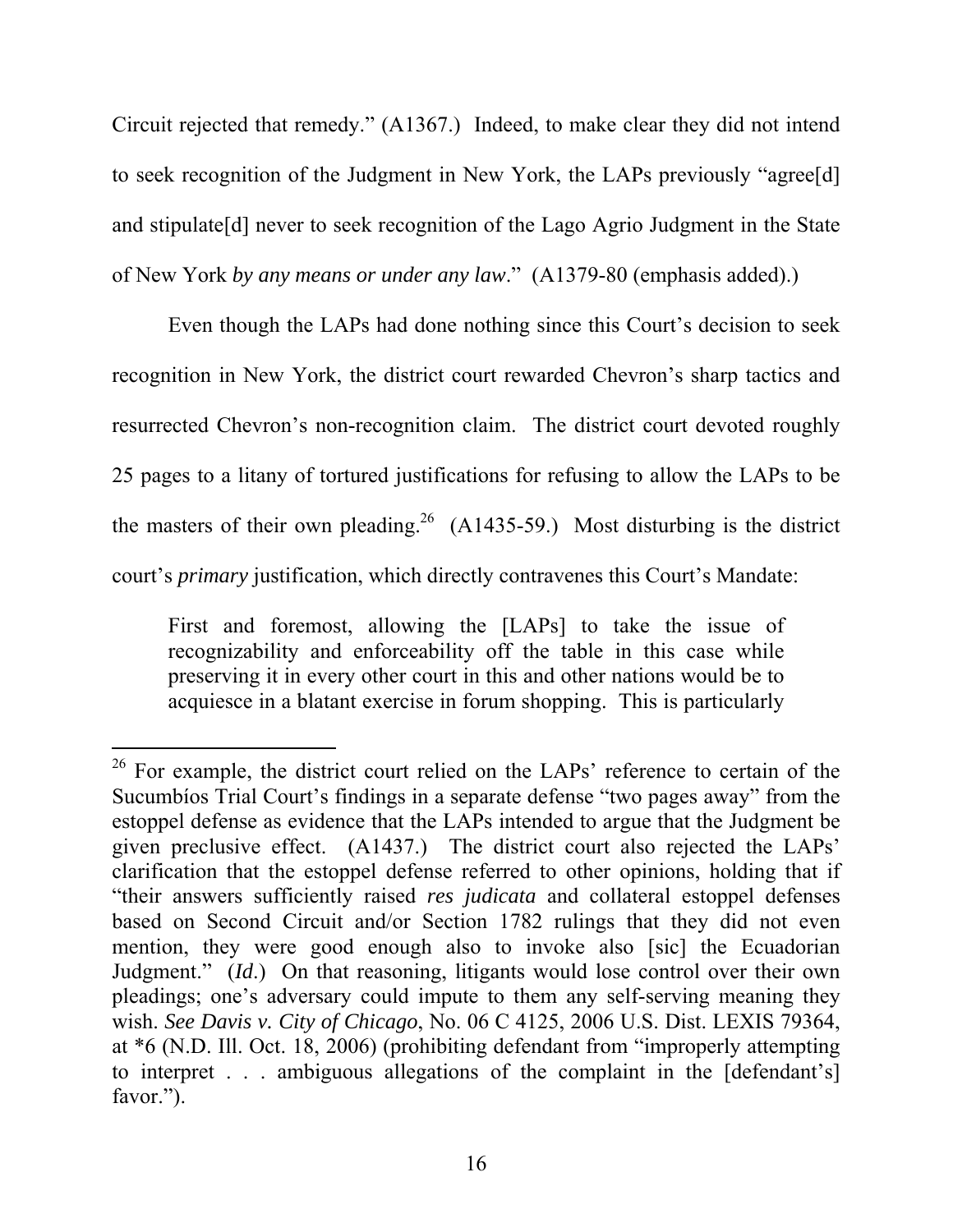so because it is abundantly obvious that the effort has been made for the sole purposes of . . . shifting the issue to other *fora* more to their liking.

(A1457.) Thus, the district court continues to find it repugnant that the LAPs might exercise their right, as judgment creditors, to litigate the validity of the Judgment in fora of *their* choosing. And the lower court apparently also continues to believe that a judgment debtor like Chevron enjoys a superior right to choose *its*  preferred forum. But this Court already rejected these very arguments.<sup>27</sup>

The district court's refusal to allow the LAPs to define their own affirmative defense speaks for itself. But the game afoot became even more obvious when months later, as written discovery was about to close, *Chevron* wished to "clarify" the meaning of allegations permeating its Complaint, and the district court readily obliged. Chevron's Complaint is rife with accusations that the Amazon communities' case against it is "objectively baseless, improperly motivated sham litigation." (*See*, *e.g*., A776, A628.) But when the LAPs sought discovery aimed at these allegations, *i.e*., discovery demonstrating that the company is well aware of the pollution it caused, Chevron suddenly wished to apply a less intuitive gloss

<sup>27</sup> *See*, *supra*, Section IV.C; *Naranjo*, 667 F.3d at 234 ("Judgment-debtors can challenge a foreign judgment's validity under the Recognition Act only defensively, in response to an attempted enforcement."); *see also* A1504-05 (CIRCUIT JUDGE LYNCH: "Wouldn't any plaintiff who had a big judgment against a company with worldwide operations undertake planning as to where it would be advantageous for them to go and enforce the judgment . . . ?").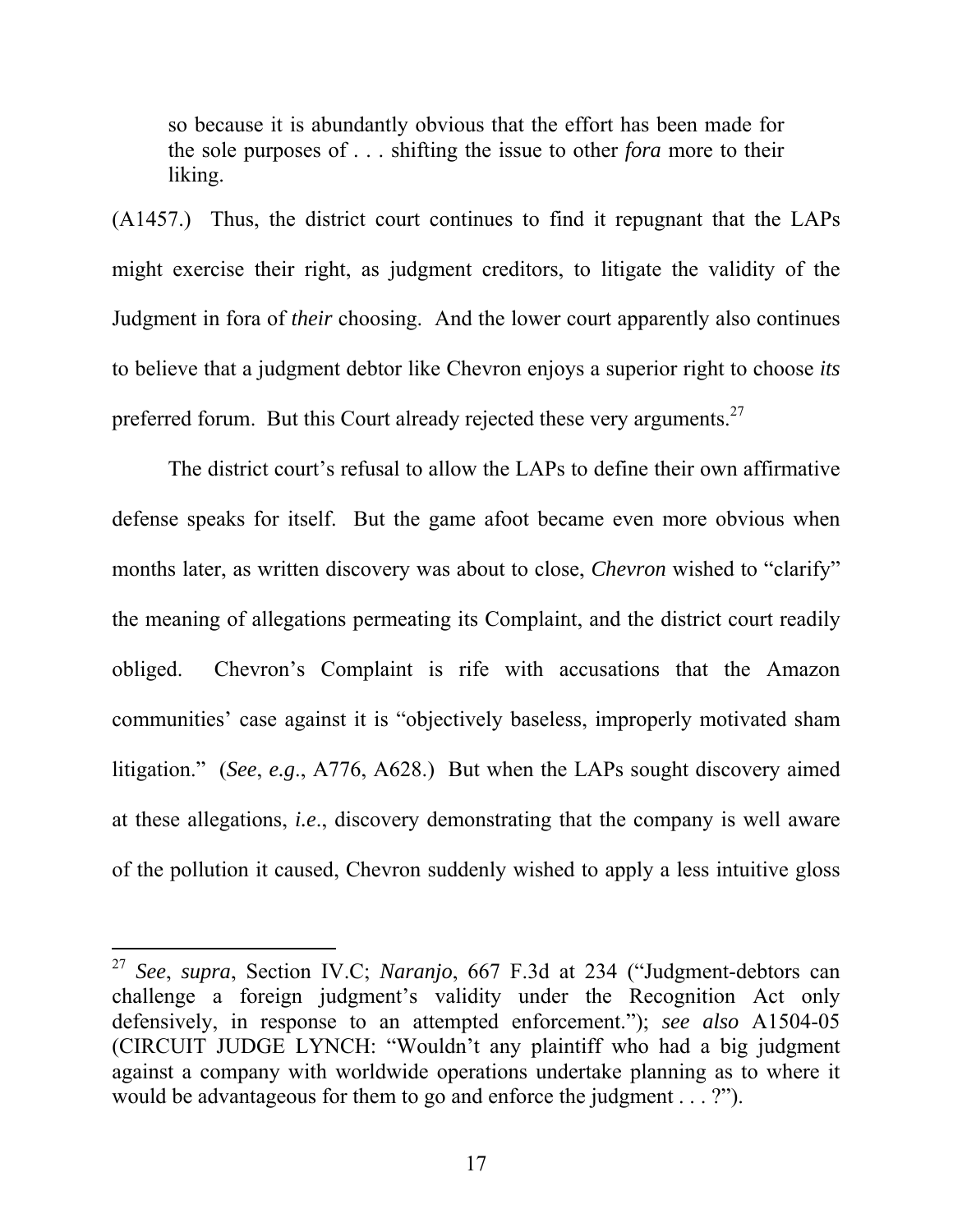to its allegations.<sup>28</sup> (A1567.) With the shoe now on the other foot, the district court invited Chevron to "clarify" its pleadings, rather than allow the LAPs to challenge Chevron's allegations as written (let alone allow the LAPs to interpret Chevron's pleadings as it allowed Chevron to do with the LAPs' pleadings):

THE COURT: Maybe an editor's blue pencil might solve the problem, Mr. Mastro. . . . It may be that Chevron really means to assert by using the term "sham litigation" that it was a lawsuit that transparently had no merit at the inception . . . . And it may mean, it may be that they're really asserting something else. And if they're really asserting something else, that may change the scope of the discovery that may be appropriate here . . . .

\* \* \*

Look, it is my working hypothesis that this sham litigation argument is going to go away because you are going to resolve it by virtue of *Chevron stating more specifically what their allegation is and what it isn't*.

(Tyrrell Decl., Ex. L at 135:16-17, 137:20-138:1, 189:11-14 (emphases added).)

Chevron soon denied that it ever intended to suggest the LAPs' claims against it

were baseless, and thus urged the Court to deny the LAPs' requested discovery

concerning Chevron's environmental experts.<sup>29</sup> (A1590-91.) Judge Kaplan

l

 $28$  At a hearing on the LAPs' document requests, Chevron's counsel backed away from the company's earlier, sweeping statements about the invalidity of the LAPs' case against it: "A sham occurs on many levels, your Honor. A sham litigation because of collusion with the government, a sham litigation because of fixing the process . . . a sham litigation because they sue Chevron which never even did business in Ecuador instead of Texaco . . . ." (Tyrrell Decl., Ex. L at 136:8-13.)

 $29$  Document productions by Chevron's environmental experts in ROE-initiated proceedings have shown that Chevron: (1) sent its experts to perform "pre-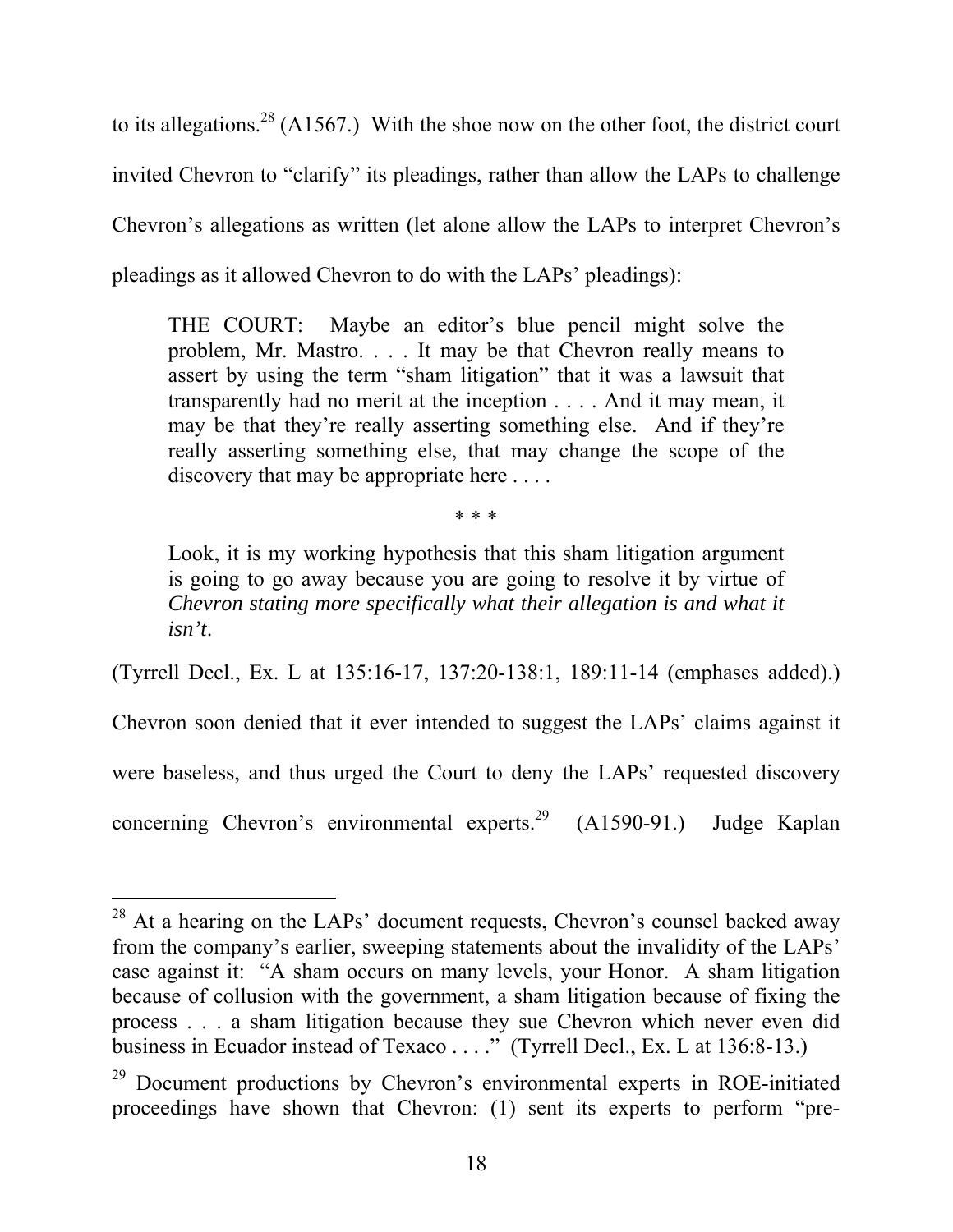accepted *without question* Chevron's "clarification," ruling that "[i]n light of Chevron's representation, the references in the amended complaint to the Lago Agrio litigation being a 'sham' shall . . . not be construed as making any assertions with respect to the environmental conditions existing in [Ecuador]. $^{30}$  (A1614.)

If there is some legitimate basis for indulging Chevron's self-serving, eleventh-hour clarification of its pleadings, while castigating the LAPs for attempting to clarify a boilerplate affirmative defense months earlier (almost immediately after resumption of the proceedings upon remand), we fail to see it.

### b. The District Court Denies the LAPs an Opportunity to Withdraw Their Defense

Once the district court denied the LAPs the right to interpret their own pleading, the LAPs timely moved to amend their Answer to withdraw their collateral estoppel defense entirely so as "to remove all doubt as to their intentions." (A1494.) Despite the timeliness of the motion and the liberal standard for amendment of pleadings, the district court denied it on two primary grounds,

inspections" of designated sampling locations prior to the official, court-sanctioned judicial site inspections, so as to locate "clean" spots that they could later return to with an appearance of randomness; and (2) upon being called to the carpet on this practice, created a fake sampling protocol—which it distributed to experts charged with testifying as to the legitimacy of Chevron's methodologies—that replaced the earlier directives to find "clean" spots. (A1176, A1200.) Thus, it is not surprising that Chevron backtracked on its claims to avoid this type of discovery.

<sup>30</sup> The LAPs filed an Amended Answer in response to this *de facto* amendment of the Complaint. On February 20, 2013, the district court again rejected the LAPs' effort to control their pleading and struck the Amended Answer. (*See* A1714).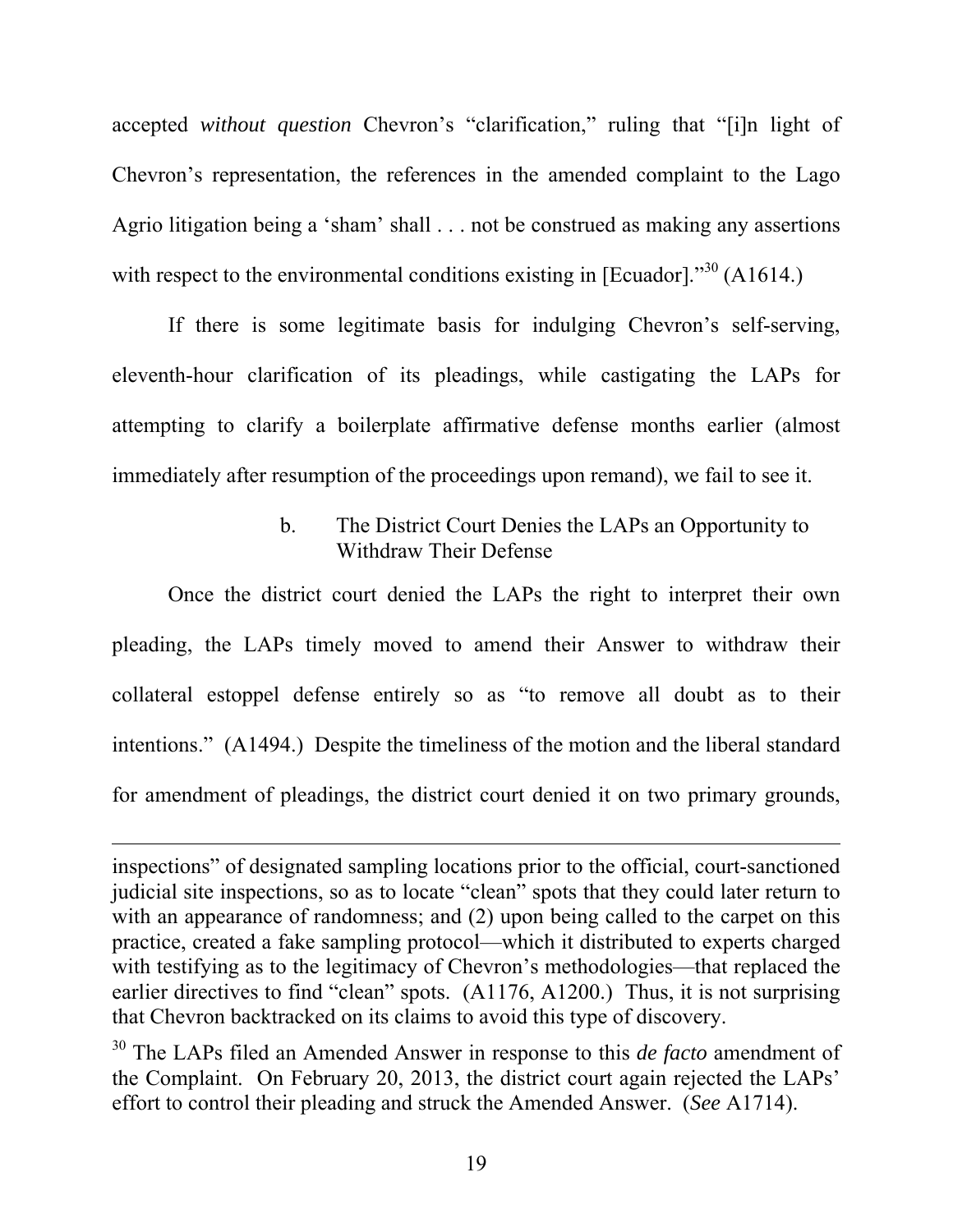one more convoluted than the other. First, the district court again stated that "to avoid litigating the recognizability of the Judgment in this action while saving that issue for use in other *fora* . . . amounts to bad faith forum shopping . . . ." (A1548 (internal quotations omitted).) Second, the district court found that Chevron would be unduly prejudiced by a withdrawal of the defense, because it had "expended enormous resources and conducted extensive discovery on the issue of the Judgment's enforceability . . . ." (*Id*.) But, at that point, Chevron had conducted *no* discovery in connection with its remaining RICO and fraud claims; any expenses were incurred in litigating Count Nine prior to this Court's instruction to dismiss that count. Nor had Chevron expended any discernible resources litigating enforceability in connection with the remaining claims—save for its decision to ambush the LAPs with a premature motion for summary judgment on a boilerplate defense.<sup>31</sup> Thus, per Judge Kaplan's reasoning, Chevron must be permitted to litigate enforceability in connection with its remaining claims because it already has poured vast sums into pursuing an unlawful injunction and a groundless declaratory judgment action.

 $31$  And if Chevron expended any resources litigating the Judgment's enforceability in the underlying action *after* this Court's Mandate and Opinion, then it was in defiance of this Court's clear instruction and at Chevron's own peril.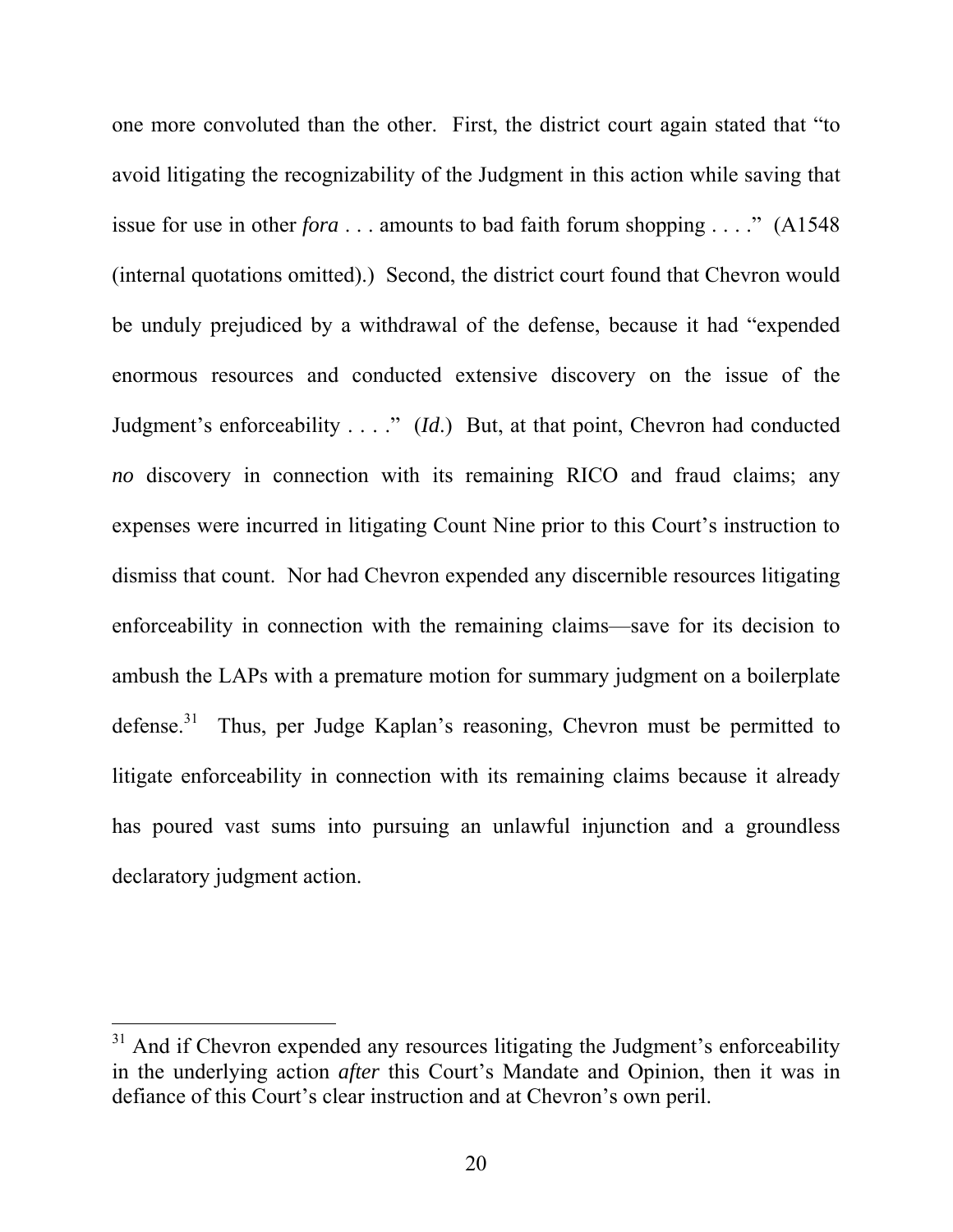On January 28, 2013, Chevron filed another motion for summary judgment on the estoppel defense, seeking a declaration that the Judgment is unenforceable.<sup>32</sup> (A1630.) That motion remains pending in the district court.

#### 2. *The District Court Confers Upon Chevron a Cause of Action Nowhere to be Found in Its Complaint—a Claim to "Set Aside" the Judgment*

To keep the LAPs—who are hanging by a thread in this case—in the game so that it may attempt to bind them with a non-recognition declaration, the district court further defied this Court's Mandate when it created for Chevron a cause of action not pled in its Complaint—a claim that is itself the functional equivalent of the dismissed Count Nine. Chevron's Complaint pleads only two claims against the LAPs (as distinct from their lawyers and consultants) that remain "live"—a common-law fraud claim (Count Three), and a civil conspiracy claim (Count Seven).<sup>33</sup> Chevron's "fraud" claim is that the LAPs' representatives made

<sup>-</sup><sup>32</sup> The district court denied without prejudice Chevron's earlier motion for summary judgment on the estoppel defense (*see supra* at 15) on the basis that Chevron must answer limited factual questions before it can receive its declaration of "non-recognition." (A1460-62.)

<sup>&</sup>lt;sup>33</sup> The second claim is dependent entirely on the first—absent an underlying tort, civil conspiracy will not lie. *See*, *e.g.*, *WestRM-West Risk Mkts., Ltd. v. XL Reinsurance Am., Inc.*, No. 02 Civ. 7344 (MGC), 2006 U.S. Dist. LEXIS 48769, at \*34 (S.D.N.Y. July 19, 2006) ("A claim for civil conspiracy to commit fraud is not an independent cause of action under New York law . . . ."); *Official Comm. of Unsecured Creditors v. SmarTalk Teleservices, Inc.*, No. 00 Civ. 8688 (WHP), 2002 U.S. Dist. LEXIS 3747, at \*43 (S.D.N.Y. Mar. 6, 2002) ("[T]ort liability arising from conspiracy presupposes that the coconspirator is legally capable of committing the tort . . . .") (internal quotations omitted).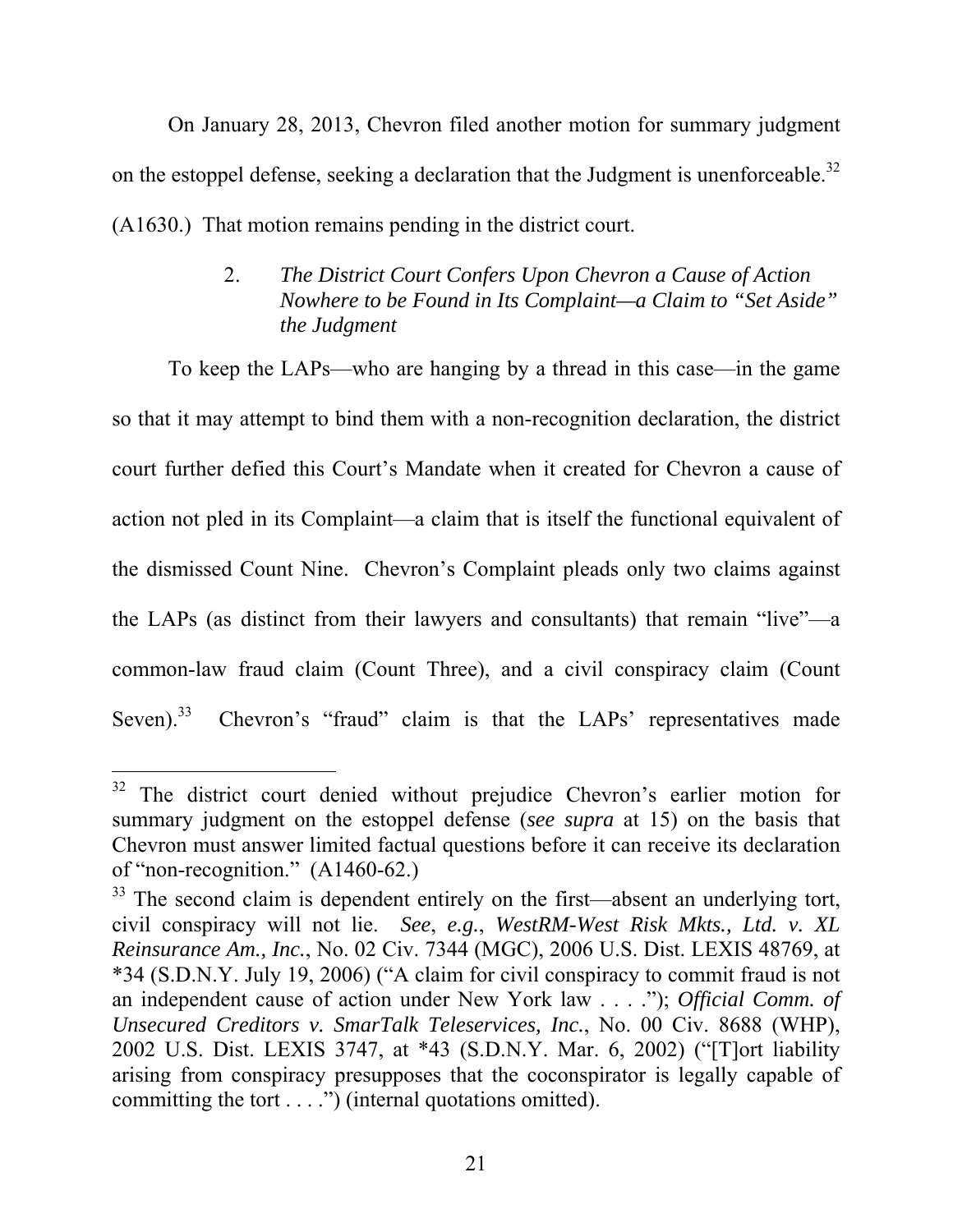allegedly false statements about the case to journalists, stock analysts, and government officials, thus putting "pressure" on Chevron to settle the case.34 (*See*, *e.g*., A708-09, A714-17.)

The LAPs moved to dismiss these claims on the pleadings because, *inter alia*, New York does not permit fraud claims premised on "third-party reliance" to the detriment of the plaintiff. (A1521-29.) The LAPs pointed to several of this Court's decisions, one as recent as November 2010, holding that New York law is "clear that fraud claims may not be premised on false statements on which a third party relied."<sup>35</sup> The LAPs also observed that, whatever the district court may think of this Court's perception of New York law, it is bound to adopt that perception even if New York state courts have at times ruled to the contrary.<sup>36</sup> Undeterred by

<sup>&</sup>lt;sup>34</sup> The district court has acknowledged that Chevron's "amended complaint does not sufficiently allege any claim of fraud based on detrimental reliance *by Chevron*." (A1601(emphasis added).)

<sup>35</sup> A1528 n.7 (quoting *Fed. Treasury Enter. Sojuzplodoimport v. Spirits Intern. N.V*., 400 Fed. Appx. 611, 613 (2d Cir. 2010)); *see also* A1522 (citing *City of New York v. Smokes-Spirits.Com, Inc*., 541 F.3d 425, 545 (2d Cir. 2008), *overruled on other grounds sub nom, Hemi Group, LLC v. City of New York*, 130 S. Ct. 983 (2010) (holding that "allegations of third-party reliance . . . are insufficient to make out a common law fraud claim under New York law"); *Cement & Concrete Workers Dist. Council Welfare Fund v. Lollo*, 148 F.3d 194, 196 (2d Cir. 1998) (New York law) ("[A] plaintiff does not establish the reliance element of fraud . . . by showing only that a third party relied on defendant's false statements . . . .").))

<sup>36</sup> A1522 (citing, *inter alia*, *Adelphia Recovery Trust v. Bank of America, N.A*., 624 F. Supp. 2d 292, 309-10 (S.D.N.Y. 2009) ("In the Second Circuit, a federal district court will conclusively defer to a federal court of appeals interpretation of the law of a state that is within its circuit.") (internal quotations omitted); *Luna v. U.S*., 454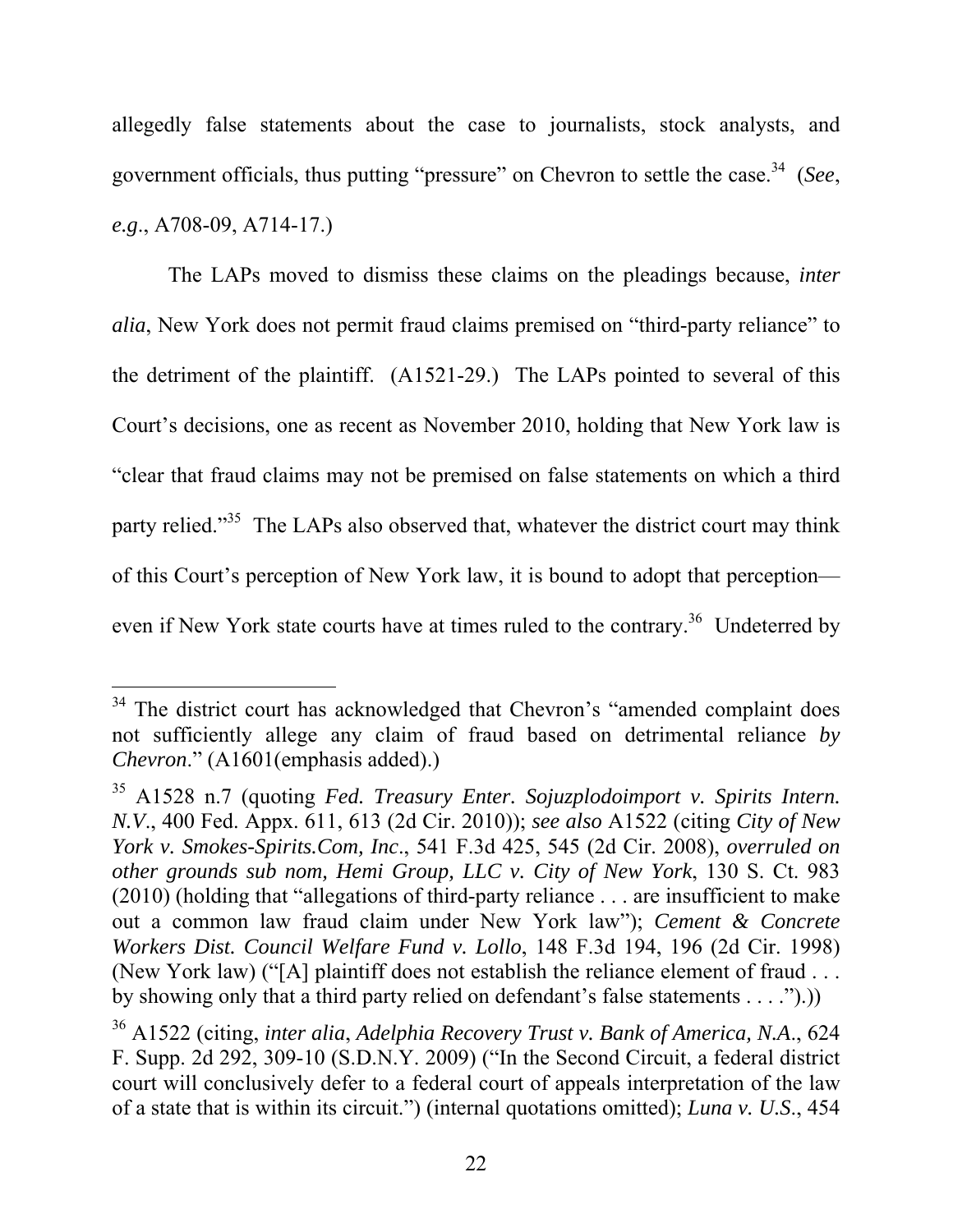controlling Circuit precedent, $37$  the district court ignored all of this and denied the LAPs' motion based on two contrary intermediate appellate state court opinions which *preceded* this Court's latest ruling on the subject.<sup>38</sup> (A1547.) The LAPs asked the district court to certify its order for interlocutory appeal because (1) at a minimum, "substantial ground for difference of opinion" existed as to the viability

l

 $37$  This is not the first time the district court has ignored or side-stepped Circuit precedent in this case. For example, this Court held previously that because Chevron had "appeared in [the Second Circuit] and reaffirmed the concessions that Texaco had made in order to secure dismissal of" the *Aguinda* litigation, "Texaco's promise to satisfy any judgment by the Ecuadorian courts . . . is enforceable against Chevron *in this action and any future proceedings between the parties* . . . ." *Republic of Ecuador v. Chevron Corp.*, 638 F.3d 384, 389-90 n.3, n.4 (2d. Cir. 2011) (emphasis added). Not only did Chevron "reaffirm" Texaco's promises, it used the Chevron-Texaco merger against the *Aguinda* plaintiffs. (A25 ("[P]laintiffs argue that these lawsuits should proceed in New York because it is 'the home of Texaco Inc. . . . That is no longer true. . . . The resulting corporation, ChevronTexaco, Inc., is headquartered in San Francisco.").) Nevertheless, the district court rejected this Court's unequivocal ruling as the "product of inaccurate statements" mistakenly made by Chevron's lawyers in 2001, and excused those "inaccurate" statements even though they were made to bolster the company's *forum non conveniens* position. (A1026.)

38 Both state court cases preceded this Court's *Sojuzplodoimport* opinion. Only one of the two state court opinions referenced by the district court post-dated this Court's *Smokes-Spirits* and *Cement & Concrete Workers* decisions. *See Litvinov v. Hodson*, 74 A.D.3d 1884 (N.Y. App. Div. 2010). But *Litvinov* is not even a "thirdparty reliance" case; it is instead an "indirect reliance" case—the Appellate Division permitted a fraud claim based on statements made to a third party because the *plaintiff* ultimately relied on those statements to its detriment. (*See id*. at 1885- 86.)

F.3d 631, 636 (7th Cir. 2006) ("If a district court concludes that the intermediate state appellate courts have correctly answered a question [that a circuit] court botched, it should report its conclusions while applying the existing law of the circuit.").)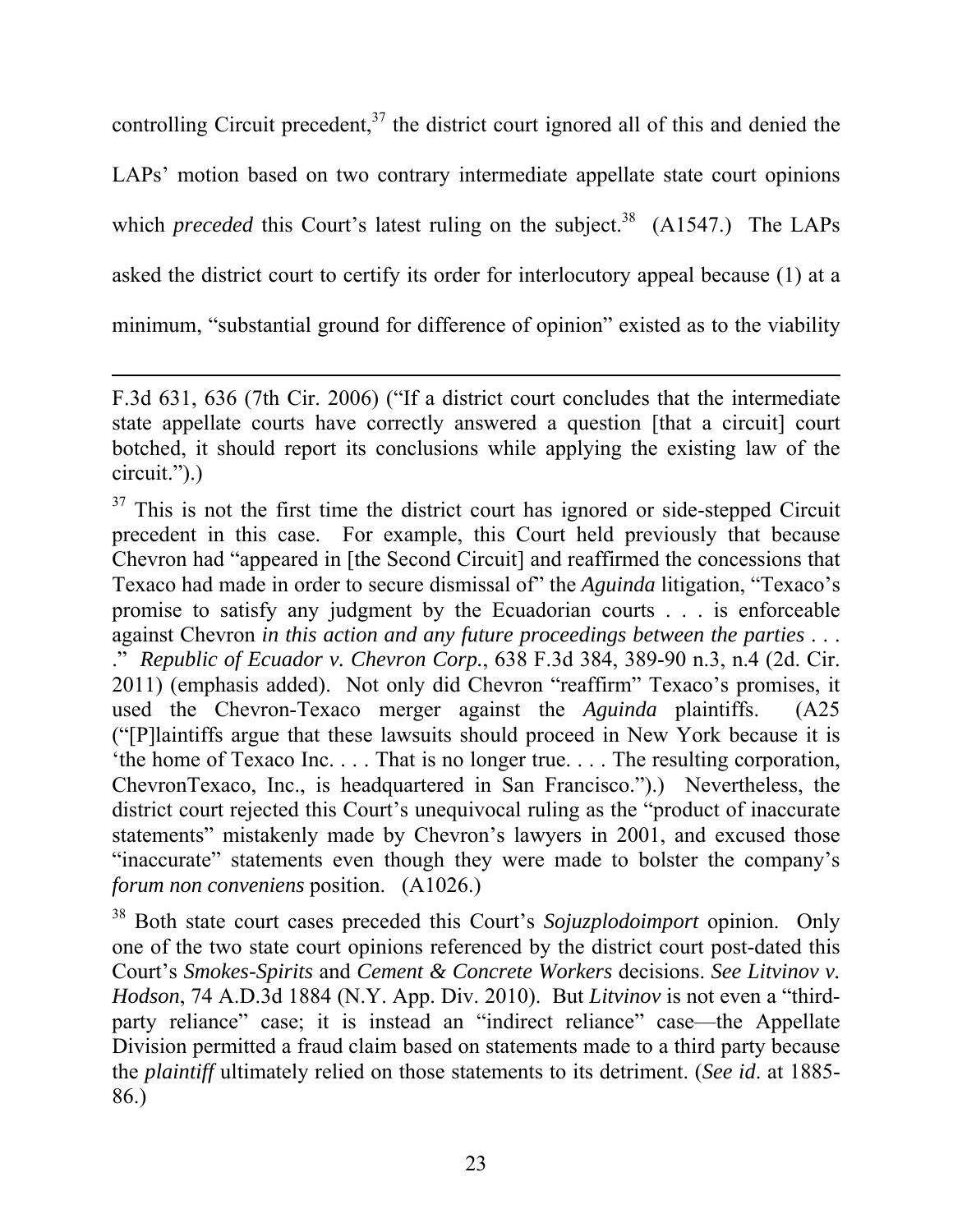of Chevron's fraud claim against the LAPs; and (2) immediate appeal "may materially advance the ultimate termination of the litigation," insofar as the LAPs would cease to be in the case if the fraud claim were dismissed.<sup>39</sup> In addition to asking for certification of the "third-party reliance" issue, the LAPs also requested certification of a second, perhaps even more fundamental question, which implicates the comity issues so vital to this Court's disposition of Count Nine: "Whether a foreign judgment debtor may bring an affirmative common-law fraud claim in New York against a judgment creditor based on alleged fraud in obtaining the foreign judgment." (A1555.)

The district court denied the motion, resorting to judicial gymnastics to justify keeping these issues and the case out of this Court's hands. (A1596.) The district court posited that even if this Court were to find that Chevron's third-party fraud claim is not cognizable under New York law, that ruling would not "materially advance" the disposition of the case. (A1602-03.) Why? According to Judge Kaplan, the LAPs "would remain defendants on the state law conspiracy claim (Count 7), an effect of which is to leave them exposed to possible liability with respect to the [New York] Judiciary Law [§ 487] claim asserted in Count 8 against [Steven] Donziger," their lawyer. (*Id*.) The district court's justification

<sup>39</sup> A1156 (quoting *Telectronics Proprietary, Ltd. v. Medtronic, Inc*., 690 F. Supp. 170, 172 (S.D.N.Y. 1987).)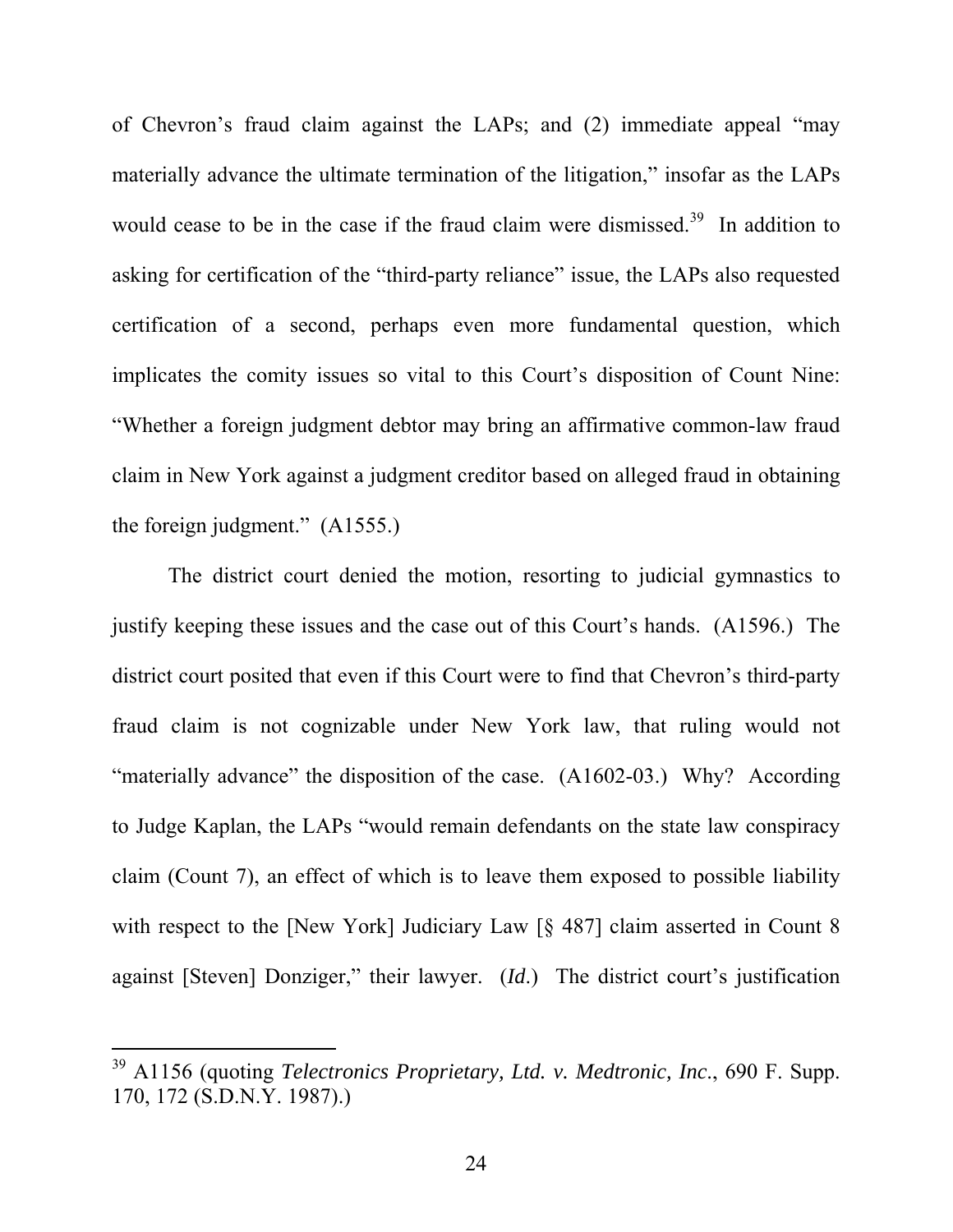lacks any legal authority: "Judiciary Law § 487 . . . is *only applicable to attorneys and cannot extend derivative liability to a client*."<sup>40</sup>

But even the district court had to acknowledge that it "perhaps is doubtful that Chevron would be able to prove their conspiracy claim against the LAP Representatives, whatever its prospects with respect to other defendants." (A1603) n.20.) Thus, the district court offered an additional, and even more tortured, justification for closing the door to interlocutory appeal: it suggested that dismissal of Chevron's fraud claim might not necessarily dispose of all claims against the LAPs *because perhaps their lawyer, Mr. Donziger, might in the future wish to sue his clients—peasants living in the Ecuadorian jungle*. (*Id*. ("[I]t should not be overlooked that as Donziger allegedly committed the wrongs alleged against him as the LAPs' agent . . . the possibility of a third party claim by Donziger against the LAP Representatives for indemnity or contribution would remain a possibility.").) No more need be said about the validity of this hypothetical.

Neither of the district court's aforesaid justifications for refusing to grant certification, however, was as specious—or as key to the instant Petition—as its final one. The district court asserted that, regardless of the outcome of any

<sup>40</sup> *Yalkowsky v. Century Apartments Assoc.*, 215 A.D.2d 214, 215 (N.Y. App. Div. 1995) (emphasis added). In fact, Chevron did not even suggest in its briefing (or Amended Complaint) that the LAPs could be held liable for conspiracy to violate the Judiciary Law.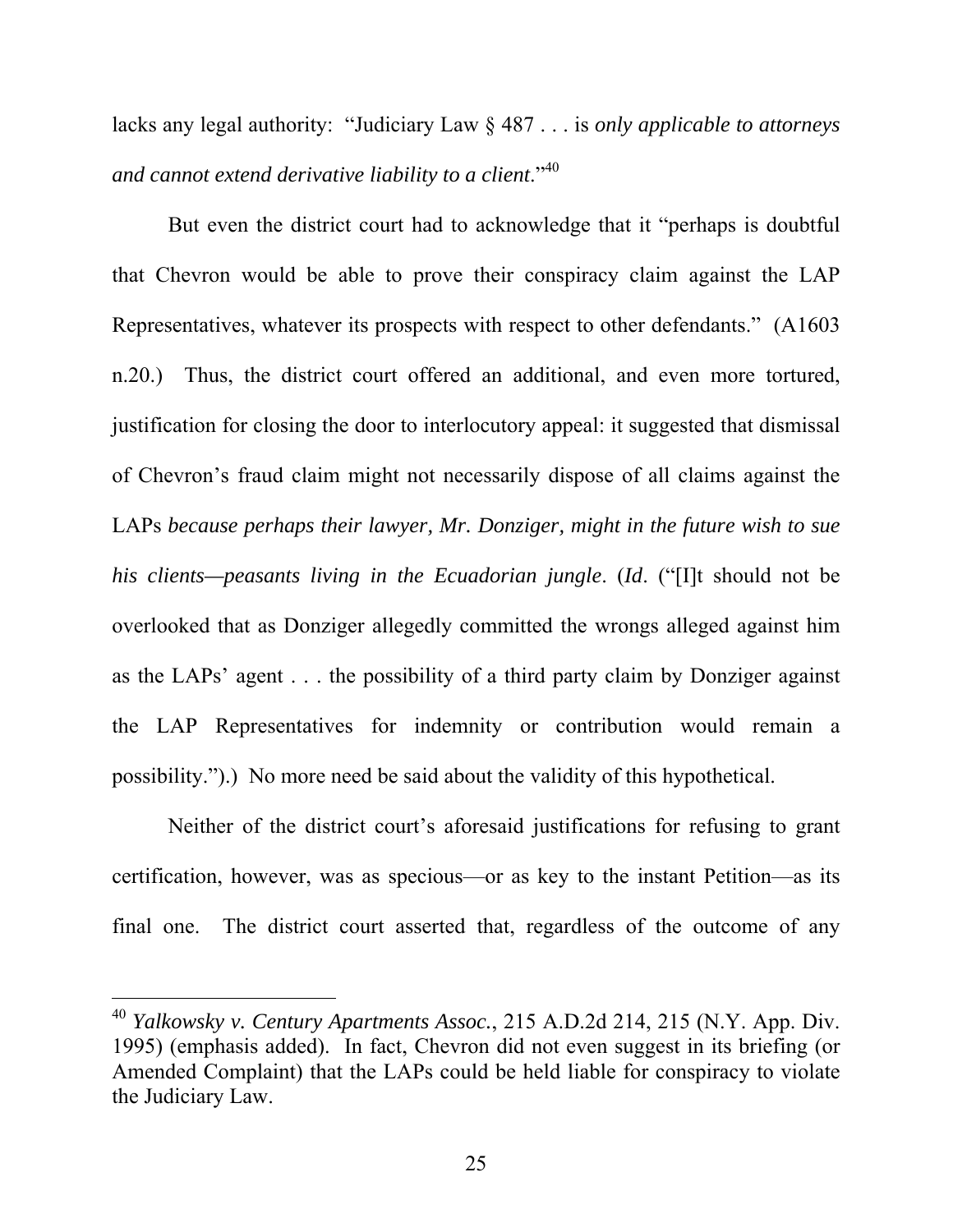certified questions, it may still grant Chevron "[r]elief from a final judgment" and "*set aside [the] judgment for 'fraud upon the court*.'" (A1609-10 (emphasis added).) The district court concluded that Chevron's Complaint includes an *unstated* "set-aside" component to its fraud claim—"an independent action attacking the finality of a judgment under Rule 60(d)" of the Federal Rules and principles of equity. (*Id*.) Thus, the district court has held that, notwithstanding this Court's clear instructions, it may declare the Judgment "set aside" based upon the alleged conduct of the LAPs' representatives. (A1610-11.)

Chevron's Complaint includes no such action to "set aside" the Judgment the district court conjured it from thin air. Perhaps more importantly, a declaration that the Judgment is "set aside" would be equally, if not more, offensive to international comity than the "non-recognition" declaration this Court already deemed impermissible. And it is just as groundless as a matter of law. $41$  In enacting the Recognition Act, New York's legislature instituted the mechanism by which the bona fides of foreign country money judgments are to be evaluated if a judgment creditor chooses to seek recognition in New York.<sup>42</sup> Judgment debtors may not end-run this mechanism entirely by filing an equitable action to "set

<sup>&</sup>lt;sup>41</sup> Just as no precedent supported the district court's authority to issue a "nonrecognition" declaration, the district court cited no precedent for a domestic court entertaining a foreign judgment debtor's complaint to "set aside" a foreign judgment against it. (A1610-11.)

<sup>42</sup> *See Naranjo*, 667 F.3d at 242.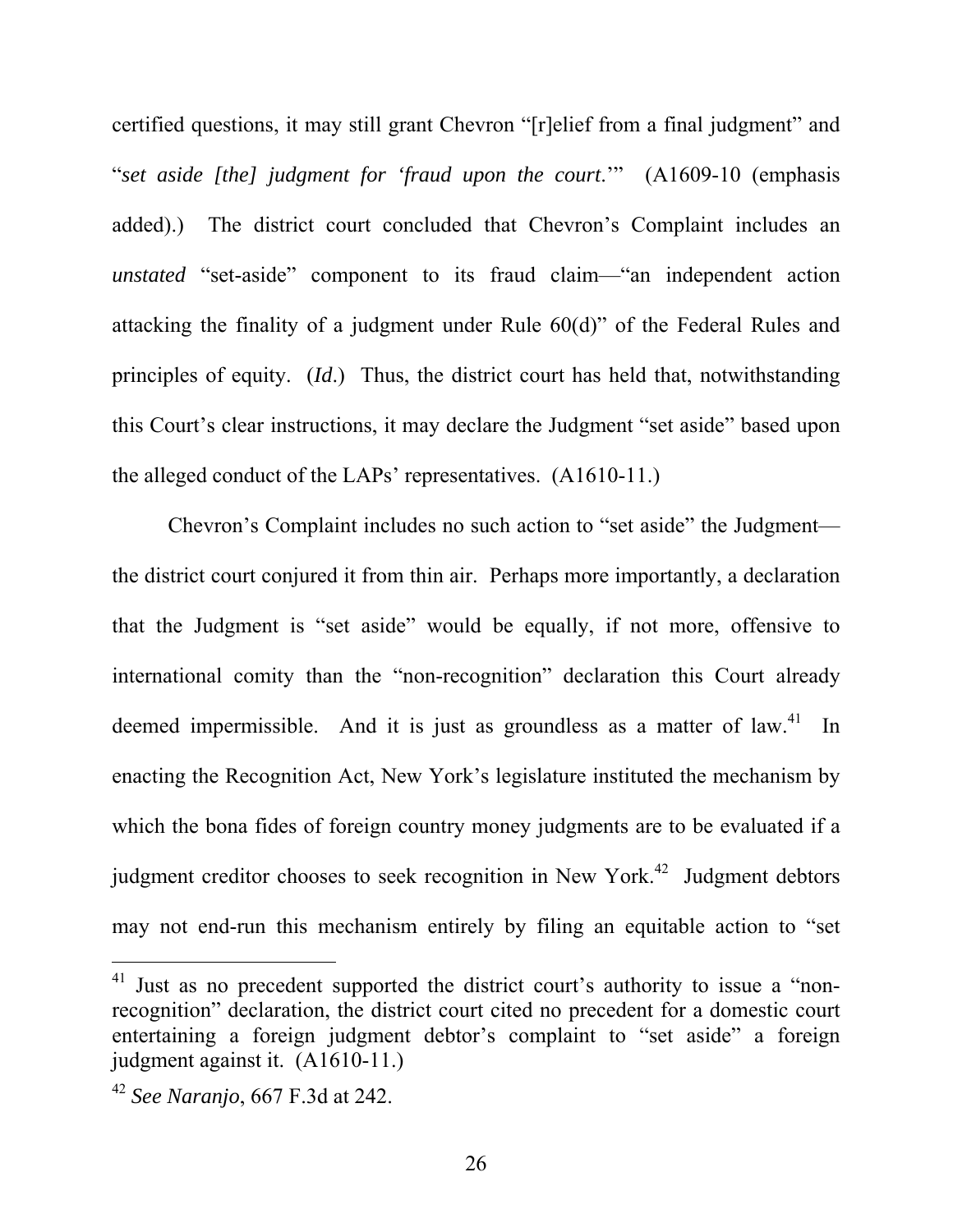aside" a foreign judgment.<sup>43</sup> If they could, this Court's Opinion would be a nullity and judgment debtors would be permitted to race to United States courts to select their forum.44 And that brings us full-circle. The LAPs will not voluntarily, and this Court has already held that they cannot be compelled to, litigate the enforceability of the Judgment in the court of their debtor's choosing.

#### **V. WHY THE WRIT SHOULD ISSUE**

"One of the *less controversial* functions of mandamus is to assure that a lower court complies with the *spirit as well as the letter* of the mandate issued to that court by a higher court."<sup>45</sup> A district court is "without power to do anything which is contrary to either the letter or *spirit of the mandate construed in the light* 

<sup>-</sup><sup>43</sup> *See Veltze v. Bucyrus-Erie Co.*, 154 F.R.D. 214, 216 (E.D. Wis. 1994) ("Rules  $60(b)(5)$  and  $(6)$ ... do not provide grounds ... to obtain relief from the judgment entered in the Peruvian action which is the relief [defendant] is really seeking by virtue of its satisfaction motion."); *Thomas & Agnes Carvel Found. v. Carvel*, 736 F. Supp. 2d 730, 755 (S.D.N.Y. 2010) (observing that F.R.C.P. 60 is an "irrelevant legal source[]" upon which to challenge foreign judgments in U.S. district court).

<sup>44</sup> Such an action might arguably be permissible *after* the creditor converts his foreign judgment into a domestic one. In that case the district court would in fact be "setting aside" the decision to recognize the foreign judgment, not the foreign judgment itself. *Cf. Osorio v. Dole Food Co*., NO.: 07-22693-CIV, 2010 U.S. Dist. LEXIS 12576 (S.D. Fla. Feb. 12, 2010) (implicitly recognizing availability of Rule 60, in theory, as potential basis for reconsideration of district court's refusal to recognize foreign money judgment).

<sup>45</sup> *In re Cont'l Ill. Sec. Litig.*, 985 F.2d 867, 869 (7th Cir. 1993) (emphases added); *see also In re FCC*, 217 F.3d 125, 133 (2d Cir. 2000) (explaining that mandamus is properly granted "to assure that the terms of the mandate are scrupulously and fully carried out and that the inferior court's actions on remand are not inconsistent with either the express terms or the spirit of the mandate.") (internal citations and quotation marks omitted) (alterations omitted).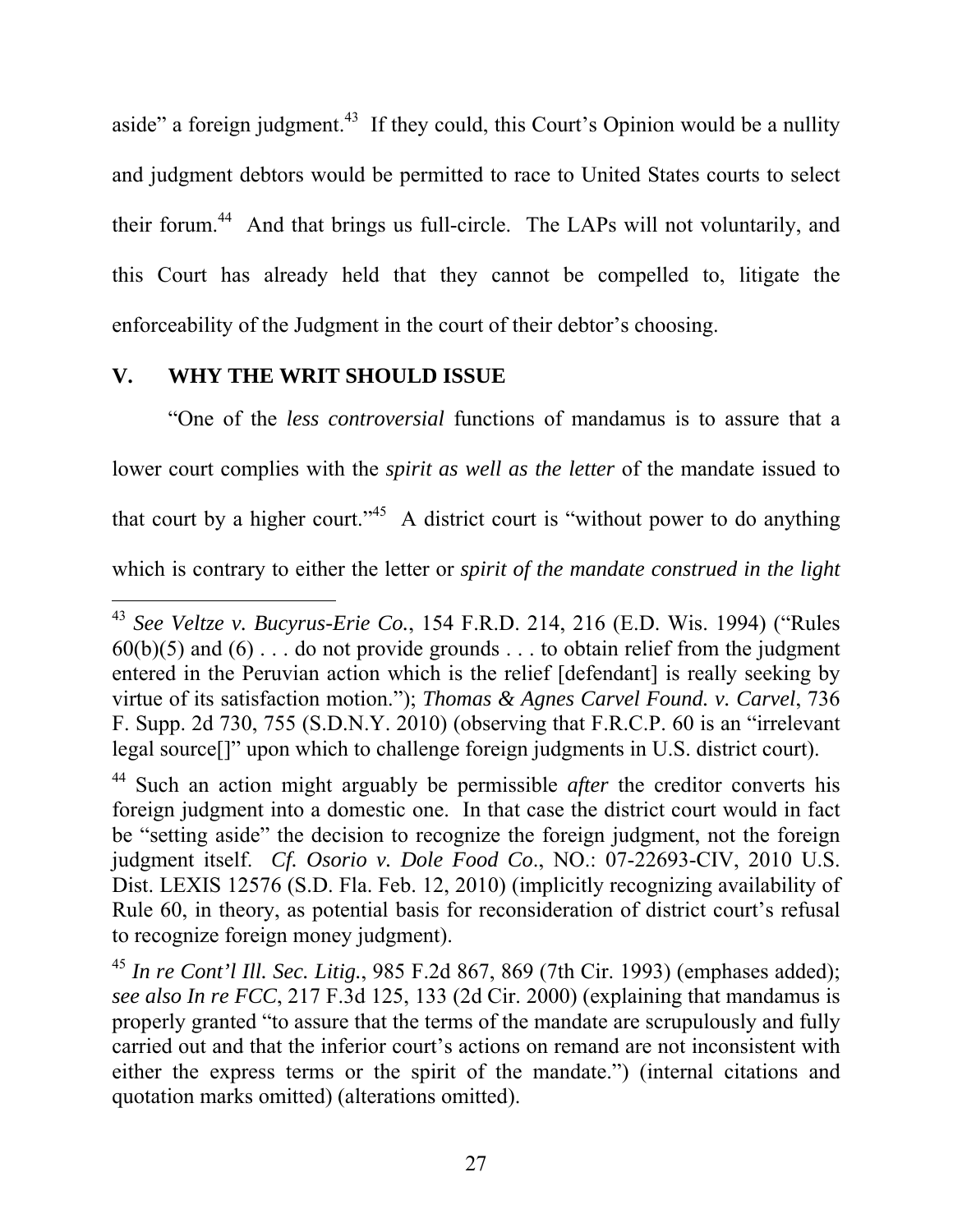*of the opinion of the court* deciding the case, and it is *well settled* that mandamus lies to rectify a deviation."46 The Court's Mandate of February 16, 2012 must be deemed to "encompass[] everything decided, either expressly or by necessary implication" on appeal. $47$ 

This Court unambiguously ruled that the district court may not "declare in advance" whether the Judgment is entitled to recognition in New York when the Judgment "may never be presented" for recognition there, because "an advisory opinion" such as this "would unquestionably provoke extensive friction between legal systems" and encourage litigants to run to New York "to seek a res judicata advantage . . . in connection with potential enforcement efforts in other countries." (*See supra* at 12-13.) But, as described at Section IV.D, *supra*, the district court has engaged in a systematic, pervasive, biased, and disrespectful effort to evade and defy this Court's instructions since the case was remanded.

l

<sup>46</sup> *Yablonski v. United Mine Workers of Am.*, 454 F.2d 1036, 1038 (D.C. Cir. 1972) (further noting that this "approach [to mandamus] may appropriately be utilized to correct a misconception of the scope and effect of the appellate decision, or to prevent relitigation of issues already decided by the appellate court.") (internal quotation marks omitted) (emphases added).

<sup>47</sup> *In re MidAmerican Energy Co.*, 286 F.3d 483, 487 (8th Cir. 2002); *see also Delgrosso v. Spang & Co*., 903 F.2d 234, 240 (3d Cir. 1990) ("When an appellate court directs the district court to act in accordance with the appellate opinion . . . the opinion becomes part of the mandate and must be considered together with it.").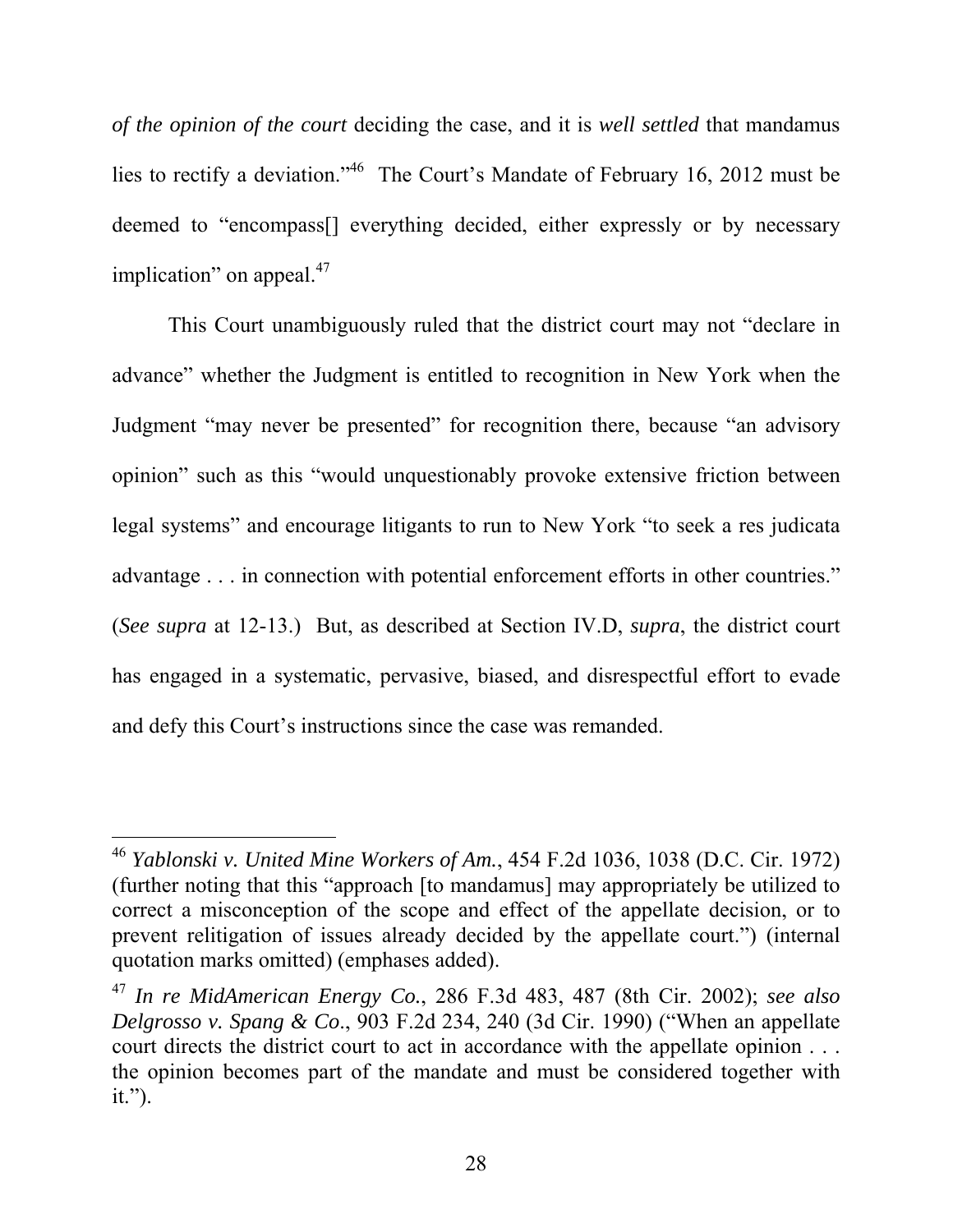Near the outset of this case, the district court observed that "[t]he core of this case is the issue of the enforceability of the Judgment outside of Ecuador. Once that issue is decided, one way or the other, it is likely that the rest of the case will vanish or at least pale in significance. Such a decision probably would . . . eviscerate the RICO and fraud claims, and leave little incentive to pursue what remains." (A611.) That path to a tidy resolution was closed off when this Court ordered the dismissal of Count Nine. Undeterred, the district court has engaged in a pattern of conduct and identified two innovative ways to do what this Court said that it could not—provide an improper declaration of "non-recognition" that Chevron can attempt to use as ammunition against the LAPs in foreign recognition actions. The LAPs have still not sought to enforce the Judgment in New York, but the district court is once again racing to declare that the Judgment is not entitled to recognition, and/or to "set it aside," on the alleged basis that it was procured by fraud, with the clear intent to give Chevron a perceived "res judicata advantage" vis à vis recognition proceedings in Canada, Argentina, and Brazil.

The fact that the manner in which the district court has cleverly re-inserted declaratory relief into the proceedings was not previously contemplated by this Court does not place the district court's conduct outside the scope of mandamus.<sup>48</sup>

<sup>48</sup> As noted, the *only* reason this Court has not already dealt expressly with one of the district court's excuses for re-injecting judgment recognition into the proceedings below—namely, the "collateral estoppel" ambush—is that Chevron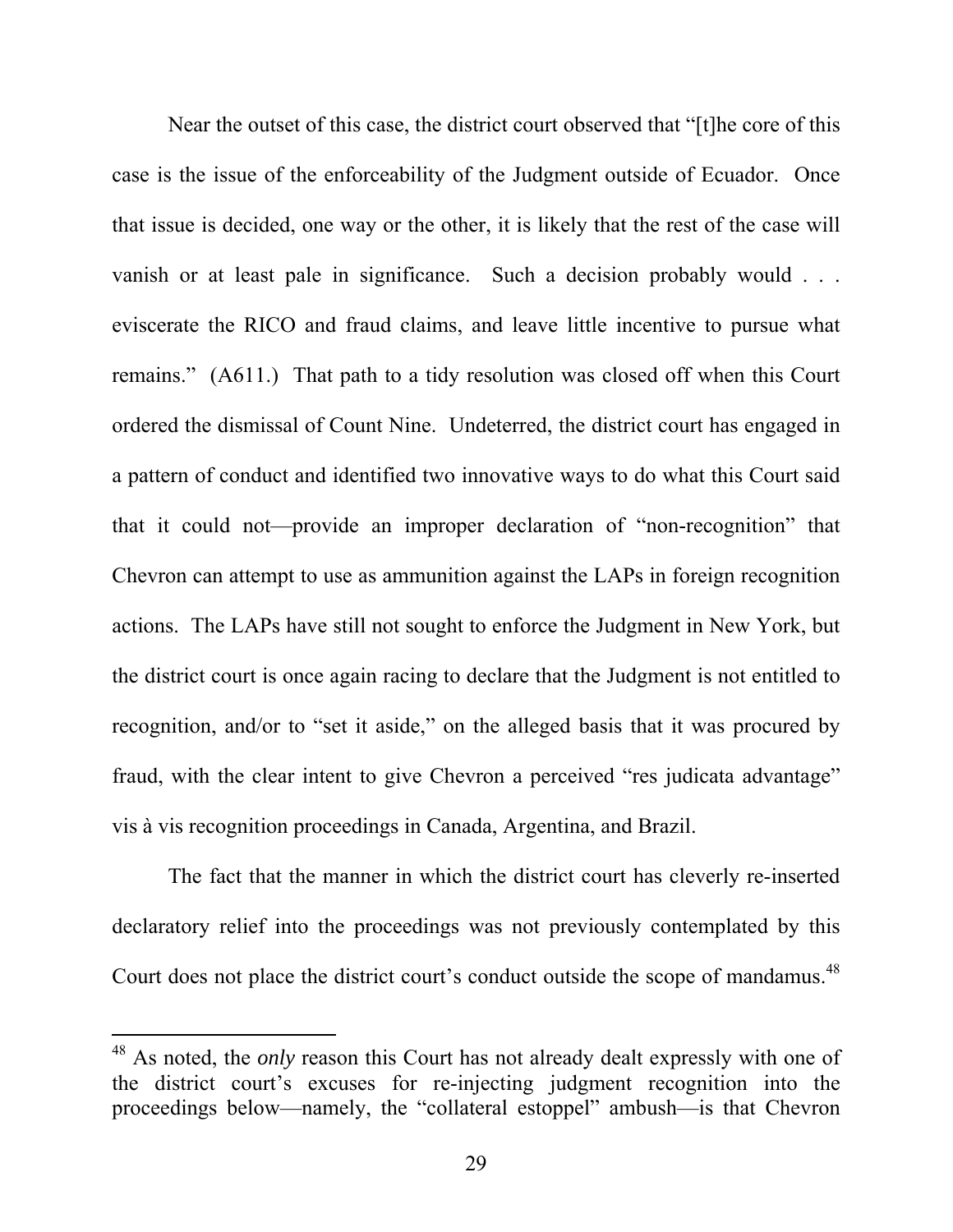This Court has granted mandamus relief, for instance, where a district court "under-read" a mandate requiring it to "refrain from impeding the regulatory actions of the FCC, in particular, the FCC's enforcement of the payment schedule established by its regulations."49 Although the mandate in that case arose in connection with a challenge to the FCC's "full payment" regulation as to licensees, this Court found that the district court's subsequent interference with the FCC's "timely payment" regulation contravened the "terms and spirit" of its mandate.<sup>50</sup>

What has transpired here is far more than "under-reading." By forcing the LAPs to litigate the enforceability of the Judgment in New York, the district court has thumbed its nose at the Mandate.

l

withheld from this Court its intent to seize on the LAPs' collateral estoppel defense to resurrect its declaratory judgment claim in the event that this Court rejected it. (*See supra* at 15 n.25.)

<sup>49</sup> *See In re FCC*, 217 F.3d at 138-39.

<sup>50</sup> *Id*. Similarly, in *In re Chambers Dev. Co.*, the Third Circuit considered a petition for a writ of mandamus challenging, *inter alia*, the district court's application of judicial estoppel. 148 F.3d 214 (3d Cir. 1998). The Third Circuit earlier remanded with instructions to allow plaintiff "to amend its complaint to enable it to present its case in its current status." *Id*. at 231. Hence, although the judicial estoppel issue arose *after* remand and was thus not part of the Third Circuit's prior analysis, the Third Circuit held that applying estoppel was contrary to its mandate, granted the writ, and vacated the lower court's decision. *Id*. at 231- 32.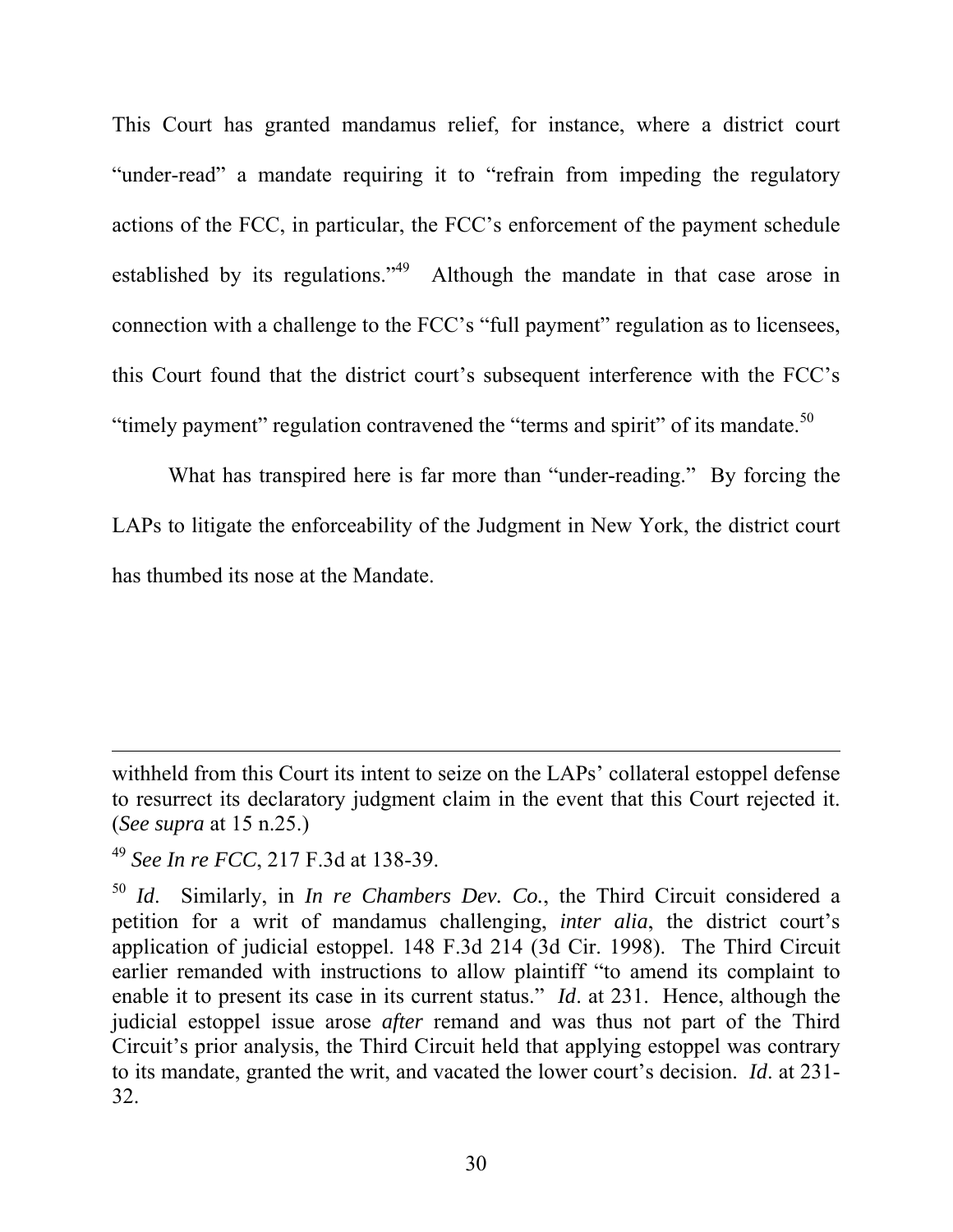#### **VI. THE CASE BELOW SHOULD BE REASSIGNED**

The Court should exercise its discretion under 28 U.S.C. § 2106 to order that the case be reassigned upon issuance of the Writ.<sup>51</sup> Among the principal grounds for reassignment is "whether the original judge would reasonably be expected upon remand to have substantial difficulty in putting out of his or her mind previouslyexpressed views or findings determined to be erroneous."<sup>52</sup> The lower court's dogged defiance of this Court's prior Opinion *alone* is cause for reassignment.

Notwithstanding this Court's instruction to the contrary, the lower court has continued to require the LAPs to litigate the "recognizability" of the Judgment in New York, holding that permitting the LAPs to seek recognition in the *fora* of their choosing is to condone "bad faith forum shopping." (A1548.) Consequently, the

 $51$  Space does not permit identification of each and every reason for reassignment. Petitioners thus respectfully refer the Court to the LAPs' earlier briefing in support of recusal insofar it recounts fully, at least up to the date of its submission, the unfair treatment that the LAPs have received from the district court since these matters first arrived at its doorstep by way of Chevron's 28 U.S.C. § 1782 proceedings. (A905, A1030.) As described in these earlier submissions, Judge Kaplan's ill will for the LAPs' most public American lawyer, Steven Donziger, has prevented the LAPs themselves from receiving fair treatment in the district court. *See*, *e.g*., *Rosen v. Sugarman*, 357 F.2d 794, 798 (2d Cir. 1966) ("[E]ven when a judge's initial adverse reaction to a lawyer may have stemmed from reasons that were legitimate or at least understandable, it is undeniable that if such an antipathy has crystallized to a point where the attorney can do no right, the judge will have acquired 'a bent of mind that may prevent or impede impartiality of judgment.'"). Although this Court previously was unwilling to require *recusal* based upon this evidence, the district court's prior conduct and partiality provide further context for and, indeed, amplify Petitioners' present request for *reassignment*.

<sup>52</sup> *United States v. Robin*, 553 F.2d 8, 10 (2d Cir. 1977).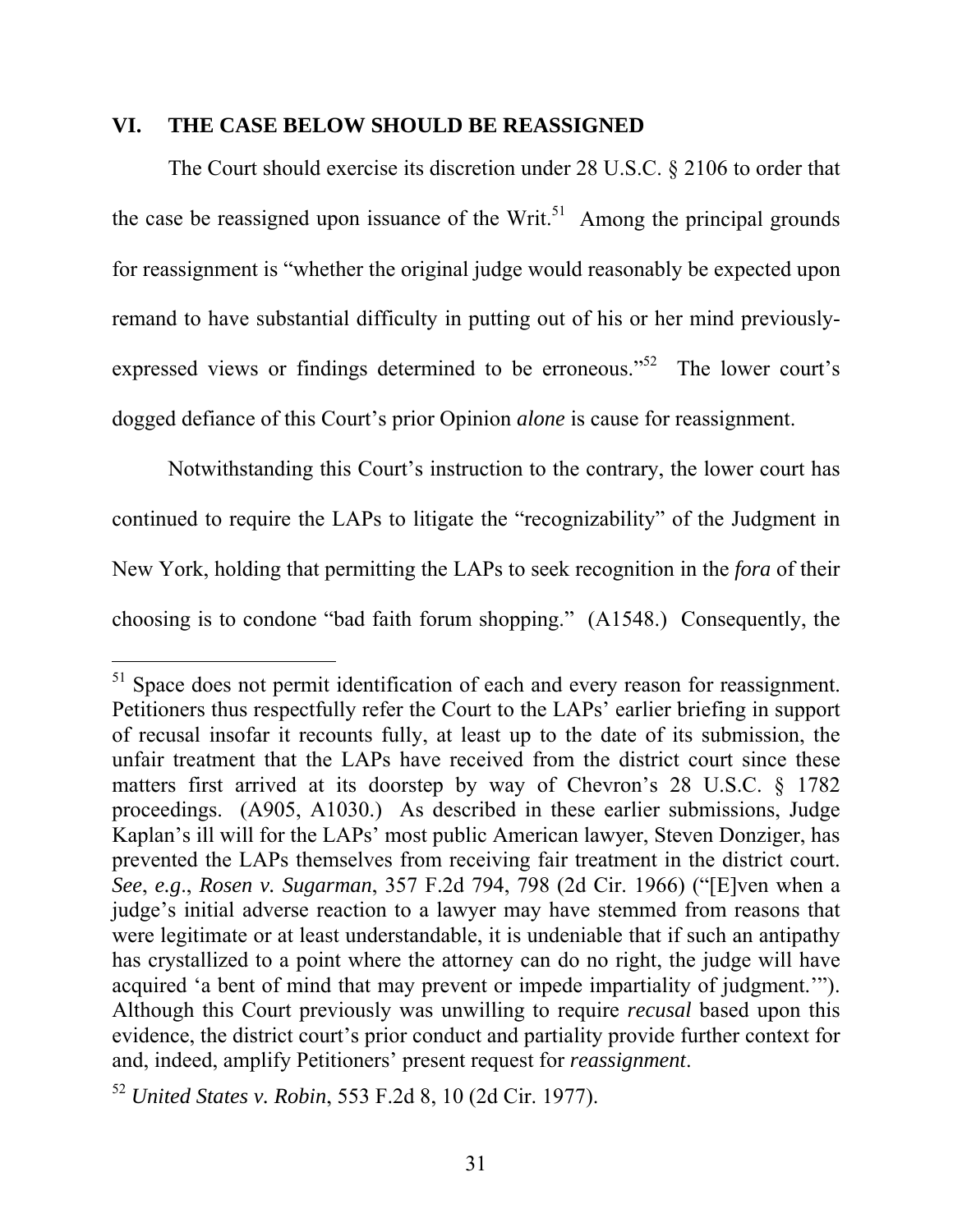district court has manufactured bases to subvert this Court's holding and issue a declaration on the validity of the Judgment before the Argentine, Brazilian, or Canadian courts get the chance to—presumably because those countries' courts cannot be trusted to rule on the validity of the Judgment. The district court has in fact admitted that it believes the proceedings in New York must outpace the pending enforcement actions. (*See supra* at 13-14.) Hence, "[t]his is a case where the district judge, in stark, plain and unambiguous language, told the parties that his goal . . . was something other than what it should have been and, indeed, was improper."<sup>53</sup>

This Court already has informed the district court that it may not act as a "transnational arbiter" of the Judgment, yet he continues to conduct himself that way. To say that the lower court has had "substantial difficulty" in surrendering its discredited viewpoint would be an understatement.<sup>54</sup> This is the "rare case where a judge has repeatedly adhered to an erroneous view after the error is called to his attention," such that reassignment is necessary to avoid "an exercise in futility [in which] the Court is merely marching up the hill only to march right down again . . .

<sup>53</sup> *United States v. Antar*, 53 F.3d 568, 576 (3d Cir. 1995) (ordering reassignment to a different district judge on remand).

<sup>54</sup> *See Robin*, 553 F.2d at 10 (observing that the need for reassignment depends in part on the "firmness of the judge's earlier-expressed views"); *United States v. Campo*, 140 F.3d 415, 420 (2d Cir. 1998) (granting reassignment based on district judge's "firmly expressed position").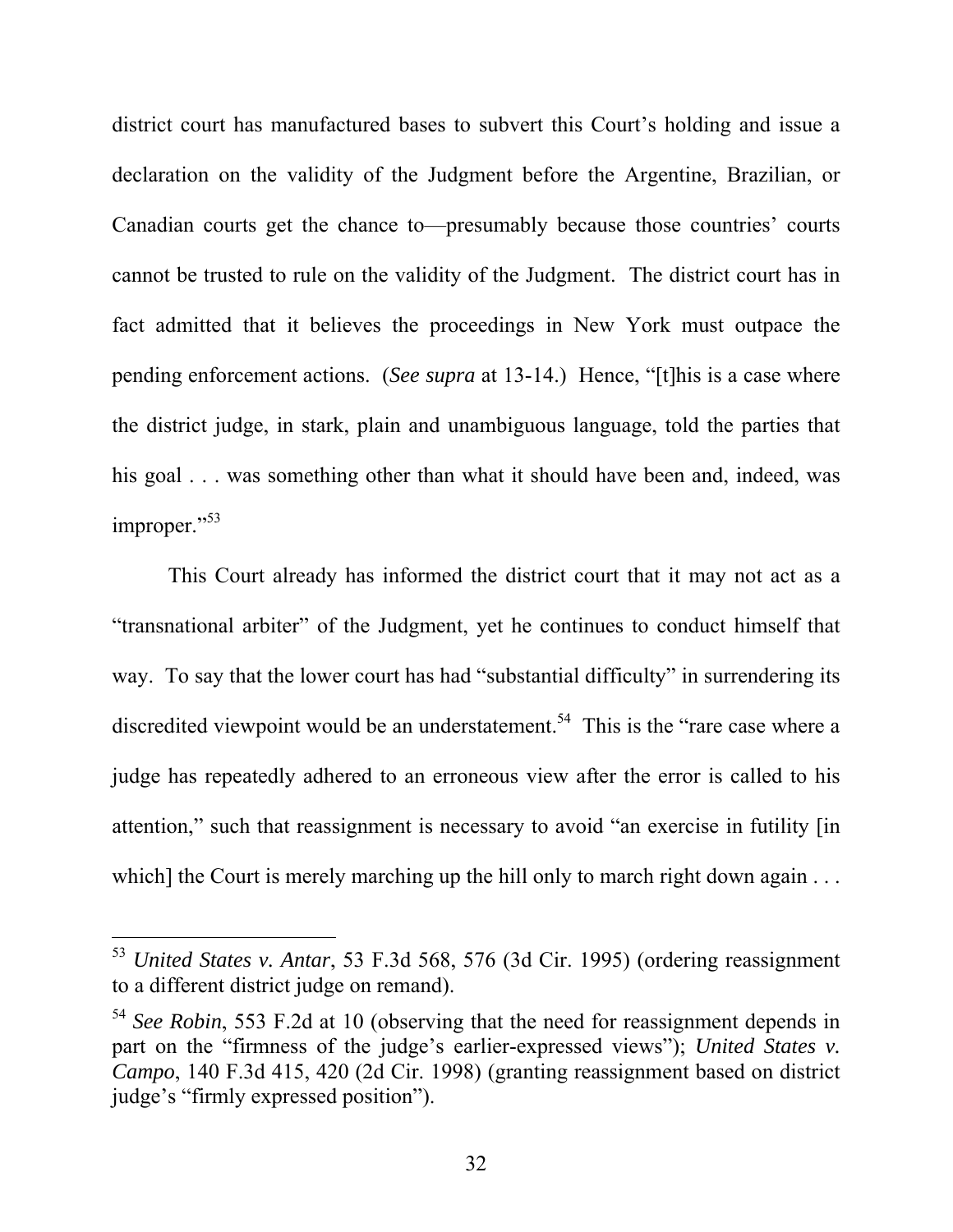<sup>55</sup>. Lest there be any doubt that proceedings in the district court have fully reverted to the bottom of that hill, days ago, on March 1, 2013, Chevron proffered a series of expert reports opining on "evidence of the lack of impartiality and independence of a foreign judiciary *necessary to deny recognition and enforcement of a judgment or award*." (Tyrrell Decl., Ex. S at 1-2 (emphasis added).) These reports are authored by the experts who offered reports on the same, "systemic judicial weakness" issue in connection with Count Nine, including Dr. Vladimiro Álvarez Grau, who, as this Court previously noted, is an "avowed political opponent of [Ecuador's] current President, Rafael Correa,"56 and who predictably concludes that "under President Correa's Administration, the country is experiencing a severe institutional crisis" whereby "the Judiciary can no longer act impartially and with integrity . . . ." (Tyrrell Decl., Ex. T at 9; *see also* Ex. U.)

The ever-present international comity issues in this litigation render the consequences of the district court's defiance uncommonly serious. As this Court previously observed, the not-so-subtle implication of the lower court's race against the Argentine, Brazilian, and Canadian courts is that these tribunals are "assumed insufficiently trustworthy" to fairly decide Chevron's claims.<sup>57</sup> More acutely, the

<sup>55</sup> *Robin*, 553 F.2d at 11 (quoting *United States v. Tucker*, 404 U.S. 443, 452 (1972) (Blackmun, J., dissenting)).

<sup>56</sup> *Naranjo*, 667 F.3d at 238.

<sup>57</sup> *Naranjo*, 667 F.3d at 232.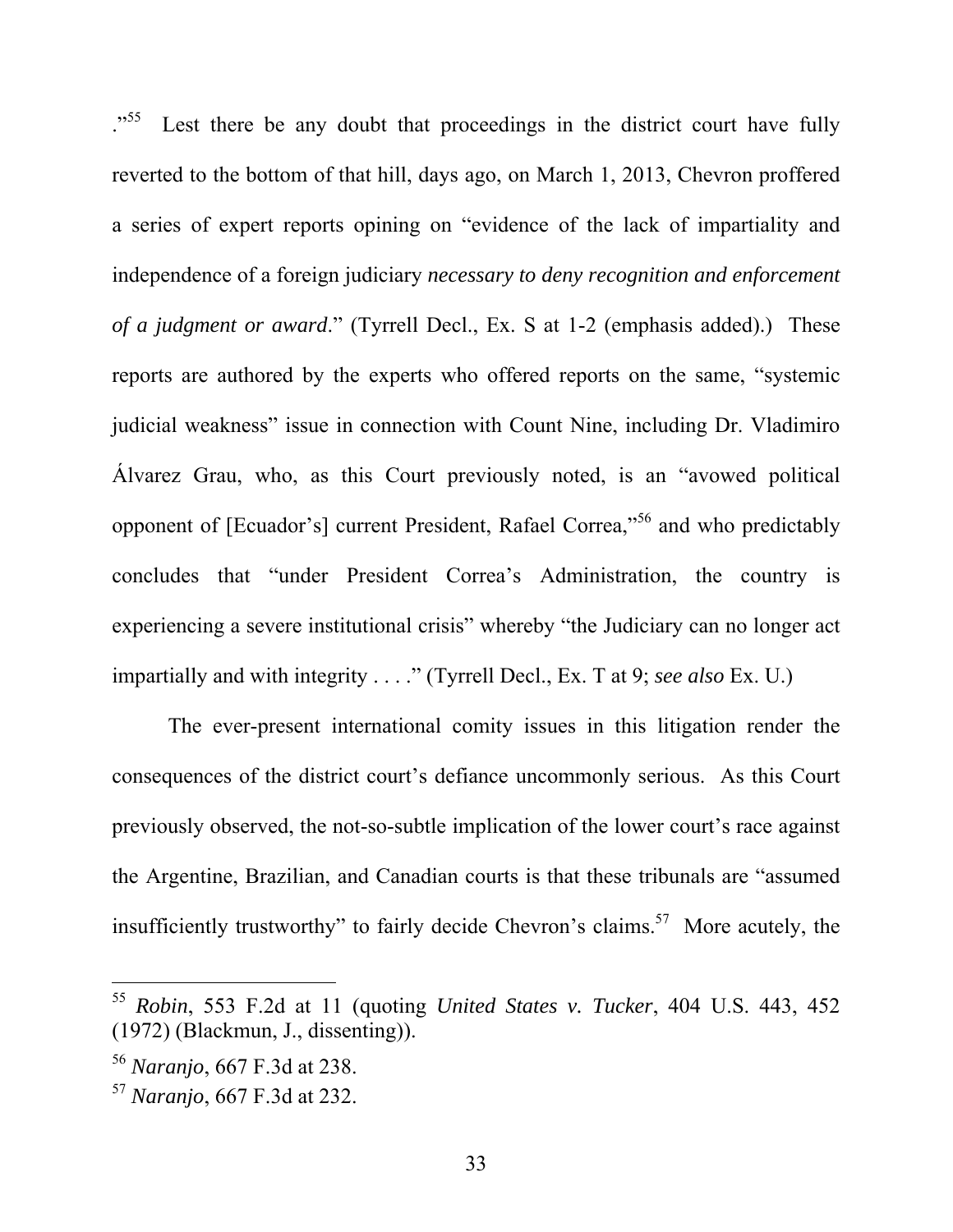ROE's courts were condemned from the start by the lower court. (*See supra* at 10.) It is not often the case that an American court so antagonizes another nation's courts that they feel compelled to fire back. That is the undesirable turn this case has taken. For example, the Sucumbíos Appellate Panel took special note of Chevron's attacks "against Ecuadorian jurisdiction in international forums," which "lead [sic] to public declarations of some North American judge of the surname Kaplan who tried to offend, without motive or jurisdiction, the Ecuadorian Administration of Justice." (A1322-23.) Taking exception to Chevron's charge that Ecuadorian courts had claimed "universal jurisdiction" for themselves, the appellate panel contrasted itself to Judge "Kaplan[, who made] some comments against the Ecuadorian jurisdiction . . . which are . . . inappropriate in the light of the conditions and requirements of mutual respect due between States." (A1334.)

The district court's contempt for the ROE, its courts, and its laws has only grown more prominent over time. For example, the district court ordered the LAPs to produce their Ecuadorian counsel's documents or face sanctions notwithstanding an *Ecuadorian* Court Order finding that it would be a violation of *Ecuadorian* law for the LAPs' *Ecuadorian* lawyers to disgorge to Chevron their clients' documents located in *Ecuador*. The LAPs timely presented to the district court the relevant Ecuadorian Order, as well as binding authority from this Court requiring the lower court to defer to Ecuadorian law regarding the availability of documents in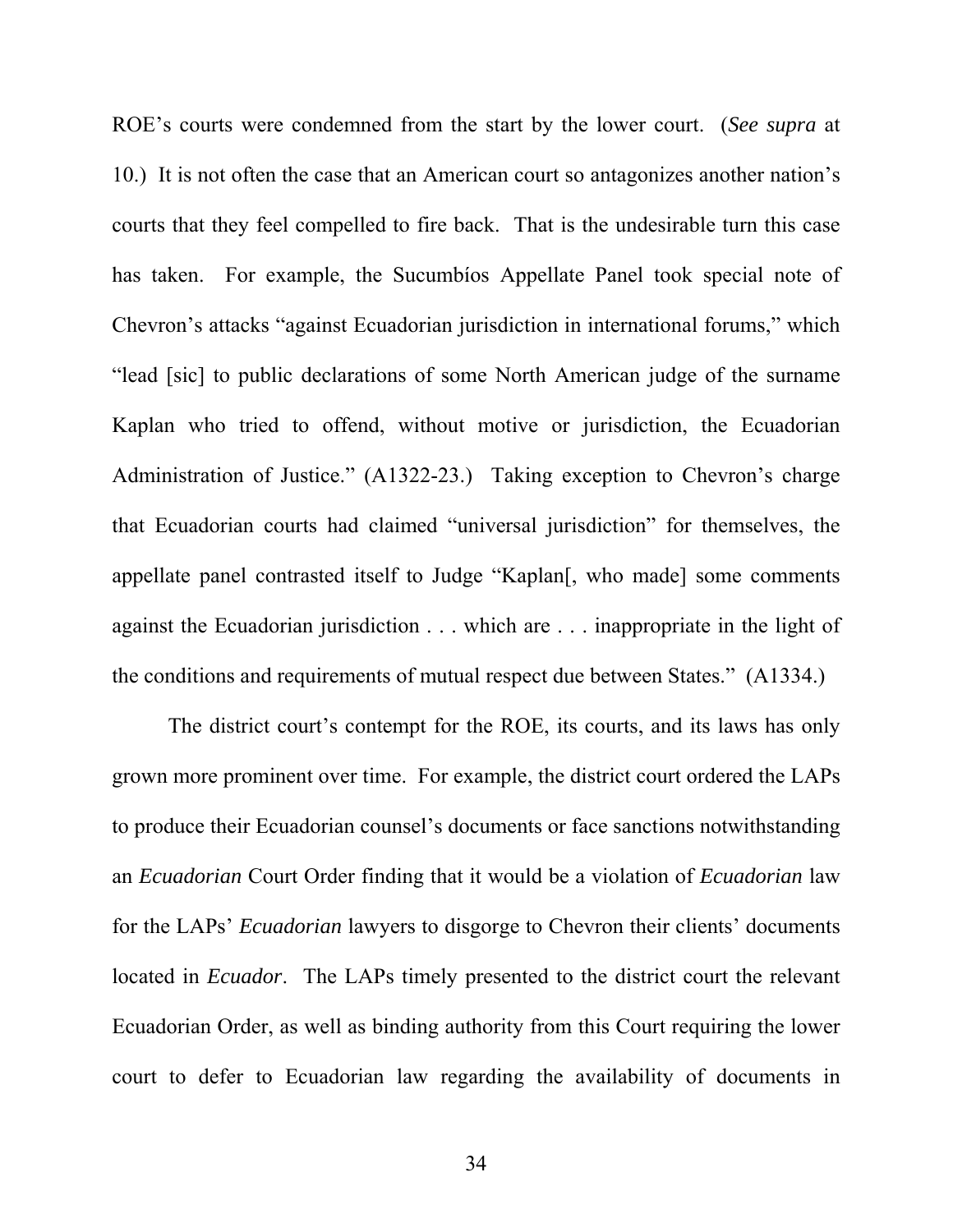Ecuador.<sup>58</sup> The district court made no mention of either in its order compelling the LAPs to produce these documents. (A1677.)

The district court's antipathy for the ROE and its courts is further evidenced by its facilitation of Chevron's second, and still pending, motion for summary judgment on the LAPs' estoppel defense. That motion relies principally on the affidavit of a "surprise" witness—a judge who presided over the Lago Agrio Litigation for a short time in 2003, and who was removed from the bench for misconduct in 2008. (A1633.) Apparently willing to conduct a full-blown witness protection program in service of its civil RICO case, in exchange for his cooperation, and before his affidavit went public, Chevron relocated the former judge, his immediate family, *and* his son's family to the United States, and agreed to pay him roughly \$326,000 over the next two years.<sup>59</sup> (Tyrrell Decl., Ex. M.)

<sup>58</sup> *Id*. (citing *Shcherbakovskiy v. Da Capo Al Fine, Ltd*., 490 F.3d 130, 139 (2d Cir. 2007) (reassigning district judge who sanctioned party that failed to produce Russian documents in violation of Russian law, observing that "[i]f Russian law prohibits appellant from obtaining and producing the documents . . . then the matter is at an end.".)

<sup>59</sup> This is the *second* time Chevron has plucked from Ecuador, on the company dollar, a witness who admits to criminal conduct aimed at the Ecuadorian judiciary. In May of 2009, one of Chevron's Ecuadorian self-described "logistics" contractors, Diego Borja, posed as an environmental remediation consultant to offer then-Presiding Judge Juan Nuñez a bribe and to provoke the judge to reveal his intended disposition of the case—all while secretly recording this entrapment scheme with a pen camera and watch camera. (A287-92, A337-39.) Borja provided Chevron with his first three such recordings at a meeting in San Francisco, after which Borja returned to Ecuador to make a fourth. (A1232-34.)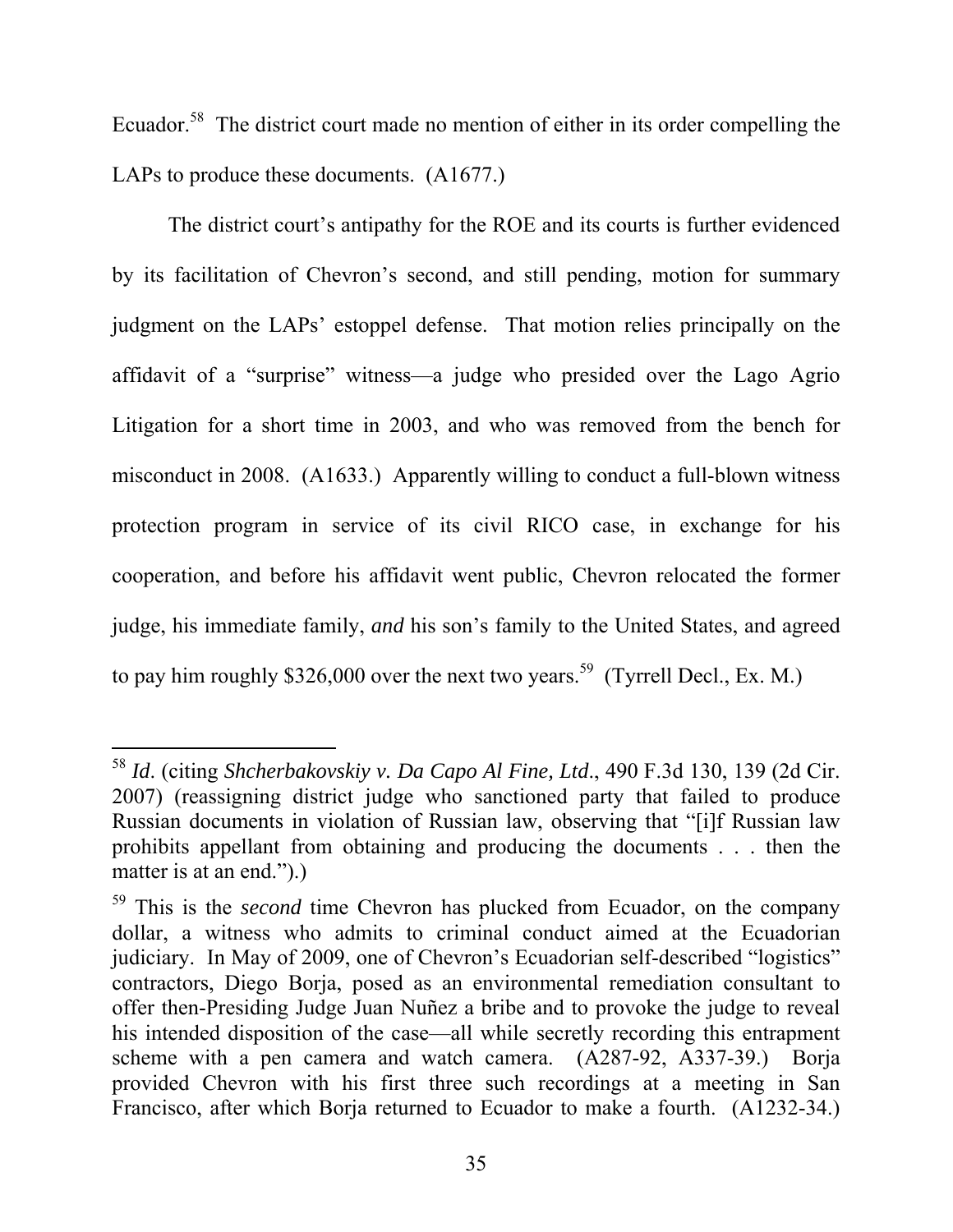Chevron's counsel also filed under seal two supposedly corroborating affidavits by Ecuadorian "John Doe" witnesses. Continuing to act as if this civil case were a criminal matter, and as if it had the powers of a United States Attorney, Chevron demanded a protective order prohibiting the LAPs' New York counsel of record from sharing these Doe affidavits with anyone in Ecuador *other than their two individual clients* on the grounds that these witnesses "fear reprisals." (A1653-56.) At argument, the district court prodded Chevron's counsel to advocate a more restrictive view, *to wit*, that the Doe affidavits may not be revealed to *anyone* except counsel of record in the S.D.N.Y. because the LAPs might share the affidavits with their "Ecuadorian lawyers[, who] have absolutely refused to do anything" demanded of them, and have taken the "position . . . that the U.S. courts have nothing to say to them that they are obliged to comply with." (Tyrrell Decl., Ex. N at 38:4-8, 41:10-46:13.) Buying readily into Chevron's backwards narrative that Ecuador is a dangerous place for those who dare side with the world's tenth largest and most powerful company and cross the indigenous

l

Less than 48 hours after the fourth and last recording was completed, Chevron sent one of its private investigators to relocate Borja from Ecuador to the U.S., whereupon Chevron housed Borja near its headquarters in San Ramon, provided him with extraordinary benefits, including payment of virtually all of his living expenses for the past four years, and wrapped him in a cocoon of best-in-class criminal defense, immigration, and tax attorneys. (A1213-14.) Chevron characterizes its payments to Borja as "humanitarian" and the move necessary for his "security"—characterizations belied by Chevron's apparent belief that it was safe enough for Borja to return to Ecuador and make a fourth recording. (*Id*.)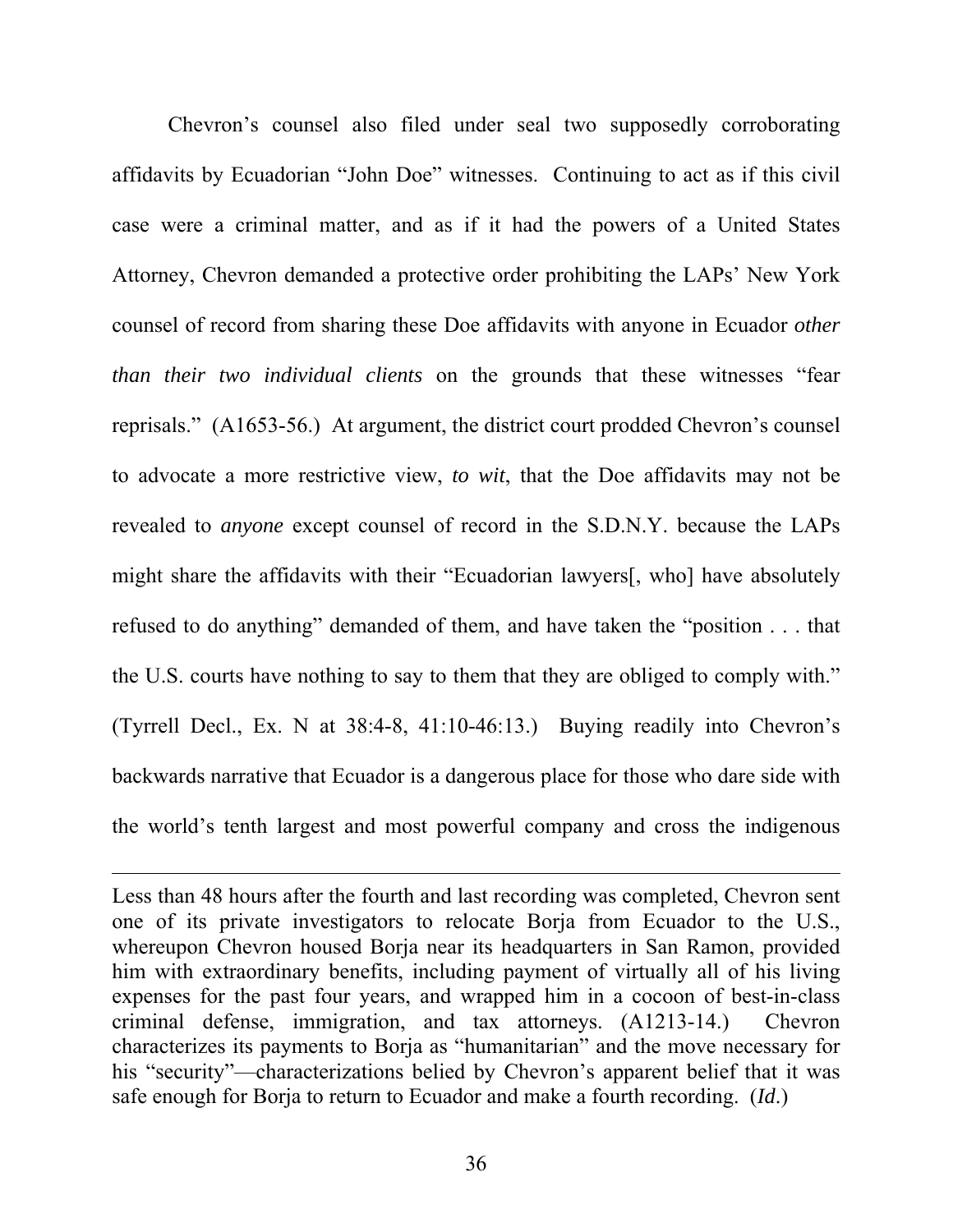communities and their team of roughly three Ecuadorian lawyers working from a repurposed house in the Quito suburbs, $60$  the district court has allowed the identity of Chevron's witnesses to remain hidden from anyone capable of realistically investigating their veracity. In ruling on Chevron's four-page motion, the district court rendered a 35-page diatribe against the ROE and the LAPs' Ecuadorian counsel to justify its extraordinary actions. (*See* A1703-07.) The district court acknowledged that Chevron proffered no specific threat of harm to these secret witnesses; instead, the court appears to have based its decision substantially on its unfounded belief that Ecuador is a lawless cesspool: "Although the record does not establish that others in similar positions have been victims of violence in the past, the climate in Ecuador, the stakes of this litigation, the attitude of those representing the LAPs in Ecuador, and the characteristics of Ecuadorian law

 $60$  Chevron has employed on this matter some of the country's largest private intelligence agencies, including Kroll, to track and intimidate the LAPs' U.S. and Ecuadorian legal teams. Death threats, home invasions, and office break-ins directed toward members of the LAPs' Ecuadorian legal team have provoked the Inter-American Commission on Human Rights to order the Ecuadorian government to immediately implement "precautionary measures" to safeguard these persons, including the provision of security. (Tyrrell Decl., Ex. O; A319.) Chevron, at one point during the Lago Agrio Litigation, even managed to co-opt the Ecuadorian military. (Tyrrell Decl., Ex. P; A345.) That Chevron's lawyers have managed to convince a United States district judge that *Chevron's* witnesses face an unacceptable risk of bodily or other harm is indicative of just how far down the rabbit hole these proceedings have fallen. This case "deserves a fresh look by a different pair of eyes." *Armstrong v. Guccione*, 470 F.3d 89 (2d Cir. 2006) (ordering reassignment to different district judge).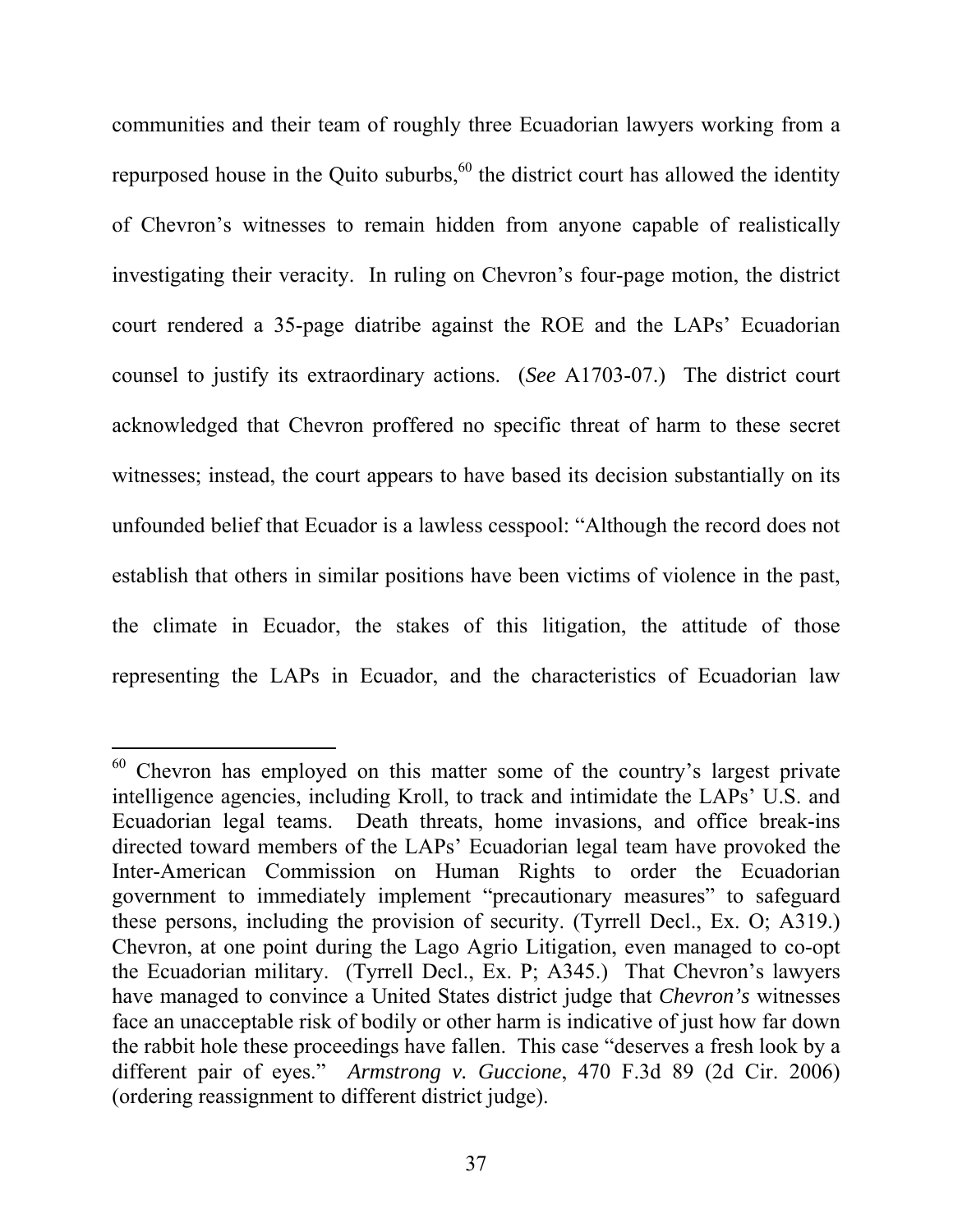enforcement noted by our State Department combine to justify the finding that the risk of physical violence cannot be disregarded entirely . . . ." (A1709.) The court explained, "Ecuador's record with respect to crime, violence, law enforcement, and the legal process gives little comfort that these witnesses . . . would be safe from retribution."<sup>61</sup> (A1703-04.)

It is not surprising that notions of comity and international respect are being trampled in this perverse "litigation about litigation" entertained by the district court. One need only look at the way the district court, at Chevron's urging, framed the main issue in the case, to see why: "the discrete inquiry here will be whether the judgment's findings have any support untainted by fraud in the record that existed before the Ecuadorian court at the time the judgment was issued." (A1614; *see also* A1481 (noting that inquiry will be whether the Sucumbíos Trial Court relied materially on allegedly tainted report despite stating in its opinion that it did not).) That sounds like appellate review. If this Court's Opinion did not

l

 $61$  If the district court's bleak conception of Ecuador were remotely accurate, it is nothing short of a miracle that none of the many lawyers to have represented Chevron since the Lago Agrio Litigation began in 2003 have ever been harmed. One gets the sense that Judge Kaplan would be surprised, upon deplaning at Quito International Airport, not to find himself in the middle of a frontier outpost ruled by outlaws. Instead, he would find himself in a country that International Living has rated the "world's top retirement haven" for five years running, noting, among other things, that the nation is especially hospitable to expat-owned businesses. (*See* International Living, *The World's Top Retirement Havens in 2013*, *available at* http://internationalliving.com/2012/12/the-worlds-top-retirement-havens-in-2013/# (last visited Feb. 24, 2013).)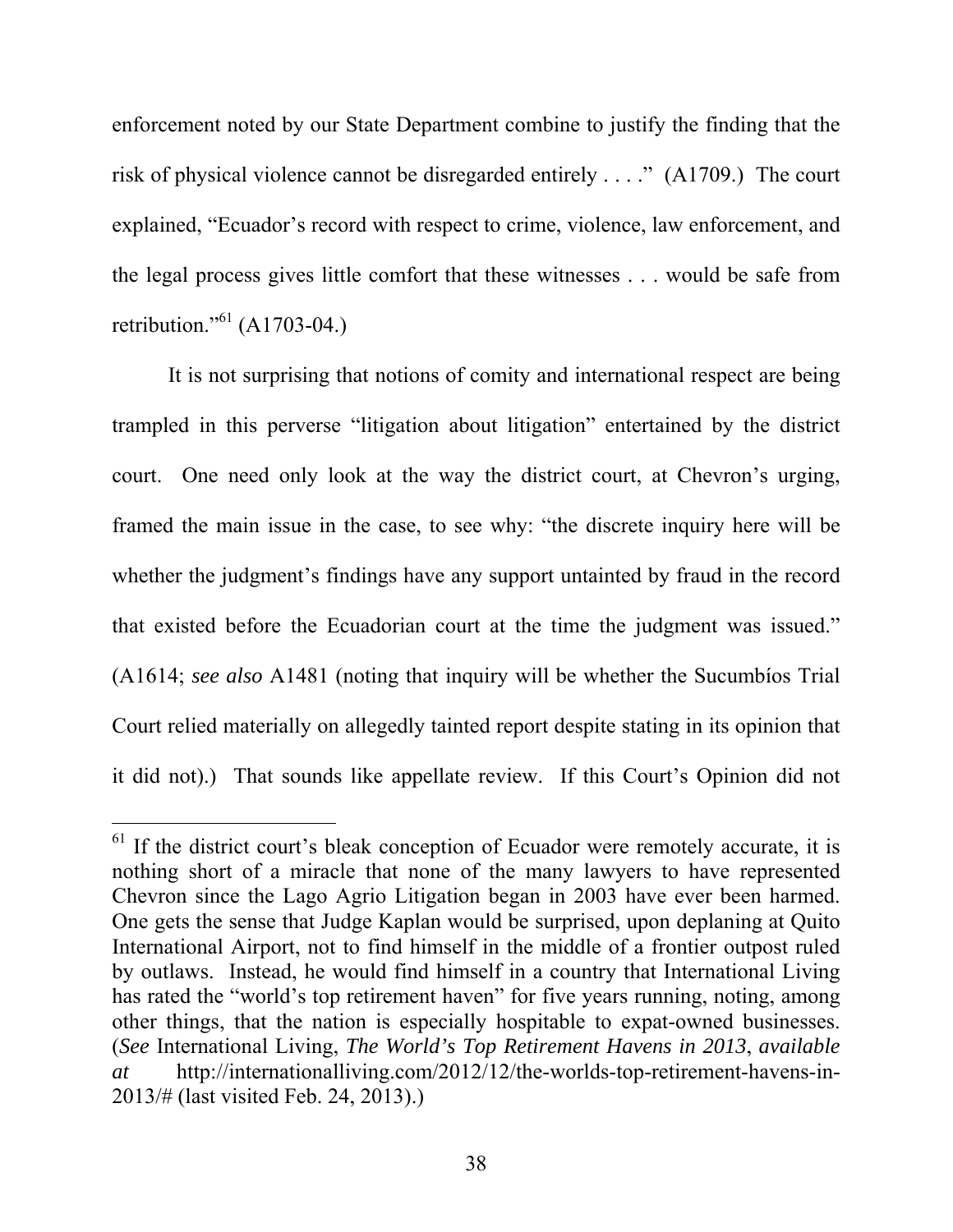sufficiently clarify for the district court that it has no right to act as an international super-appellate court, nothing will.

The LAPs asked the district court to certify to this Court the question of whether a foreign judgment debtor may sue his creditor in New York for fraud in the procurement of the judgment. (*See supra* at 23-24.) If the answer to this question were "yes," everything this Court has said about the Recognition Act *i.e.*, that it is the creditor who chooses where to litigate the viability of his judgment—would be for naught. A judgment debtor like Chevron could entirely frustrate that framework with a simple common-law fraud claim. The district court denied certification and is holding the Lago Agrio Plaintiffs in the case on a bogus claim so that it may bind them with a declaration that it has no business making. Reassignment should occur where it is "advisable to preserve the appearance of justice." *Robin*, 553 F.2d at 10. That is the case here.